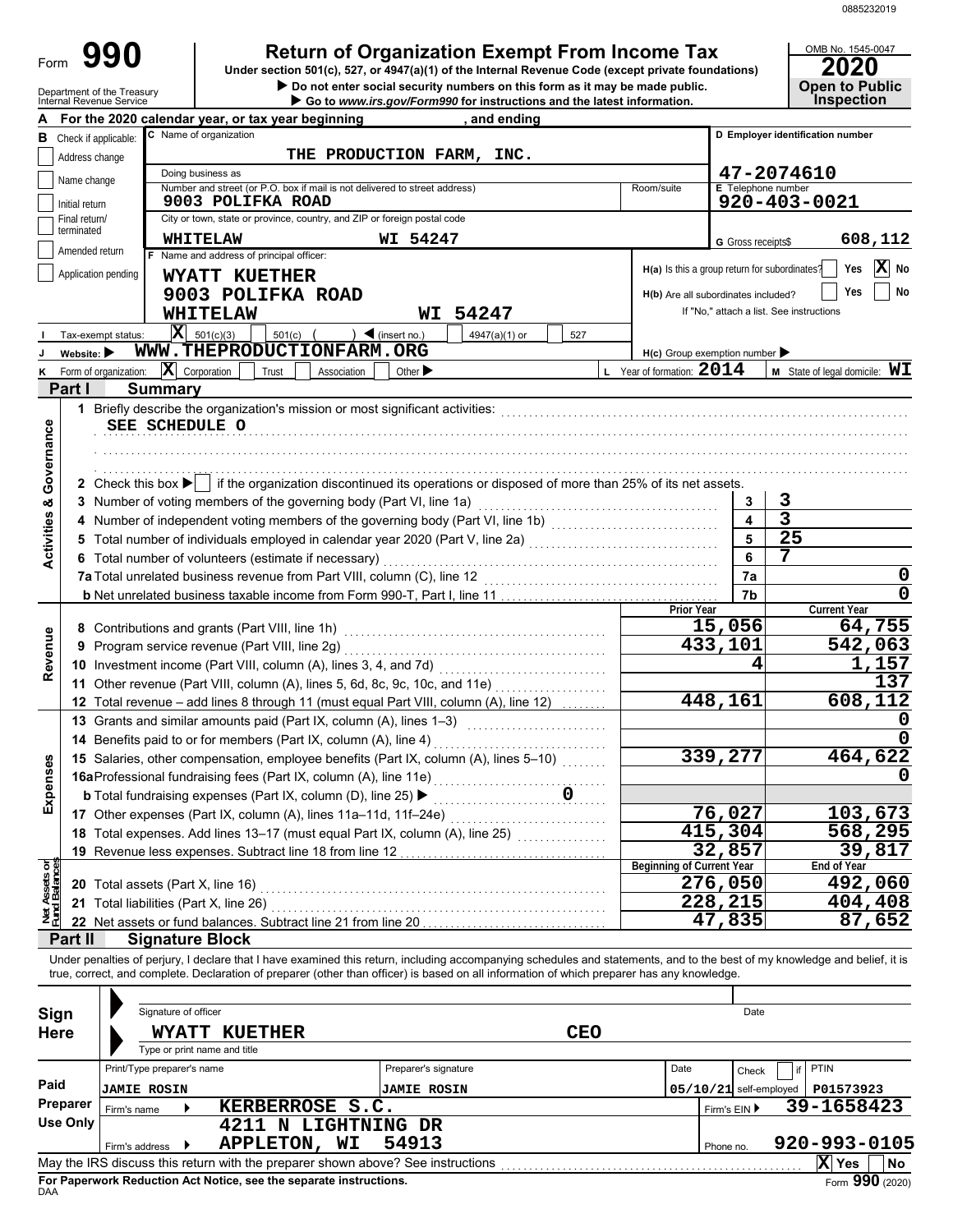| Form 990 (2020) THE PRODUCTION FARM, INC.                                   |                                                                                                                                                                                                                                                              | 47-2074610    | Page 2                |
|-----------------------------------------------------------------------------|--------------------------------------------------------------------------------------------------------------------------------------------------------------------------------------------------------------------------------------------------------------|---------------|-----------------------|
| Part III                                                                    | <b>Statement of Program Service Accomplishments</b><br>Check if Schedule O contains a response or note to any line in this Part III [11] [11] [11] [11] [11] [11] [1                                                                                         |               | $ \mathbf{x} $        |
| Briefly describe the organization's mission:<br>1.                          |                                                                                                                                                                                                                                                              |               |                       |
| SEE SCHEDULE O                                                              |                                                                                                                                                                                                                                                              |               |                       |
|                                                                             |                                                                                                                                                                                                                                                              |               |                       |
|                                                                             |                                                                                                                                                                                                                                                              |               |                       |
|                                                                             |                                                                                                                                                                                                                                                              |               |                       |
|                                                                             | Did the organization undertake any significant program services during the year which were not listed on the                                                                                                                                                 |               |                       |
| prior Form 990 or 990-EZ?                                                   |                                                                                                                                                                                                                                                              |               | Yes $\overline{X}$ No |
| If "Yes," describe these new services on Schedule O.                        |                                                                                                                                                                                                                                                              |               |                       |
|                                                                             | Did the organization cease conducting, or make significant changes in how it conducts, any program                                                                                                                                                           |               |                       |
| services?                                                                   |                                                                                                                                                                                                                                                              |               | Yes $\overline{X}$ No |
| If "Yes," describe these changes on Schedule O.                             |                                                                                                                                                                                                                                                              |               |                       |
|                                                                             | Describe the organization's program service accomplishments for each of its three largest program services, as measured by<br>expenses. Section 501(c)(3) and 501(c)(4) organizations are required to report the amount of grants and allocations to others, |               |                       |
| the total expenses, and revenue, if any, for each program service reported. |                                                                                                                                                                                                                                                              |               |                       |
|                                                                             |                                                                                                                                                                                                                                                              |               |                       |
|                                                                             | YOUTH MAY NOT HAVE OTHERWISE HAD ACCESS TO. THE PRODUCTION FARM PROVIDES<br>OVER 200+ INTENSIVE FACE TO FACE SERVICE HOURS PER WEEK.                                                                                                                         |               |                       |
|                                                                             |                                                                                                                                                                                                                                                              |               |                       |
| 4b $(Code:$<br>) (Expenses \$                                               | including grants of \$                                                                                                                                                                                                                                       | ) (Revenue \$ |                       |
| N/A                                                                         |                                                                                                                                                                                                                                                              |               |                       |
|                                                                             |                                                                                                                                                                                                                                                              |               |                       |
|                                                                             |                                                                                                                                                                                                                                                              |               |                       |
|                                                                             |                                                                                                                                                                                                                                                              |               |                       |
|                                                                             |                                                                                                                                                                                                                                                              |               |                       |
|                                                                             |                                                                                                                                                                                                                                                              |               |                       |
|                                                                             |                                                                                                                                                                                                                                                              |               |                       |
|                                                                             |                                                                                                                                                                                                                                                              |               |                       |
|                                                                             |                                                                                                                                                                                                                                                              |               |                       |
|                                                                             |                                                                                                                                                                                                                                                              |               |                       |
| 4c (Code:<br>) (Expenses \$                                                 | including grants of \$                                                                                                                                                                                                                                       | ) (Revenue \$ |                       |
| N/A                                                                         |                                                                                                                                                                                                                                                              |               |                       |
|                                                                             |                                                                                                                                                                                                                                                              |               |                       |
|                                                                             |                                                                                                                                                                                                                                                              |               |                       |
|                                                                             |                                                                                                                                                                                                                                                              |               |                       |
|                                                                             |                                                                                                                                                                                                                                                              |               |                       |
|                                                                             |                                                                                                                                                                                                                                                              |               |                       |
|                                                                             |                                                                                                                                                                                                                                                              |               |                       |
|                                                                             |                                                                                                                                                                                                                                                              |               |                       |
|                                                                             |                                                                                                                                                                                                                                                              |               |                       |
|                                                                             |                                                                                                                                                                                                                                                              |               |                       |
|                                                                             |                                                                                                                                                                                                                                                              |               |                       |
| 4d Other program services (Describe on Schedule O.)                         |                                                                                                                                                                                                                                                              |               |                       |
| (Expenses \$                                                                | including grants of \$                                                                                                                                                                                                                                       | (Revenue \$   |                       |
| <b>4e</b> Total program service expenses                                    |                                                                                                                                                                                                                                                              |               |                       |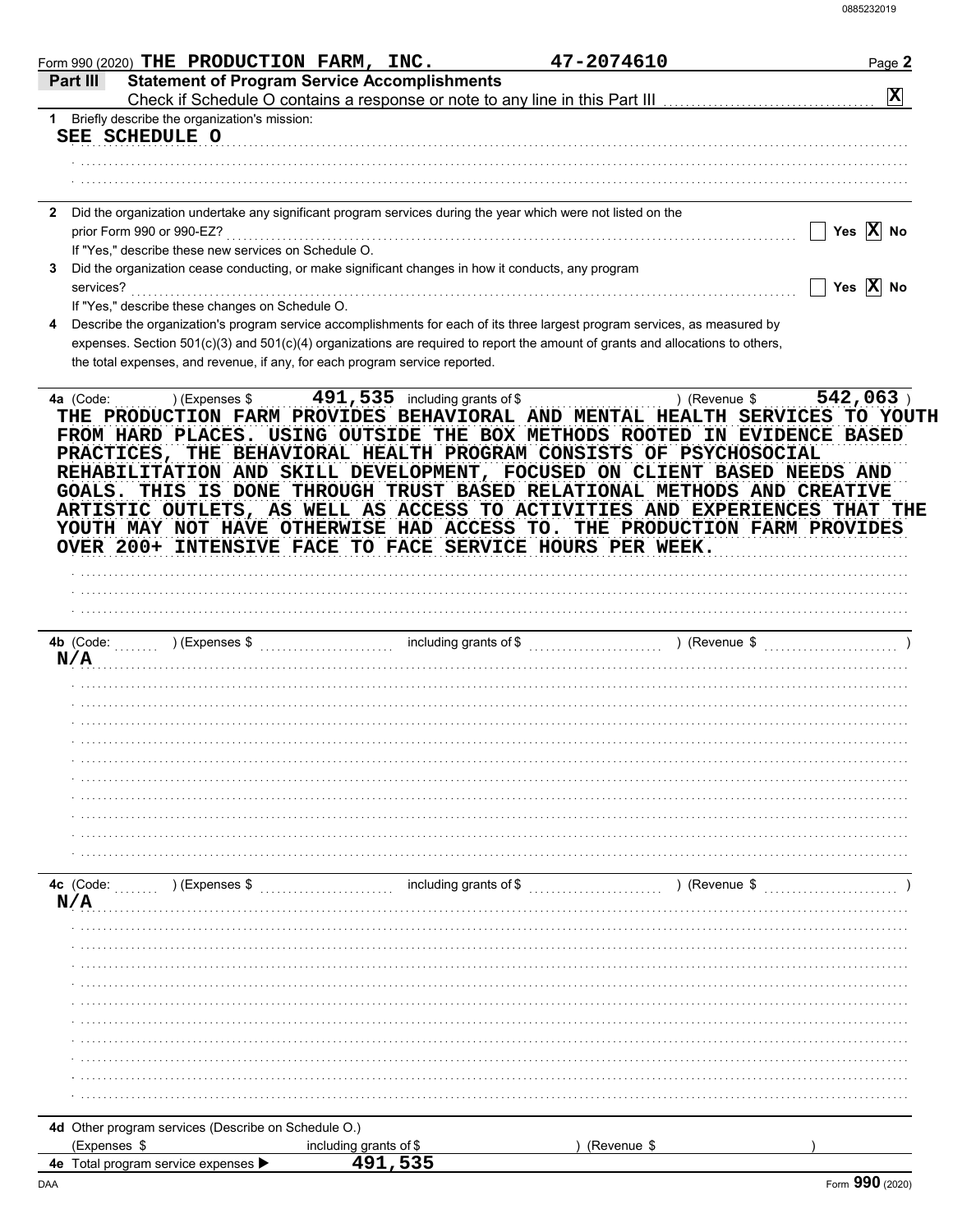## **Form 990 (2020) THE PRODUCTION FARM, INC.** 47-2074610 Page 3

**Part IV Checklist of Required Schedules**

|     |                                                                                                                          |                               | Yes No |   |
|-----|--------------------------------------------------------------------------------------------------------------------------|-------------------------------|--------|---|
| 1   | Is the organization described in section $501(c)(3)$ or $4947(a)(1)$ (other than a private foundation)? If "Yes,"        |                               |        |   |
| 2   | complete Schedule A<br>Is the organization required to complete Schedule B, Schedule of Contributors (see instructions)? | 1<br>$\mathbf{2}$             | x<br>X |   |
| 3   | Did the organization engage in direct or indirect political campaign activities on behalf of or in opposition to         |                               |        |   |
|     | candidates for public office? If "Yes," complete Schedule C, Part I                                                      | 3                             |        | X |
| 4   | Section 501(c)(3) organizations. Did the organization engage in lobbying activities, or have a section 501(h)            |                               |        |   |
|     | election in effect during the tax year? If "Yes," complete Schedule C, Part II                                           | 4                             |        | X |
| 5   | Is the organization a section $501(c)(4)$ , $501(c)(5)$ , or $501(c)(6)$ organization that receives membership dues,     |                               |        |   |
|     | assessments, or similar amounts as defined in Revenue Procedure 98-19? If "Yes," complete Schedule C, Part III           | 5                             |        | X |
| 6   | Did the organization maintain any donor advised funds or any similar funds or accounts for which donors                  |                               |        |   |
|     | have the right to provide advice on the distribution or investment of amounts in such funds or accounts? If              |                               |        |   |
|     | "Yes," complete Schedule D, Part I                                                                                       | 6                             |        | X |
| 7   | Did the organization receive or hold a conservation easement, including easements to preserve open space,                |                               |        |   |
|     | the environment, historic land areas, or historic structures? If "Yes," complete Schedule D, Part II                     | 7                             |        | X |
| 8   | Did the organization maintain collections of works of art, historical treasures, or other similar assets? If "Yes,"      |                               |        |   |
|     | complete Schedule D, Part III                                                                                            | 8                             |        | X |
| 9   | Did the organization report an amount in Part X, line 21, for escrow or custodial account liability, serve as a          |                               |        |   |
|     | custodian for amounts not listed in Part X; or provide credit counseling, debt management, credit repair, or             |                               |        |   |
|     | debt negotiation services? If "Yes," complete Schedule D, Part IV                                                        | 9                             |        | X |
| 10  | Did the organization, directly or through a related organization, hold assets in donor-restricted endowments             |                               |        |   |
|     | or in quasi endowments? If "Yes," complete Schedule D, Part V                                                            | 10                            |        | X |
| 11  | If the organization's answer to any of the following questions is "Yes," then complete Schedule D, Parts VI,             |                               |        |   |
|     | VII, VIII, IX, or X as applicable.                                                                                       |                               |        |   |
| а   | Did the organization report an amount for land, buildings, and equipment in Part X, line 10? If "Yes,"                   |                               |        |   |
|     | complete Schedule D, Part VI                                                                                             | 11a                           | X      |   |
|     | <b>b</b> Did the organization report an amount for investments—other securities in Part X, line 12, that is 5% or more   |                               |        |   |
|     | of its total assets reported in Part X, line 16? If "Yes," complete Schedule D, Part VII                                 | 11b                           |        | X |
| C   | Did the organization report an amount for investments—program related in Part X, line 13, that is 5% or more             |                               |        |   |
|     | of its total assets reported in Part X, line 16? If "Yes," complete Schedule D, Part VIII                                | 11c                           |        | X |
| d   | Did the organization report an amount for other assets in Part X, line 15, that is 5% or more of its total assets        |                               |        |   |
|     | reported in Part X, line 16? If "Yes," complete Schedule D, Part IX                                                      | 11d                           |        | X |
| е   | Did the organization report an amount for other liabilities in Part X, line 25? If "Yes," complete Schedule D, Part X    | 11e                           |        | X |
| f   | Did the organization's separate or consolidated financial statements for the tax year include a footnote that addresses  |                               |        |   |
|     | the organization's liability for uncertain tax positions under FIN 48 (ASC 740)? If "Yes," complete Schedule D, Part X   | 11f                           |        | X |
|     | 12a Did the organization obtain separate, independent audited financial statements for the tax year? If "Yes," complete  |                               |        |   |
|     |                                                                                                                          | 12a                           | X      |   |
|     | <b>b</b> Was the organization included in consolidated, independent audited financial statements for the tax year? If    |                               |        |   |
|     | "Yes," and if the organization answered "No" to line 12a, then completing Schedule D, Parts XI and XII is optional       | 12 <sub>b</sub>               |        | X |
| 13  |                                                                                                                          | 13                            |        | X |
| 14a | Did the organization maintain an office, employees, or agents outside of the United States?                              | 14a                           |        | X |
| b   | Did the organization have aggregate revenues or expenses of more than \$10,000 from grantmaking,                         |                               |        |   |
|     | fundraising, business, investment, and program service activities outside the United States, or aggregate                |                               |        |   |
|     | foreign investments valued at \$100,000 or more? If "Yes," complete Schedule F, Parts I and IV [[[[[[[[[[[[[[[           | 14b                           |        | X |
| 15  | Did the organization report on Part IX, column (A), line 3, more than \$5,000 of grants or other assistance to or        |                               |        |   |
|     | for any foreign organization? If "Yes," complete Schedule F, Parts II and IV                                             | 15                            |        | X |
| 16  | Did the organization report on Part IX, column (A), line 3, more than \$5,000 of aggregate grants or other               |                               |        |   |
|     | assistance to or for foreign individuals? If "Yes," complete Schedule F, Parts III and IV [[[[[[[[[[[[[[[[[[[            | 16                            |        | X |
| 17  | Did the organization report a total of more than \$15,000 of expenses for professional fundraising services on           |                               |        |   |
|     | Part IX, column (A), lines 6 and 11e? If "Yes," complete Schedule G, Part I See instructions [[[[[[[[[[[[[[[[            | 17                            |        | X |
| 18  | Did the organization report more than \$15,000 total of fundraising event gross income and contributions on              |                               |        |   |
|     |                                                                                                                          | 18                            |        | X |
| 19  | Did the organization report more than \$15,000 of gross income from gaming activities on Part VIII, line 9a?             |                               |        |   |
|     |                                                                                                                          | 19                            |        | X |
| 20a | Did the organization operate one or more hospital facilities? If "Yes," complete Schedule H                              | <b>20a</b><br>20 <sub>b</sub> |        | X |
| b   |                                                                                                                          |                               |        |   |
| 21  | Did the organization report more than \$5,000 of grants or other assistance to any domestic organization or              |                               |        | X |
|     |                                                                                                                          | 21                            |        |   |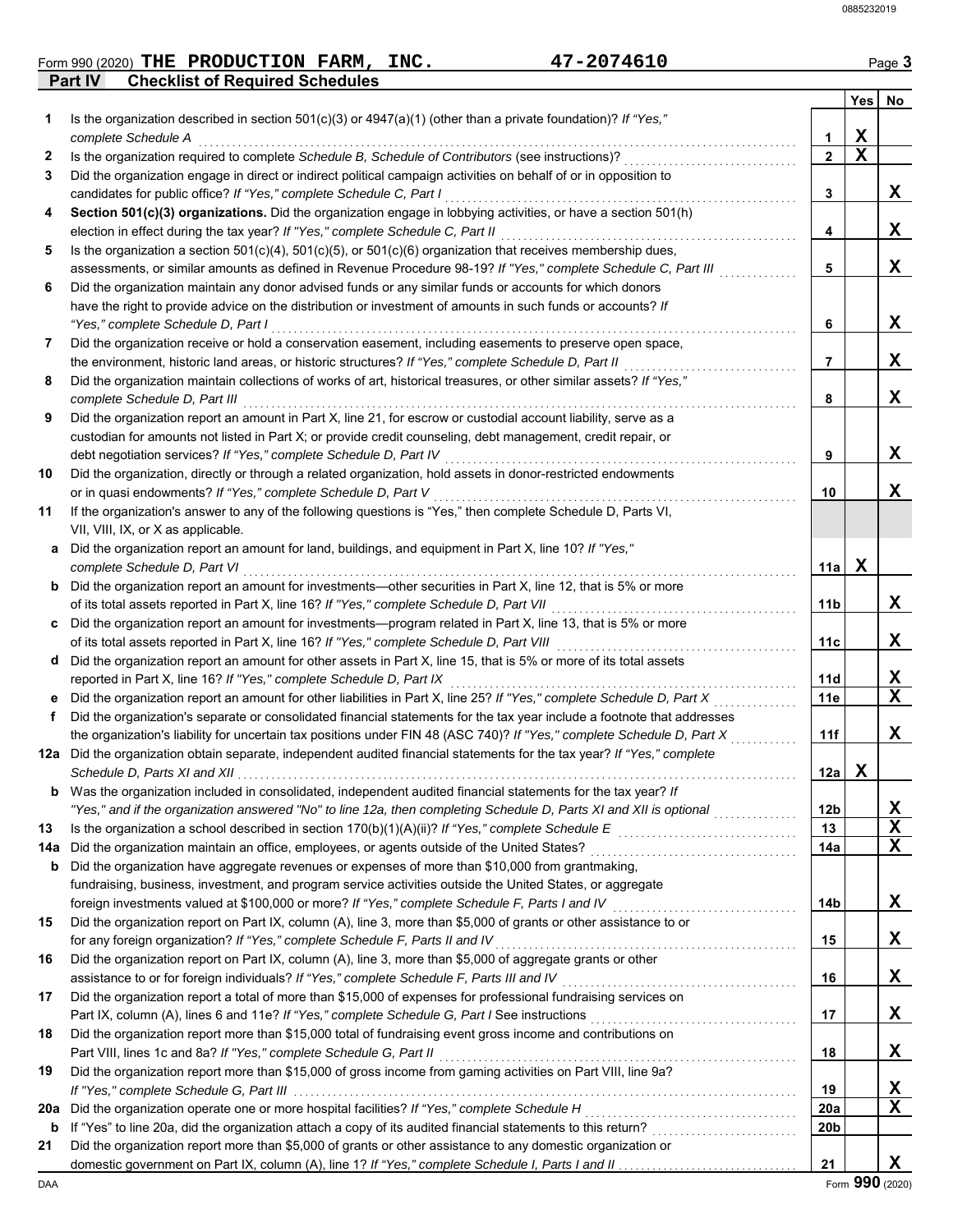|     | 47-2074610<br>Form 990 (2020) THE PRODUCTION FARM, INC.                                                                                             |                 |            | Page 4                          |
|-----|-----------------------------------------------------------------------------------------------------------------------------------------------------|-----------------|------------|---------------------------------|
|     | <b>Checklist of Required Schedules (continued)</b><br><b>Part IV</b>                                                                                |                 |            |                                 |
|     |                                                                                                                                                     |                 | <b>Yes</b> | No                              |
| 22  | Did the organization report more than \$5,000 of grants or other assistance to or for domestic individuals on                                       |                 |            |                                 |
|     | Part IX, column (A), line 2? If "Yes," complete Schedule I, Parts I and III                                                                         | 22              |            | X                               |
| 23  | Did the organization answer "Yes" to Part VII, Section A, line 3, 4, or 5 about compensation of the                                                 |                 |            |                                 |
|     | organization's current and former officers, directors, trustees, key employees, and highest compensated                                             |                 |            |                                 |
|     | employees? If "Yes," complete Schedule J<br>24a Did the organization have a tax-exempt bond issue with an outstanding principal amount of more than | 23              |            | X                               |
|     | \$100,000 as of the last day of the year, that was issued after December 31, 2002? If "Yes," answer lines 24b                                       |                 |            |                                 |
|     | through 24d and complete Schedule K. If "No," go to line 25a                                                                                        | 24a             |            | X                               |
|     | Did the organization invest any proceeds of tax-exempt bonds beyond a temporary period exception?                                                   | 24b             |            |                                 |
|     | Did the organization maintain an escrow account other than a refunding escrow at any time during the year                                           |                 |            |                                 |
|     | to defease any tax-exempt bonds?                                                                                                                    | 24c             |            |                                 |
| d   | Did the organization act as an "on behalf of" issuer for bonds outstanding at any time during the year?                                             | 24d             |            |                                 |
|     | 25a Section 501(c)(3), 501(c)(4), and 501(c)(29) organizations. Did the organization engage in an excess benefit                                    |                 |            |                                 |
|     | transaction with a disqualified person during the year? If "Yes," complete Schedule L, Part I                                                       | 25a             |            | X                               |
| b   | Is the organization aware that it engaged in an excess benefit transaction with a disqualified person in a prior                                    |                 |            |                                 |
|     | year, and that the transaction has not been reported on any of the organization's prior Forms 990 or 990-EZ?                                        |                 |            |                                 |
|     | If "Yes," complete Schedule L, Part I                                                                                                               | 25 <sub>b</sub> |            | X                               |
| 26  | Did the organization report any amount on Part X, line 5 or 22, for receivables from or payables to any current                                     |                 |            |                                 |
|     | or former officer, director, trustee, key employee, creator or founder, substantial contributor, or 35%                                             |                 |            |                                 |
|     | controlled entity or family member of any of these persons? If "Yes," complete Schedule L, Part II                                                  | 26              |            | X                               |
| 27  | Did the organization provide a grant or other assistance to any current or former officer, director, trustee, key                                   |                 |            |                                 |
|     | employee, creator or founder, substantial contributor or employee thereof, a grant selection committee                                              |                 |            |                                 |
|     | member, or to a 35% controlled entity (including an employee thereof) or family member of any of these                                              |                 |            |                                 |
|     | persons? If "Yes," complete Schedule L, Part III                                                                                                    | 27              |            | X                               |
| 28  | Was the organization a party to a business transaction with one of the following parties (see Schedule L, Part                                      |                 |            |                                 |
|     | IV instructions, for applicable filing thresholds, conditions, and exceptions):                                                                     |                 |            |                                 |
| а   | A current or former officer, director, trustee, key employee, creator or founder, or substantial contributor? If                                    |                 |            |                                 |
|     | "Yes," complete Schedule L, Part IV                                                                                                                 | 28a             |            |                                 |
| b   | A family member of any individual described in line 28a? If "Yes," complete Schedule L, Part IV                                                     | 28b             |            | $\frac{\mathbf{x}}{\mathbf{x}}$ |
| c   | A 35% controlled entity of one or more individuals and/or organizations described in lines 28a or 28b? If                                           |                 |            |                                 |
|     | "Yes," complete Schedule L, Part IV                                                                                                                 | 28c             |            |                                 |
| 29  | Did the organization receive more than \$25,000 in non-cash contributions? If "Yes," complete Schedule M                                            | 29              |            | $\frac{\mathbf{X}}{\mathbf{X}}$ |
| 30  | Did the organization receive contributions of art, historical treasures, or other similar assets, or qualified                                      |                 |            |                                 |
|     | conservation contributions? If "Yes," complete Schedule M                                                                                           | 30              |            |                                 |
| 31  | Did the organization liquidate, terminate, or dissolve and cease operations? If "Yes," complete Schedule N, Part I                                  | 31              |            | $\frac{\mathbf{X}}{\mathbf{X}}$ |
| 32  | Did the organization sell, exchange, dispose of, or transfer more than 25% of its net assets? If "Yes,"                                             |                 |            |                                 |
|     | complete Schedule N, Part II                                                                                                                        | 32              |            | X                               |
| 33  | Did the organization own 100% of an entity disregarded as separate from the organization under Regulations                                          |                 |            |                                 |
|     | sections 301.7701-2 and 301.7701-3? If "Yes," complete Schedule R, Part I                                                                           | 33              |            | X                               |
| 34  | Was the organization related to any tax-exempt or taxable entity? If "Yes," complete Schedule R, Part II, III,                                      |                 |            |                                 |
|     | or IV, and Part V, line 1                                                                                                                           | 34              |            |                                 |
| 35a | Did the organization have a controlled entity within the meaning of section 512(b)(13)?                                                             | 35a             |            | $\frac{\mathbf{x}}{\mathbf{x}}$ |
| b   | If "Yes" to line 35a, did the organization receive any payment from or engage in any transaction with a                                             |                 |            |                                 |
|     | controlled entity within the meaning of section 512(b)(13)? If "Yes," complete Schedule R, Part V, line 2                                           | 35b             |            |                                 |
| 36  | Section 501(c)(3) organizations. Did the organization make any transfers to an exempt non-charitable                                                |                 |            |                                 |
|     | related organization? If "Yes," complete Schedule R, Part V, line 2                                                                                 | 36              |            | X                               |
| 37  | Did the organization conduct more than 5% of its activities through an entity that is not a related organization                                    |                 |            |                                 |
|     | and that is treated as a partnership for federal income tax purposes? If "Yes," complete Schedule R, Part VI                                        | 37              |            | X                               |
| 38  | Did the organization complete Schedule O and provide explanations in Schedule O for Part VI, lines 11b and                                          |                 |            |                                 |
|     | 19? Note: All Form 990 filers are required to complete Schedule O.                                                                                  | 38              | X          |                                 |
|     | <b>Statements Regarding Other IRS Filings and Tax Compliance</b><br>Part V                                                                          |                 |            |                                 |
|     | Check if Schedule O contains a response or note to any line in this Part V                                                                          |                 |            |                                 |
|     |                                                                                                                                                     |                 | Yes        | No                              |
| 1а  | 2<br>Enter the number reported in Box 3 of Form 1096. Enter -0- if not applicable<br>1a                                                             |                 |            |                                 |
| b   | $\mathbf 0$<br>1 <sub>b</sub><br>Enter the number of Forms W-2G included in line 1a. Enter -0- if not applicable                                    |                 |            |                                 |
| c   | Did the organization comply with backup withholding rules for reportable payments to vendors and                                                    |                 |            |                                 |

reportable gaming (gambling) winnings to prize winners? . . . . . . . . . . . . . . . . . . . . . . . . . . . . . . . . . . . . . . . . . . . . . . . . . . . . . . . . . . . . . . . . . . . . . . . . **1c**

DAA Form **990** (2020)  $\frac{1c \mid X \mid}{\text{Form } 990 \text{ (2020)}}$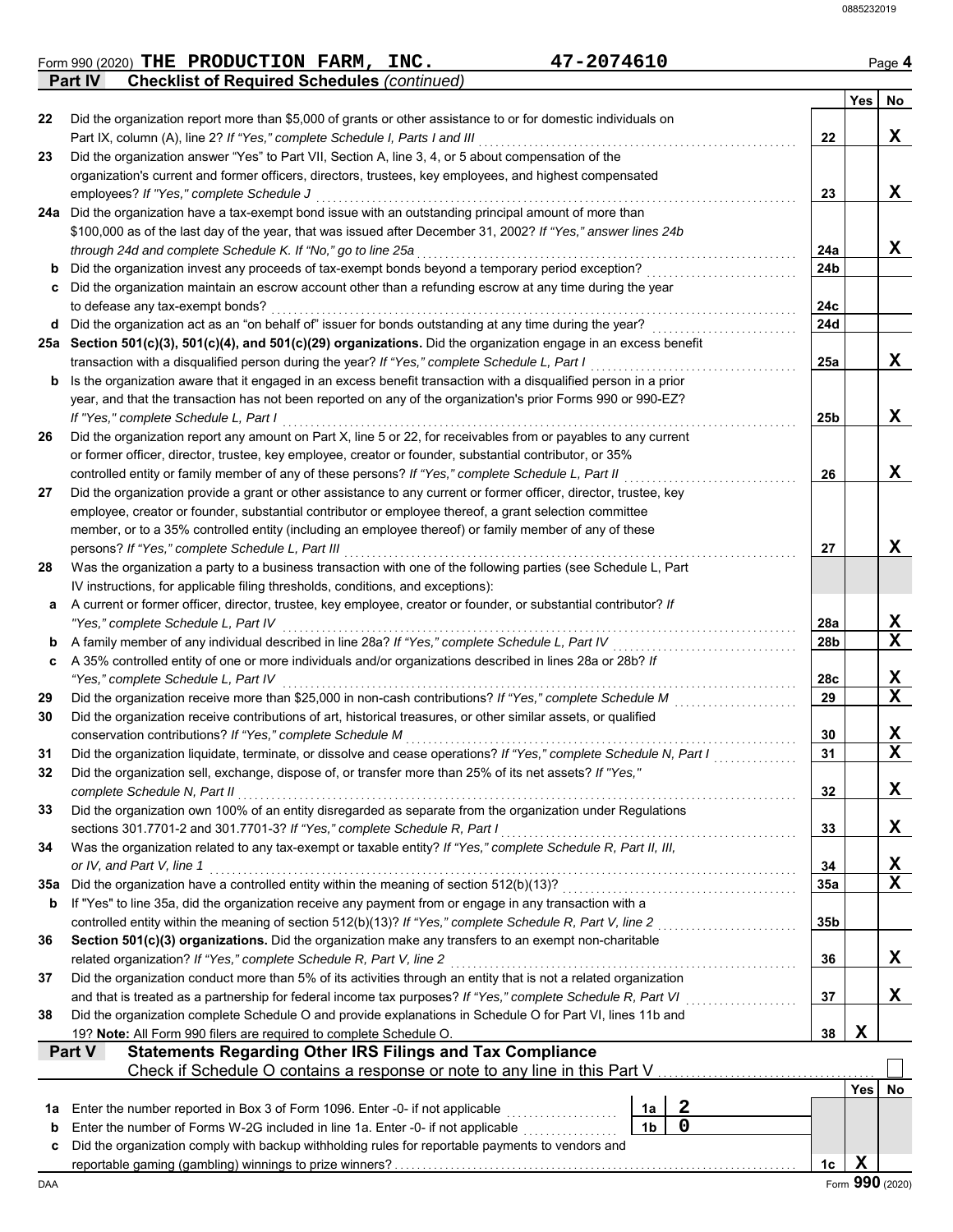|        | 47-2074610<br>Form 990 (2020) THE PRODUCTION FARM, INC.                                                                                         |                 |             | Page 5      |
|--------|-------------------------------------------------------------------------------------------------------------------------------------------------|-----------------|-------------|-------------|
|        | Statements Regarding Other IRS Filings and Tax Compliance (continued)<br><b>Part V</b>                                                          |                 |             |             |
|        |                                                                                                                                                 |                 |             | Yes No      |
|        | 2a Enter the number of employees reported on Form W-3, Transmittal of Wage and Tax                                                              |                 |             |             |
|        | 25<br>Statements, filed for the calendar year ending with or within the year covered by this return<br>2a                                       |                 |             |             |
| b      | If at least one is reported on line 2a, did the organization file all required federal employment tax returns?                                  | 2 <sub>b</sub>  | $\mathbf X$ |             |
|        | Note: If the sum of lines 1a and 2a is greater than 250, you may be required to e-file (see instructions)                                       |                 |             |             |
| За     | Did the organization have unrelated business gross income of \$1,000 or more during the year?                                                   | За              |             | X           |
| b      | If "Yes," has it filed a Form 990-T for this year? If "No" to line 3b, provide an explanation on Schedule O                                     | 3 <sub>b</sub>  |             |             |
| 4a     | At any time during the calendar year, did the organization have an interest in, or a signature or other authority over,                         |                 |             |             |
|        | a financial account in a foreign country (such as a bank account, securities account, or other financial account)?                              | 4a              |             | X.          |
| b      | If "Yes," enter the name of the foreign country ▶                                                                                               |                 |             |             |
|        | See instructions for filing requirements for FinCEN Form 114, Report of Foreign Bank and Financial Accounts (FBAR).                             |                 |             |             |
| 5a     | Was the organization a party to a prohibited tax shelter transaction at any time during the tax year?                                           | 5a              |             | X           |
| b      | Did any taxable party notify the organization that it was or is a party to a prohibited tax shelter transaction?                                | 5 <sub>b</sub>  |             | $\mathbf x$ |
| c      | If "Yes" to line 5a or 5b, did the organization file Form 8886-T?                                                                               | 5c              |             |             |
| 6a     | Does the organization have annual gross receipts that are normally greater than \$100,000, and did the                                          |                 |             |             |
|        | organization solicit any contributions that were not tax deductible as charitable contributions?                                                | 6a              |             | X.          |
| b      | If "Yes," did the organization include with every solicitation an express statement that such contributions or                                  |                 |             |             |
|        | gifts were not tax deductible?                                                                                                                  | 6b              |             |             |
| 7      | Organizations that may receive deductible contributions under section 170(c).                                                                   |                 |             |             |
| а      | Did the organization receive a payment in excess of \$75 made partly as a contribution and partly for goods                                     |                 |             |             |
|        | and services provided to the payor?                                                                                                             | 7а              |             | X           |
| b      | If "Yes," did the organization notify the donor of the value of the goods or services provided?                                                 | 7b              |             |             |
| с      | Did the organization sell, exchange, or otherwise dispose of tangible personal property for which it was                                        |                 |             |             |
|        | required to file Form 8282?                                                                                                                     | 7c              |             | X.          |
| a      | If "Yes," indicate the number of Forms 8282 filed during the year<br>7d                                                                         |                 |             |             |
|        | Did the organization receive any funds, directly or indirectly, to pay premiums on a personal benefit contract?                                 | 7e              |             | X           |
|        | Did the organization, during the year, pay premiums, directly or indirectly, on a personal benefit contract?                                    | 7f              |             | $\mathbf x$ |
| g      | If the organization received a contribution of qualified intellectual property, did the organization file Form 8899 as required?                | 7g              |             |             |
| h      | If the organization received a contribution of cars, boats, airplanes, or other vehicles, did the organization file a Form 1098-C?              | 7h              |             |             |
| 8      | Sponsoring organizations maintaining donor advised funds. Did a donor advised fund maintained by the                                            |                 |             |             |
|        | sponsoring organization have excess business holdings at any time during the year?<br>Sponsoring organizations maintaining donor advised funds. | 8               |             |             |
| 9      | Did the sponsoring organization make any taxable distributions under section 4966?                                                              | 9а              |             |             |
| а<br>b | Did the sponsoring organization make a distribution to a donor, donor advisor, or related person?                                               | 9b              |             |             |
| 10     | Section 501(c)(7) organizations. Enter:                                                                                                         |                 |             |             |
| а      | 10a<br>Initiation fees and capital contributions included on Part VIII, line 12                                                                 |                 |             |             |
| b      | Gross receipts, included on Form 990, Part VIII, line 12, for public use of club facilities<br>10 <sub>b</sub>                                  |                 |             |             |
| 11     | Section 501(c)(12) organizations. Enter:                                                                                                        |                 |             |             |
| a      | 11a<br>Gross income from members or shareholders                                                                                                |                 |             |             |
| b      | Gross income from other sources (Do not net amounts due or paid to other sources                                                                |                 |             |             |
|        | against amounts due or received from them.)<br>11 <sub>b</sub>                                                                                  |                 |             |             |
| 12a    | Section 4947(a)(1) non-exempt charitable trusts. Is the organization filing Form 990 in lieu of Form 1041?                                      | 12a             |             |             |
| b      | If "Yes," enter the amount of tax-exempt interest received or accrued during the year<br>12 <sub>b</sub>                                        |                 |             |             |
| 13     | Section 501(c)(29) qualified nonprofit health insurance issuers.                                                                                |                 |             |             |
| а      | Is the organization licensed to issue qualified health plans in more than one state?                                                            | 13a             |             |             |
|        | Note: See the instructions for additional information the organization must report on Schedule O.                                               |                 |             |             |
| b      | Enter the amount of reserves the organization is required to maintain by the states in which                                                    |                 |             |             |
|        | 13 <sub>b</sub><br>the organization is licensed to issue qualified health plans                                                                 |                 |             |             |
| c      | 13 <sub>c</sub><br>Enter the amount of reserves on hand                                                                                         |                 |             |             |
| 14a    | Did the organization receive any payments for indoor tanning services during the tax year?                                                      | 14a             |             | X           |
| b      | If "Yes," has it filed a Form 720 to report these payments? If "No," provide an explanation on Schedule O                                       | 14 <sub>b</sub> |             |             |
| 15     | Is the organization subject to the section 4960 tax on payment(s) of more than \$1,000,000 in remuneration or                                   |                 |             |             |
|        | excess parachute payment(s) during the year?                                                                                                    | 15              |             | X           |
|        | If "Yes," see instructions and file Form 4720, Schedule N.                                                                                      |                 |             |             |
| 16     | Is the organization an educational institution subject to the section 4968 excise tax on net investment income?                                 | 16              |             | X           |
|        | If "Yes," complete Form 4720, Schedule O.                                                                                                       |                 |             |             |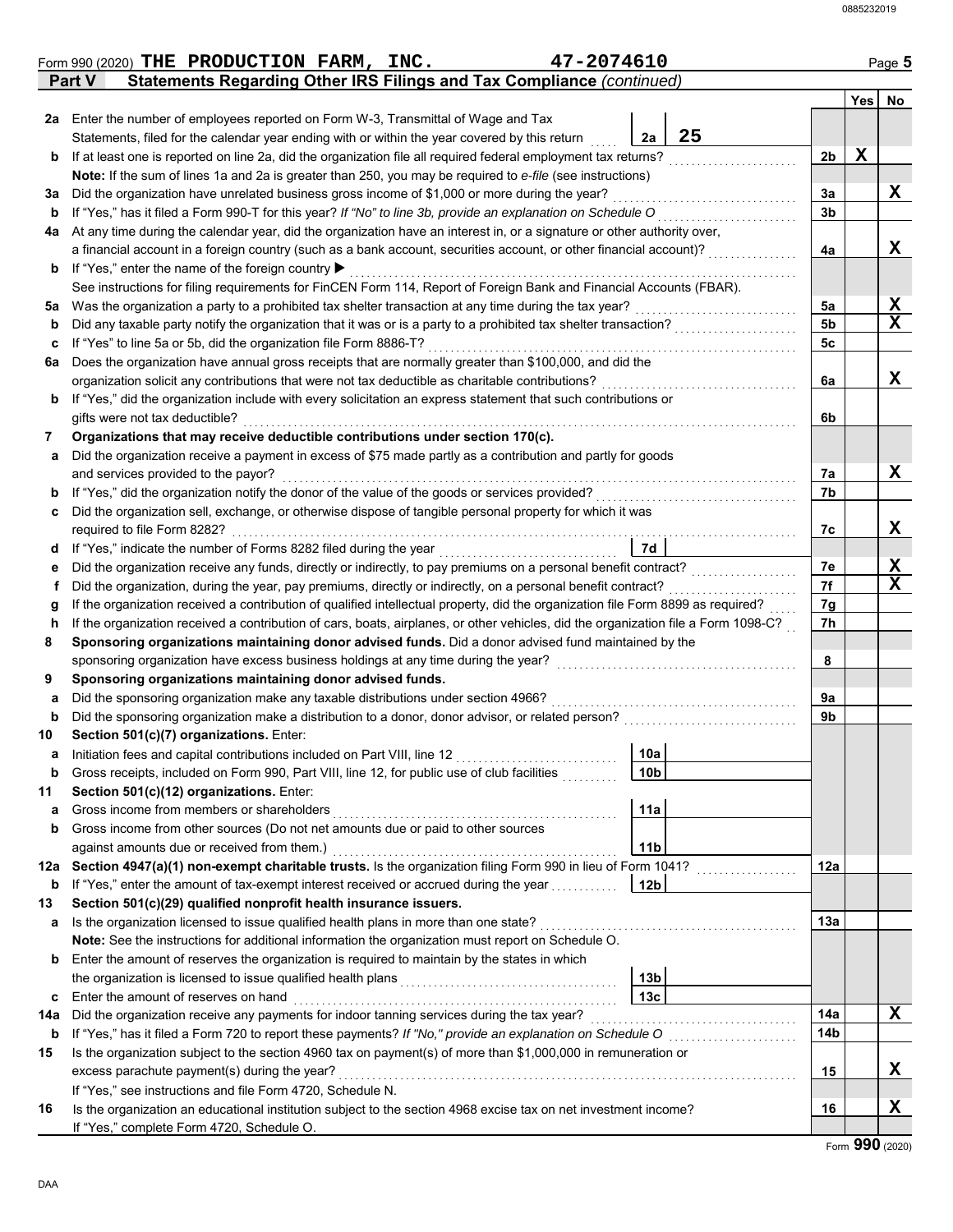|            | 47-2074610<br>Form 990 (2020) THE PRODUCTION FARM, INC.                                                                             |                |   |              |                 |             | Page 6          |
|------------|-------------------------------------------------------------------------------------------------------------------------------------|----------------|---|--------------|-----------------|-------------|-----------------|
|            | Governance, Management, and Disclosure For each "Yes" response to lines 2 through 7b below, and for a "No"<br>Part VI               |                |   |              |                 |             |                 |
|            | response to line 8a, 8b, or 10b below, describe the circumstances, processes, or changes on Schedule O. See instructions.           |                |   |              |                 |             |                 |
|            | Check if Schedule O contains a response or note to any line in this Part VI                                                         |                |   |              |                 |             | IХ              |
|            | <b>Section A. Governing Body and Management</b>                                                                                     |                |   |              |                 |             |                 |
|            |                                                                                                                                     |                |   |              |                 | Yes         | No              |
|            | 1a Enter the number of voting members of the governing body at the end of the tax year                                              | 1a             | 3 |              |                 |             |                 |
|            | If there are material differences in voting rights among members of the governing body, or                                          |                |   |              |                 |             |                 |
|            | if the governing body delegated broad authority to an executive committee or similar                                                |                |   |              |                 |             |                 |
|            | committee, explain on Schedule O.                                                                                                   |                |   |              |                 |             |                 |
| b          | Enter the number of voting members included on line 1a, above, who are independent                                                  | 1 <sub>b</sub> | 3 |              |                 |             |                 |
| 2          | Did any officer, director, trustee, or key employee have a family relationship or a business relationship with                      |                |   |              |                 |             |                 |
|            | any other officer, director, trustee, or key employee?                                                                              |                |   |              | $\mathbf{2}$    |             | X               |
| 3          | Did the organization delegate control over management duties customarily performed by or under the direct                           |                |   |              |                 |             |                 |
|            | supervision of officers, directors, trustees, or key employees to a management company or other person?                             |                |   |              | 3               |             | X               |
| 4          | Did the organization make any significant changes to its governing documents since the prior Form 990 was filed?                    |                |   |              | 4               |             | X               |
| 5          | Did the organization become aware during the year of a significant diversion of the organization's assets?                          |                |   |              | 5               |             | X               |
| 6          | Did the organization have members or stockholders?                                                                                  |                |   |              | 6               |             | $\mathbf x$     |
| 7a         | Did the organization have members, stockholders, or other persons who had the power to elect or appoint                             |                |   |              |                 |             |                 |
|            | one or more members of the governing body?                                                                                          |                |   |              | 7a              |             | X               |
| b          | Are any governance decisions of the organization reserved to (or subject to approval by) members,                                   |                |   |              |                 |             |                 |
|            | stockholders, or persons other than the governing body?                                                                             |                |   |              | 7b              |             | X               |
| 8          | Did the organization contemporaneously document the meetings held or written actions undertaken during the year by the following:   |                |   |              |                 |             |                 |
| а          | The governing body?                                                                                                                 |                |   |              | 8a              | X           |                 |
| b          | Each committee with authority to act on behalf of the governing body?                                                               |                |   |              | 8b              | $\mathbf x$ |                 |
| 9          | Is there any officer, director, trustee, or key employee listed in Part VII, Section A, who cannot be reached at                    |                |   |              |                 |             |                 |
|            | the organization's mailing address? If "Yes," provide the names and addresses on Schedule O                                         |                |   |              | 9               |             | X               |
|            | Section B. Policies (This Section B requests information about policies not required by the Internal Revenue Code.)                 |                |   |              |                 |             |                 |
|            |                                                                                                                                     |                |   |              |                 | Yes         | No              |
|            | 10a Did the organization have local chapters, branches, or affiliates?                                                              |                |   |              | 10a             |             | X               |
| b          | If "Yes," did the organization have written policies and procedures governing the activities of such chapters,                      |                |   |              |                 |             |                 |
|            | affiliates, and branches to ensure their operations are consistent with the organization's exempt purposes?                         |                |   |              | 10 <sub>b</sub> |             |                 |
| 11a        | Has the organization provided a complete copy of this Form 990 to all members of its governing body before filing the form?         |                |   |              | 11a             |             | X               |
| b          | Describe in Schedule O the process, if any, used by the organization to review this Form 990.                                       |                |   |              |                 |             |                 |
| 12a        | Did the organization have a written conflict of interest policy? If "No," go to line 13                                             |                |   |              | 12a             | X           |                 |
| b          | Were officers, directors, or trustees, and key employees required to disclose annually interests that could give rise to conflicts? |                |   |              | 12 <sub>b</sub> | $\mathbf x$ |                 |
| c          | Did the organization regularly and consistently monitor and enforce compliance with the policy? If "Yes,"                           |                |   |              |                 |             |                 |
|            | describe in Schedule O how this was done                                                                                            |                |   |              | 12c             | v<br>▵      |                 |
| 13         | Did the organization have a written whistleblower policy?                                                                           |                |   |              | 13              |             | X               |
| 14         | Did the organization have a written document retention and destruction policy?                                                      |                |   |              | 14              |             | $\mathbf X$     |
| 15         | Did the process for determining compensation of the following persons include a review and approval by                              |                |   |              |                 |             |                 |
|            | independent persons, comparability data, and contemporaneous substantiation of the deliberation and decision?                       |                |   |              |                 |             |                 |
| a          | The organization's CEO, Executive Director, or top management official                                                              |                |   |              | 15a             | $\mathbf x$ |                 |
| b          | Other officers or key employees of the organization                                                                                 |                |   |              | 15 <sub>b</sub> |             | X               |
|            | If "Yes" to line 15a or 15b, describe the process in Schedule O (see instructions).                                                 |                |   |              |                 |             |                 |
|            | 16a Did the organization invest in, contribute assets to, or participate in a joint venture or similar arrangement                  |                |   |              |                 |             |                 |
|            | with a taxable entity during the year?                                                                                              |                |   |              | 16a             |             | X               |
| b          | If "Yes," did the organization follow a written policy or procedure requiring the organization to evaluate its                      |                |   |              |                 |             |                 |
|            | participation in joint venture arrangements under applicable federal tax law, and take steps to safeguard the                       |                |   |              |                 |             |                 |
|            |                                                                                                                                     |                |   |              | 16 <sub>b</sub> |             |                 |
|            | <b>Section C. Disclosure</b>                                                                                                        |                |   |              |                 |             |                 |
| 17         | List the states with which a copy of this Form 990 is required to be filed $\blacktriangleright$ WI                                 |                |   |              |                 |             |                 |
| 18         | Section 6104 requires an organization to make its Forms 1023 (1024 or 1024-A, if applicable), 990, and 990-T (Section 501(c)        |                |   |              |                 |             |                 |
|            | (3)s only) available for public inspection. Indicate how you made these available. Check all that apply.                            |                |   |              |                 |             |                 |
|            | Another's website $ \mathbf{X} $ Upon request<br>Other (explain on Schedule O)<br>Own website                                       |                |   |              |                 |             |                 |
| 19         | Describe on Schedule O whether (and if so, how) the organization made its governing documents, conflict of interest policy, and     |                |   |              |                 |             |                 |
|            | financial statements available to the public during the tax year.                                                                   |                |   |              |                 |             |                 |
| 20         | State the name, address, and telephone number of the person who possesses the organization's books and records ▶                    |                |   |              |                 |             |                 |
|            | 9003 POLIFKA ROAD<br><b>WYATT KUETHER</b>                                                                                           |                |   |              |                 |             |                 |
|            | WI 54247<br><b>WHITELAW</b>                                                                                                         |                |   | 920-403-0021 |                 |             |                 |
| <b>DAA</b> |                                                                                                                                     |                |   |              |                 |             | Form 990 (2020) |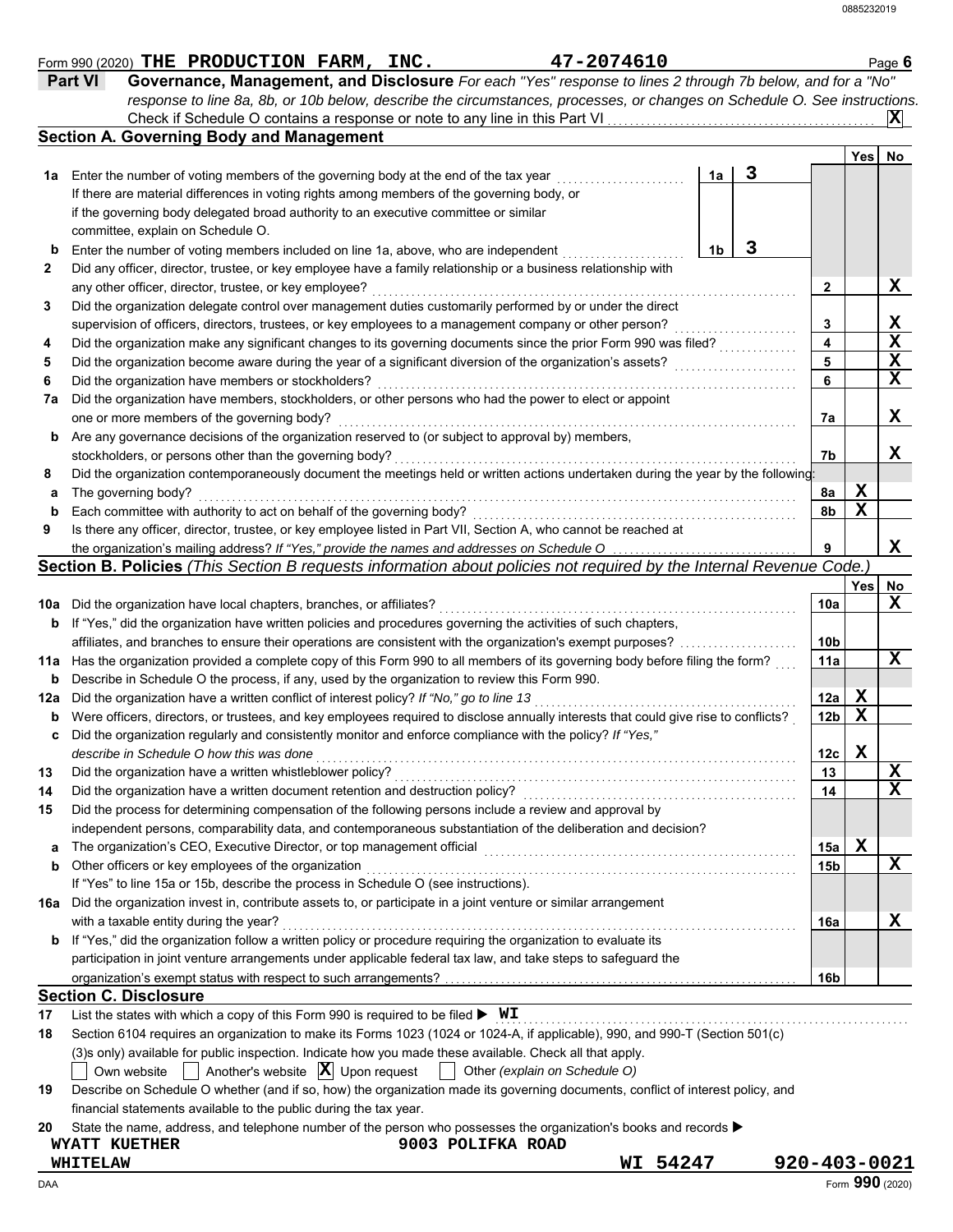|                          | Form 990 (2020) THE PRODUCTION FARM, INC. | 47-2074610                                                                                                                             | Page 7 |
|--------------------------|-------------------------------------------|----------------------------------------------------------------------------------------------------------------------------------------|--------|
| <b>Part VII</b>          |                                           | Compensation of Officers, Directors, Trustees, Key Employees, Highest Compensated Employees, and                                       |        |
|                          | <b>Independent Contractors</b>            |                                                                                                                                        |        |
|                          |                                           | Check if Schedule O contains a response or note to any line in this Part VII                                                           |        |
| Section A.               |                                           | Officers, Directors, Trustees, Key Employees, and Highest Compensated Employees                                                        |        |
| organization's tax year. |                                           | 1a Complete this table for all persons required to be listed. Report compensation for the calendar year ending with or within the      |        |
|                          |                                           | • List all of the organization's current officers, directors, trustees (whether individuals or organizations), regardless of amount of |        |

● List all of the organization's **current** officers, directors, trustees (whether ind compensation. Enter -0- in columns (D), (E), and (F) if no compensation was paid.

List all of the organization's **current** key employees, if any. See instructions for definition of "key employee."

■ List all of the organization's **current** key employees, if any. See instructions for definition of "key employee."<br>■ List the organization's five **current** highest compensated employees (other than an officer, director,

who received reportable compensation (Box 5 of Form W-2 and/or Box 7 of Form 1099-MISC) of more than \$100,000 from the organization and any related organizations.

• List all of the organization's **former** officers, key employees, and highest compensated employees who received more than<br>00,000 of reportable compensation from the erganization and any related erganizations. \$100,000 of reportable compensation from the organization and any related organizations.

• List all of the organization's **former directors or trustees** that received, in the capacity as a former director or trustee of the prization more than \$10,000 of reportable compensation from the organization and any rel organization, more than \$10,000 of reportable compensation from the organization and any related organizations. See instructions for the order in which to list the persons above.

Check this box if neither the organization nor any related organization compensated any current officer, director, or trustee.

| (A)<br>Name and title  | (B)<br>Average<br>hours<br>per week<br>(list any               |                                   |                       |             | (C)<br>Position | (do not check more than one<br>box, unless person is both an<br>officer and a director/trustee) |        | (D)<br>Reportable<br>compensation<br>from the<br>organization<br>(W-2/1099-MISC) | (E)<br>Reportable<br>compensation<br>from related<br>organizations<br>(W-2/1099-MISC) | (F)<br>Estimated amount<br>of other<br>compensation<br>from the<br>organization and |
|------------------------|----------------------------------------------------------------|-----------------------------------|-----------------------|-------------|-----------------|-------------------------------------------------------------------------------------------------|--------|----------------------------------------------------------------------------------|---------------------------------------------------------------------------------------|-------------------------------------------------------------------------------------|
|                        | hours for<br>related<br>organizations<br>below<br>dotted line) | Individual trustee<br>or director | Institutional trustee | Officer     | Key employee    | Highest compensated<br>employee                                                                 | Former |                                                                                  |                                                                                       | related organizations                                                               |
| (1) MUSE SEYMOUR       |                                                                |                                   |                       |             |                 |                                                                                                 |        |                                                                                  |                                                                                       |                                                                                     |
| CFO                    | 40.00<br>0.00                                                  | $\mathbf x$                       |                       | $\mathbf x$ |                 |                                                                                                 |        | 62,000                                                                           | 0                                                                                     | $\mathbf 0$                                                                         |
| (2) WYATT KUETHER      |                                                                |                                   |                       |             |                 |                                                                                                 |        |                                                                                  |                                                                                       |                                                                                     |
|                        | 40.00                                                          |                                   |                       |             |                 |                                                                                                 |        |                                                                                  |                                                                                       |                                                                                     |
| CEO<br>(3) JIM DELEERS | 0.00                                                           |                                   |                       | X           |                 |                                                                                                 |        | 62,000                                                                           | 0                                                                                     | $\pmb{0}$                                                                           |
| <b>TREASURER</b>       | 5.00<br>0.00                                                   | $\mathbf x$                       |                       | $\mathbf x$ |                 |                                                                                                 |        | 0                                                                                | 0                                                                                     | $\mathbf 0$                                                                         |
| (4) BRENT DUBOIS       |                                                                |                                   |                       |             |                 |                                                                                                 |        |                                                                                  |                                                                                       |                                                                                     |
| VICE-PRESIDENT         | 5.00<br>0.00                                                   | $\mathbf x$                       |                       | $\mathbf x$ |                 |                                                                                                 |        | 0                                                                                | 0                                                                                     | $\mathbf 0$                                                                         |
| (5) ANN PATTESON       |                                                                |                                   |                       |             |                 |                                                                                                 |        |                                                                                  |                                                                                       |                                                                                     |
| <b>DIRECTOR</b>        | 1.00<br>0.00                                                   | $\mathbf X$                       |                       |             |                 |                                                                                                 |        | 0                                                                                | 0                                                                                     | $\mathbf 0$                                                                         |
| (6)                    |                                                                |                                   |                       |             |                 |                                                                                                 |        |                                                                                  |                                                                                       |                                                                                     |
|                        |                                                                |                                   |                       |             |                 |                                                                                                 |        |                                                                                  |                                                                                       |                                                                                     |
| (7)                    |                                                                |                                   |                       |             |                 |                                                                                                 |        |                                                                                  |                                                                                       |                                                                                     |
|                        |                                                                |                                   |                       |             |                 |                                                                                                 |        |                                                                                  |                                                                                       |                                                                                     |
| (8)                    |                                                                |                                   |                       |             |                 |                                                                                                 |        |                                                                                  |                                                                                       |                                                                                     |
|                        |                                                                |                                   |                       |             |                 |                                                                                                 |        |                                                                                  |                                                                                       |                                                                                     |
| (9)                    |                                                                |                                   |                       |             |                 |                                                                                                 |        |                                                                                  |                                                                                       |                                                                                     |
|                        |                                                                |                                   |                       |             |                 |                                                                                                 |        |                                                                                  |                                                                                       |                                                                                     |
| (10)                   |                                                                |                                   |                       |             |                 |                                                                                                 |        |                                                                                  |                                                                                       |                                                                                     |
|                        |                                                                |                                   |                       |             |                 |                                                                                                 |        |                                                                                  |                                                                                       |                                                                                     |
| (11)                   |                                                                |                                   |                       |             |                 |                                                                                                 |        |                                                                                  |                                                                                       |                                                                                     |
|                        |                                                                |                                   |                       |             |                 |                                                                                                 |        |                                                                                  |                                                                                       |                                                                                     |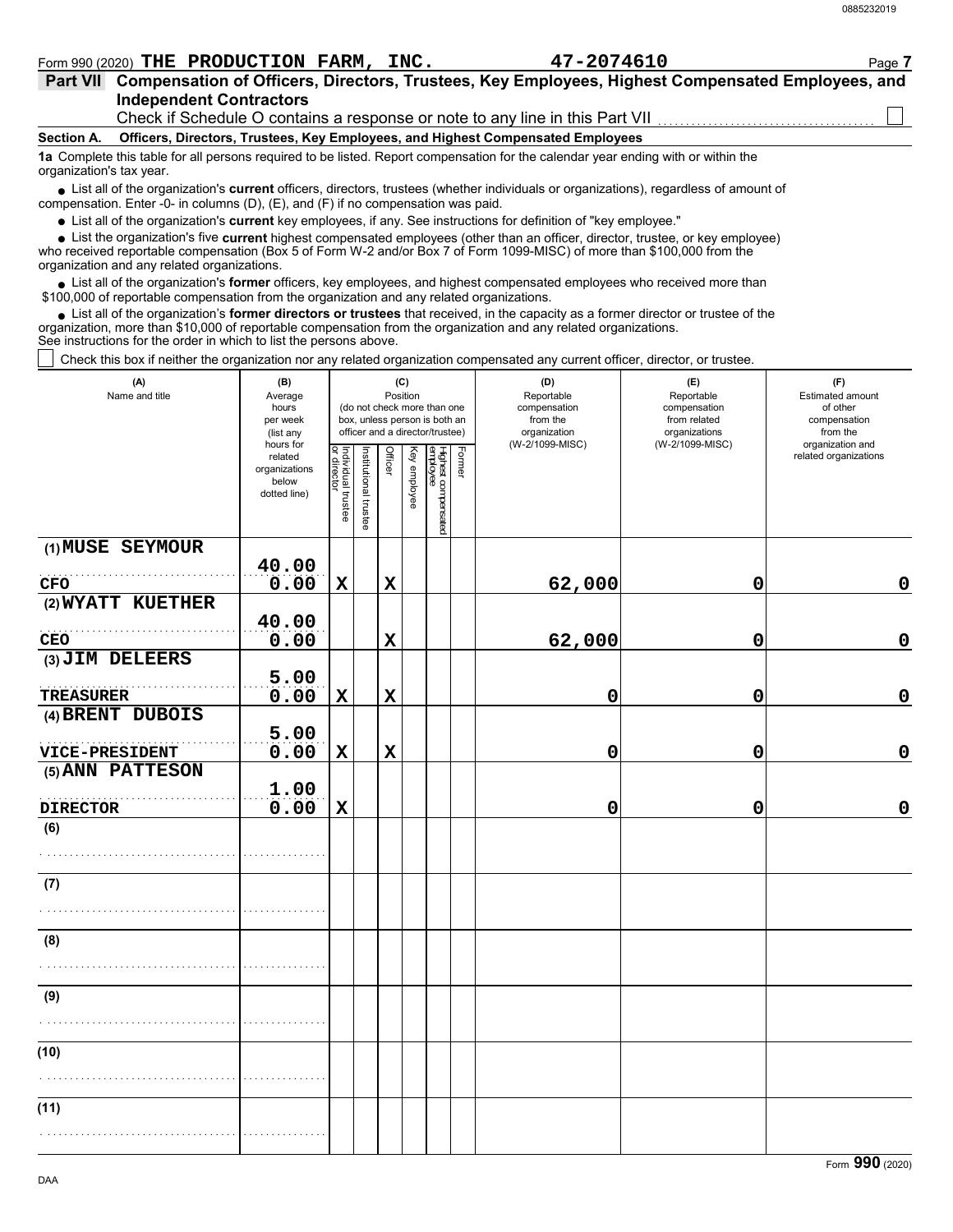|                   | Form 990 (2020) THE PRODUCTION FARM, INC.                                                                                                                                                                                                              |                                                                |                                   |                       |         |                 |                                                                                                 |        | 47-2074610                                                                       |                                                                                                        | Page 8                                                                                     |
|-------------------|--------------------------------------------------------------------------------------------------------------------------------------------------------------------------------------------------------------------------------------------------------|----------------------------------------------------------------|-----------------------------------|-----------------------|---------|-----------------|-------------------------------------------------------------------------------------------------|--------|----------------------------------------------------------------------------------|--------------------------------------------------------------------------------------------------------|--------------------------------------------------------------------------------------------|
|                   | <b>Part VII</b>                                                                                                                                                                                                                                        |                                                                |                                   |                       |         |                 |                                                                                                 |        |                                                                                  | Section A. Officers, Directors, Trustees, Key Employees, and Highest Compensated Employees (continued) |                                                                                            |
|                   | (A)<br>Name and title                                                                                                                                                                                                                                  | (B)<br>Average<br>hours<br>per week<br>(list any               |                                   |                       |         | (C)<br>Position | (do not check more than one<br>box, unless person is both an<br>officer and a director/trustee) |        | (D)<br>Reportable<br>compensation<br>from the<br>organization<br>(W-2/1099-MISC) | (E)<br>Reportable<br>compensation<br>from related<br>organizations<br>(W-2/1099-MISC)                  | (F)<br><b>Estimated amount</b><br>of other<br>compensation<br>from the<br>organization and |
|                   |                                                                                                                                                                                                                                                        | hours for<br>related<br>organizations<br>below<br>dotted line) | Individual trustee<br>or director | Institutional trustee | Officer | Key employee    | Highest compensated<br>employee                                                                 | Former |                                                                                  |                                                                                                        | related organizations                                                                      |
|                   |                                                                                                                                                                                                                                                        |                                                                |                                   |                       |         |                 |                                                                                                 |        |                                                                                  |                                                                                                        |                                                                                            |
|                   |                                                                                                                                                                                                                                                        |                                                                |                                   |                       |         |                 |                                                                                                 |        |                                                                                  |                                                                                                        |                                                                                            |
|                   |                                                                                                                                                                                                                                                        |                                                                |                                   |                       |         |                 |                                                                                                 |        |                                                                                  |                                                                                                        |                                                                                            |
|                   |                                                                                                                                                                                                                                                        |                                                                |                                   |                       |         |                 |                                                                                                 |        |                                                                                  |                                                                                                        |                                                                                            |
|                   |                                                                                                                                                                                                                                                        |                                                                |                                   |                       |         |                 |                                                                                                 |        |                                                                                  |                                                                                                        |                                                                                            |
|                   |                                                                                                                                                                                                                                                        |                                                                |                                   |                       |         |                 |                                                                                                 |        |                                                                                  |                                                                                                        |                                                                                            |
|                   |                                                                                                                                                                                                                                                        |                                                                |                                   |                       |         |                 |                                                                                                 |        |                                                                                  |                                                                                                        |                                                                                            |
|                   |                                                                                                                                                                                                                                                        |                                                                |                                   |                       |         |                 |                                                                                                 |        |                                                                                  |                                                                                                        |                                                                                            |
|                   |                                                                                                                                                                                                                                                        |                                                                |                                   |                       |         |                 |                                                                                                 |        | 124,000                                                                          |                                                                                                        |                                                                                            |
|                   | c Total from continuation sheets to Part VII, Section A                                                                                                                                                                                                |                                                                |                                   |                       |         |                 |                                                                                                 |        | 124,000                                                                          |                                                                                                        |                                                                                            |
| d<br>$\mathbf{2}$ | Total (add lines 1b and 1c)<br>Total number of individuals (including but not limited to those listed above) who received more than \$100,000 of                                                                                                       |                                                                |                                   |                       |         |                 |                                                                                                 |        |                                                                                  |                                                                                                        |                                                                                            |
|                   | reportable compensation from the organization $\triangleright$ 0                                                                                                                                                                                       |                                                                |                                   |                       |         |                 |                                                                                                 |        |                                                                                  |                                                                                                        |                                                                                            |
| 3                 | Did the organization list any former officer, director, trustee, key employee, or highest compensated                                                                                                                                                  |                                                                |                                   |                       |         |                 |                                                                                                 |        |                                                                                  |                                                                                                        | Yes<br>No                                                                                  |
|                   | employee on line 1a? If "Yes," complete Schedule J for such individual                                                                                                                                                                                 |                                                                |                                   |                       |         |                 |                                                                                                 |        |                                                                                  |                                                                                                        | X<br>3                                                                                     |
| 4                 | For any individual listed on line 1a, is the sum of reportable compensation and other compensation from the<br>organization and related organizations greater than \$150,000? If "Yes," complete Schedule J for such                                   |                                                                |                                   |                       |         |                 |                                                                                                 |        |                                                                                  |                                                                                                        |                                                                                            |
|                   | individual<br>Did any person listed on line 1a receive or accrue compensation from any unrelated organization or individual                                                                                                                            |                                                                |                                   |                       |         |                 |                                                                                                 |        |                                                                                  |                                                                                                        | X<br>4                                                                                     |
| 5                 |                                                                                                                                                                                                                                                        |                                                                |                                   |                       |         |                 |                                                                                                 |        |                                                                                  |                                                                                                        | X<br>5                                                                                     |
|                   | <b>Section B. Independent Contractors</b>                                                                                                                                                                                                              |                                                                |                                   |                       |         |                 |                                                                                                 |        |                                                                                  |                                                                                                        |                                                                                            |
| 1                 | Complete this table for your five highest compensated independent contractors that received more than \$100,000 of<br>compensation from the organization. Report compensation for the calendar year ending with or within the organization's tax year. |                                                                |                                   |                       |         |                 |                                                                                                 |        |                                                                                  |                                                                                                        |                                                                                            |
|                   |                                                                                                                                                                                                                                                        | (A)<br>Name and business address                               |                                   |                       |         |                 |                                                                                                 |        |                                                                                  | (B)<br>Description of services                                                                         | (C)<br>Compensation                                                                        |
|                   |                                                                                                                                                                                                                                                        |                                                                |                                   |                       |         |                 |                                                                                                 |        |                                                                                  |                                                                                                        |                                                                                            |
|                   |                                                                                                                                                                                                                                                        |                                                                |                                   |                       |         |                 |                                                                                                 |        |                                                                                  |                                                                                                        |                                                                                            |
|                   |                                                                                                                                                                                                                                                        |                                                                |                                   |                       |         |                 |                                                                                                 |        |                                                                                  |                                                                                                        |                                                                                            |
|                   |                                                                                                                                                                                                                                                        |                                                                |                                   |                       |         |                 |                                                                                                 |        |                                                                                  |                                                                                                        |                                                                                            |
| $\mathbf{2}$      | Total number of independent contractors (including but not limited to those listed above) who                                                                                                                                                          |                                                                |                                   |                       |         |                 |                                                                                                 |        |                                                                                  |                                                                                                        |                                                                                            |

received more than \$100,000 of compensation from the organization  $\blacktriangleright$ 

**0**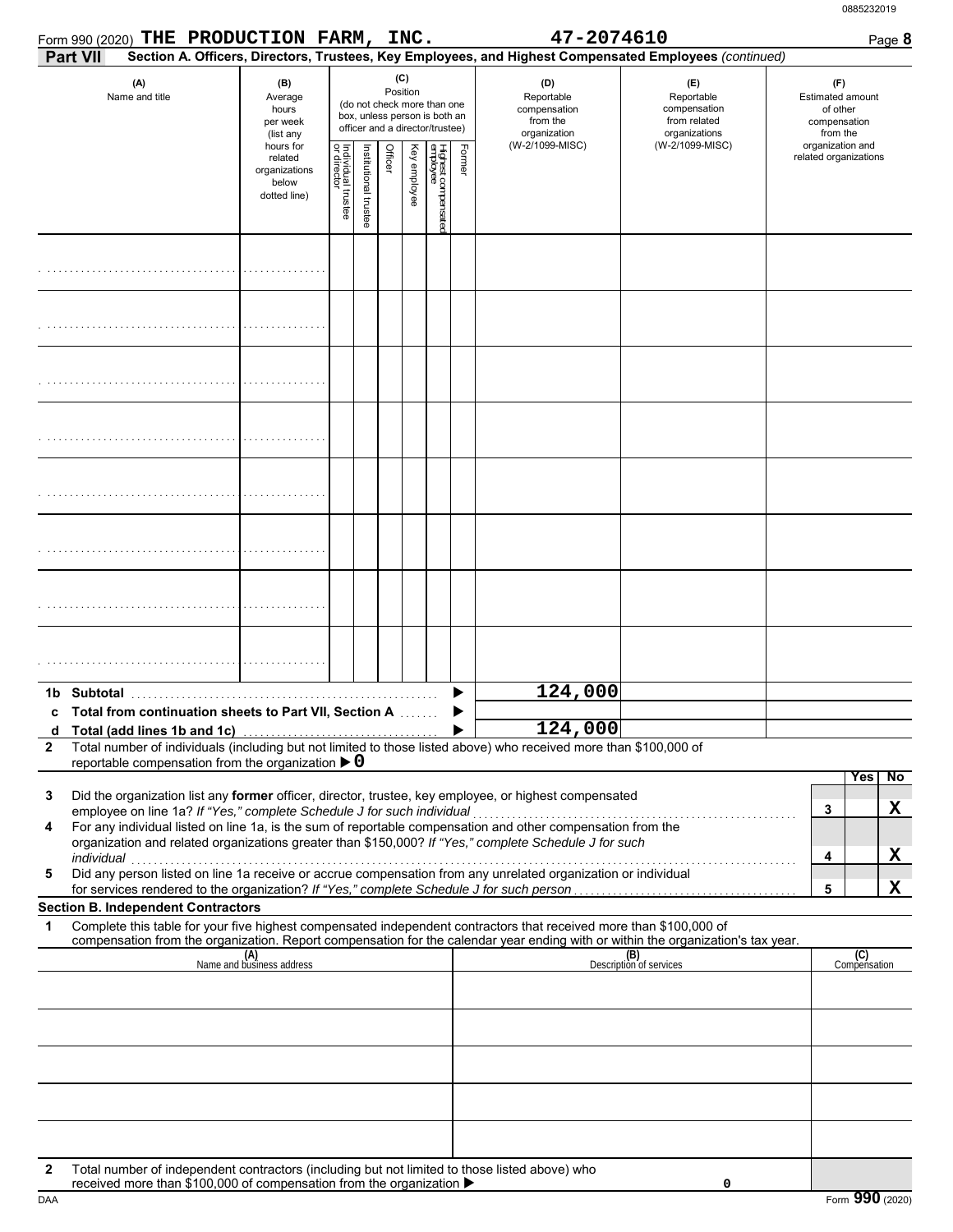**Part VIII Statement of Revenue**

#### Check if Schedule O contains a response or note to any line in this Part VIII **(A) (B) (C) (D)** Total revenue Related or exempt Unrelated Revenue excluded function revenue business revenue from tax under sections 512-514 **Contributions, Gifts, Grants** Gifts, Grants<br>ilar Amounts **and Other Similar Amounts 1a 1a** Federated campaigns **. . . . . . . . . . 1b b** Membership dues <sub>. . .</sub> . . . . . . . . . . . **c** Fundraising events **. . . . . . . . . . . . 1c 1d d** Related organizations <sub>. . .</sub> . . . . . . . . **Contributions,<br>and Other Simi 1e 62,000 e** Government grants (contributions) . . . . . . . . . . **f** All other contributions, gifts, grants, and similar amounts not included above . . . . . . **2,755 1f 1g g** Noncash contributions included in lines 1a-1f . .  $\frac{1}{2}$ **64,755**  $\blacktriangleright$ **h Total.** Add lines 1a–1f . . . . . . . . . . . . . . . . . . . . . . . . . . . . . . . . . . . . Business Code Program Service<br>Revenue . . . . . . . . . . . . . . . . . . . . . . . . . . . . . . . . . . . . . . . . . . . . . . . . . . . **INCOME:CCS REVENUE 530,165 530,165 Program Service 2a INCOME: TRAINING** / CONSULTING **11,898** 11,898 **b c** . . . . . . . . . . . . . . . . . . . . . . . . . . . . . . . . . . . . . . . . . . . . . . . . . . . **d** . . . . . . . . . . . . . . . . . . . . . . . . . . . . . . . . . . . . . . . . . . . . . . . . . . . **e** . . . . . . . . . . . . . . . . . . . . . . . . . . . . . . . . . . . . . . . . . . . . . . . . . . . **f** All other program service revenue . . . . . . . . . . . . . . . . **542,063 g Total.** Add lines 2a–2f . . . . . . . . . . . . . . . . . . . . . . . . . . . . . . . . . . . . **3** Investment income (including dividends, interest, and other similar amounts) . . . . . . . . . . . . . **57 57** ь Income from investment of tax-exempt bond proceeds **4** ▶ **5** Royalties .... ▶ (i) Real (ii) Personal **6a** Gross rents **6a 6b b** Less: rental expenses **6c c** Rental inc. or (loss) **d** Net rental income or (loss) . . . . . . . . . . . . . . . . . . . . . . . . . . . . . . . . ▶ **7a** Gross amount from (i) Securities (ii) Other sales of assets **1,100 7a** other than inventory Other Revenue **Other Revenue b** Less: cost or other **7b** basis and sales exps. **1,100 7c c** Gain or (loss) **1,100 1,100 d** Net gain or (loss) . . . . . . . . . . . . . . . . . . . . . . . . . . . . . . . . . . . . . . . . . **8a** Gross income from fundraising events (not including \$ . . . . . . . . . . . . . . . . . . . of contributions reported on line 1c). See Part IV, line 18 . . . . . . . . . . . . . . . . . . **8a 8b b** Less: direct expenses <sub>.</sub> . . . . . . . . . . **c** Net income or (loss) from fundraising events . . . . . . . . . . . .  $\blacktriangleright$ **9a** Gross income from gaming activities. See Part IV, line 19 . . . . . . . . . . . . . . . . . . **9a 9b b** Less: direct expenses  $\ldots$ ь **c** Net income or (loss) from gaming activities ............... 10a Gross sales of inventory, less returns and allowances **10a 10b b** Less:  $\cosh$  of goods  $\sinh$ ь Net income or (loss) from sales of inventory . . . . . . . . . . . . . . . **c** Business Code Miscellaneous<br>Revenue **Miscellaneous** . . . . . . . . . . . . . . . . . . . . . . . . . . . . . . . . . . . . . . . . . . . . . . . . . . . **MISCELLANEOUS INCOME 137 137 11a Revenue b** . . . . . . . . . . . . . . . . . . . . . . . . . . . . . . . . . . . . . . . . . . . . . . . . . . . **c** . . . . . . . . . . . . . . . . . . . . . . . . . . . . . . . . . . . . . . . . . . . . . . . . . . . **d** All other revenue . . . . . . . . . . . . . . . . . . . . . . . . . . . . . . . . . Total. Add lines 11a-11d ь **137 e 608,112 543,163 0 194 Total revenue.** See instructions  $\blacktriangleright$ **12**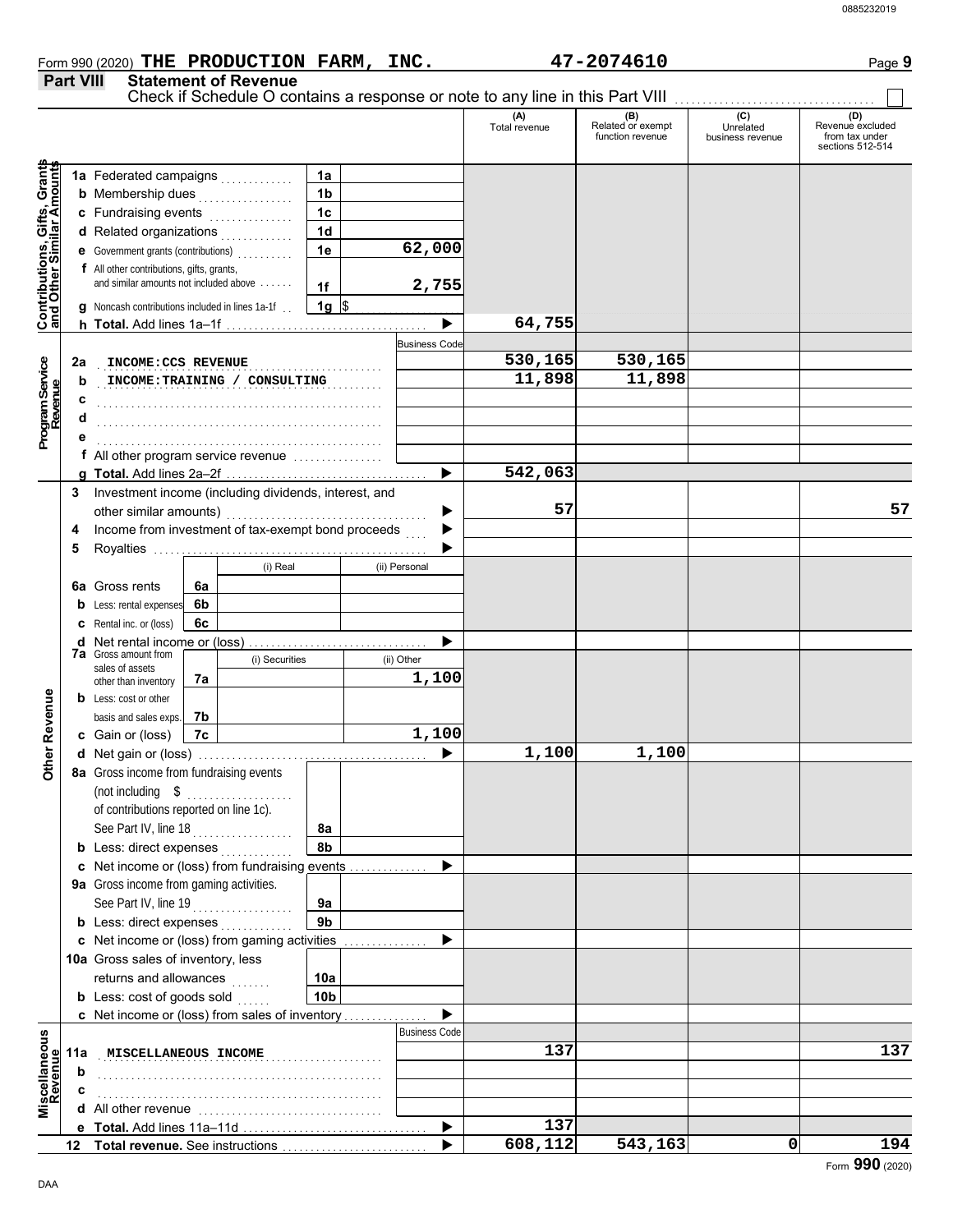|                                                                                                                            |                       |                        |                       | 0885232019         |
|----------------------------------------------------------------------------------------------------------------------------|-----------------------|------------------------|-----------------------|--------------------|
|                                                                                                                            |                       |                        |                       |                    |
|                                                                                                                            |                       |                        |                       |                    |
| THE PRODUCTION FARM, INC.<br>Form 990 (2020)                                                                               |                       | 47-2074610             |                       | Page 10            |
| Part IX<br><b>Statement of Functional Expenses</b>                                                                         |                       |                        |                       |                    |
| Section 501(c)(3) and 501(c)(4) organizations must complete all columns. All other organizations must complete column (A). |                       |                        |                       |                    |
| Check if Schedule O contains a response or note to any line in this Part IX                                                |                       |                        |                       |                    |
| Do not include amounts reported on lines 6b,                                                                               | (A)<br>Total expenses | (B)<br>Program service | (C)<br>Management and | (D)<br>Fundraising |
| 7b, 8b, 9b, and 10b of Part VIII.                                                                                          |                       | expenses               | general expenses      | expenses           |
| Grants and other assistance to domestic organizations<br>$\mathbf 1$                                                       |                       |                        |                       |                    |
| and domestic governments. See Part IV, line 21                                                                             |                       |                        |                       |                    |
| Grants and other assistance to domestic<br>$\mathbf{2}^-$                                                                  |                       |                        |                       |                    |
| individuals. See Part IV, line 22                                                                                          |                       |                        |                       |                    |
| Grants and other assistance to foreign<br>3                                                                                |                       |                        |                       |                    |
| organizations, foreign governments, and foreign                                                                            |                       |                        |                       |                    |
| individuals. See Part IV, lines 15 and 16                                                                                  |                       |                        |                       |                    |
| Benefits paid to or for members                                                                                            |                       |                        |                       |                    |
| Compensation of current officers, directors,<br>5.                                                                         |                       |                        |                       |                    |
| trustees, and key employees                                                                                                | 124,000               | 87,600                 | 36,400                |                    |
| Compensation not included above to disqualified<br>6                                                                       |                       |                        |                       |                    |
| persons (as defined under section 4958(f)(1)) and                                                                          |                       |                        |                       |                    |
| persons described in section 4958(c)(3)(B)                                                                                 |                       |                        |                       |                    |
| Other salaries and wages<br>.                                                                                              | 269,010               | 269,010                |                       |                    |
| Pension plan accruals and contributions (include<br>8                                                                      |                       |                        |                       |                    |
| section 401(k) and 403(b) employer contributions)                                                                          |                       |                        |                       |                    |
| Other employee benefits<br>9                                                                                               | 37,769                | 32,481                 | 5,288                 |                    |
| Payroll taxes<br>10                                                                                                        | 33,843                | 29,105                 | 4,738                 |                    |
| Fees for services (nonemployees):<br>11                                                                                    |                       |                        |                       |                    |
| a Management                                                                                                               | 75                    |                        | 75                    |                    |
| b                                                                                                                          | 17,558                |                        | 17,558                |                    |
| Accounting                                                                                                                 |                       |                        |                       |                    |
| d Lobbying                                                                                                                 |                       |                        |                       |                    |
| e Professional fundraising services. See Part IV, line 17<br>Investment management fees                                    |                       |                        |                       |                    |
| Other. (If line 11g amount exceeds 10% of line 25, column                                                                  |                       |                        |                       |                    |
| g                                                                                                                          | 18,018                | 17,956                 | 62                    |                    |
| (A) amount, list line 11g expenses on Schedule O.)                                                                         | 261                   |                        | $\overline{261}$      |                    |
| 12 Advertising and promotion<br>12 Advertising and promotion                                                               | 10,116                | 9,629                  | 487                   |                    |
| 13                                                                                                                         |                       |                        |                       |                    |

#### **9 10 11 a** Management ............................. **b** Legal **c** Accounting . . . . . . . . . . . . . . . . . . . . . . . . . . . . . . . **d** Lobbying . . . . . . . . . . . . . . . . . . . . . . . . . . . . . . . . . . **e f g** Other. (If line 11g amount exceeds 10% of line 25, column **12** Advertising and promotion . . . . . . . . . . . . . . **13 14 15 16 17 18 19 20 21 22 23 24 a b** Other employee benefit Payroll taxes . . . . . . . . . Fees for services (none Legal . . . . . . . . . . . . . . . . . . . . . . . . . . . . . . . . . . . . . Professional fundraising se Investment managemer Office expenses ...... Information technology **. . . . . . . . . . . . . . .** Royalties . . . . . . . . . . . . . . . . . . . . . . . . . . . . . . . . . Occupancy . . . . . . . . . . . . . . . . . . . . . . . . . . . . . . . Travel . . . . . . . . . . . . . . . . . . . . . . . . . . . . . . . . . . . . Payments of travel or entertainment expenses for any federal, state, or local public officials Conferences, conventions, and meetings . Interest . . . . . . . . . . . . . . . . . . . . . . . . . . . . . . . . . . . Payments to affiliates ...................... Depreciation, depletion, and amortization . Insurance . . . . . . . . . . . . . . . . . . . . . . . . . . . . . . . . . Other expenses. Itemize expenses not covered above (List miscellaneous expenses on line 24e. If line 24e amount exceeds 10% of line 25, column (A) amount, list line 24e expenses on Schedule O.) PROGRAM . . . . . . . . . . . . . . . . . . . . . . . . . . . . . . . . . . . . . . . . . . . **REIMBURSEMENTS 3,669 3,669** (A) amount, list line  $11g$  expense **2,436 2,436 16,975 16,249 726 886 886 9,664 9,664 4,286 3,857 429 10,716 PROGRAM** 5,946 5,946

**c d e** All other expenses . . . . . . . . . . . . . . . . . . . . . . . . **25 Total functional expenses.** Add lines 1 through 24e . . . **26** organization reported in column (B) joint costs **LICENSES & PERMITS 1,358 1,358** . . . . . . . . . . . . . . . . . . . . . . . . . . . . . . . . . . . . . . . . . . . **Joint costs.** Complete this line only if the **BAD DEBT**<br> *BAD DEBT*<br> *BAD DEBT***<br>
<b>1** other expenses 987

fundraising solicitation. Check here  $\blacktriangleright$  | if from a combined educational campaign and following SOP 98-2 (ASC 958-720)

**568,295 491,535 76,760 0**

## **Part IX** Statement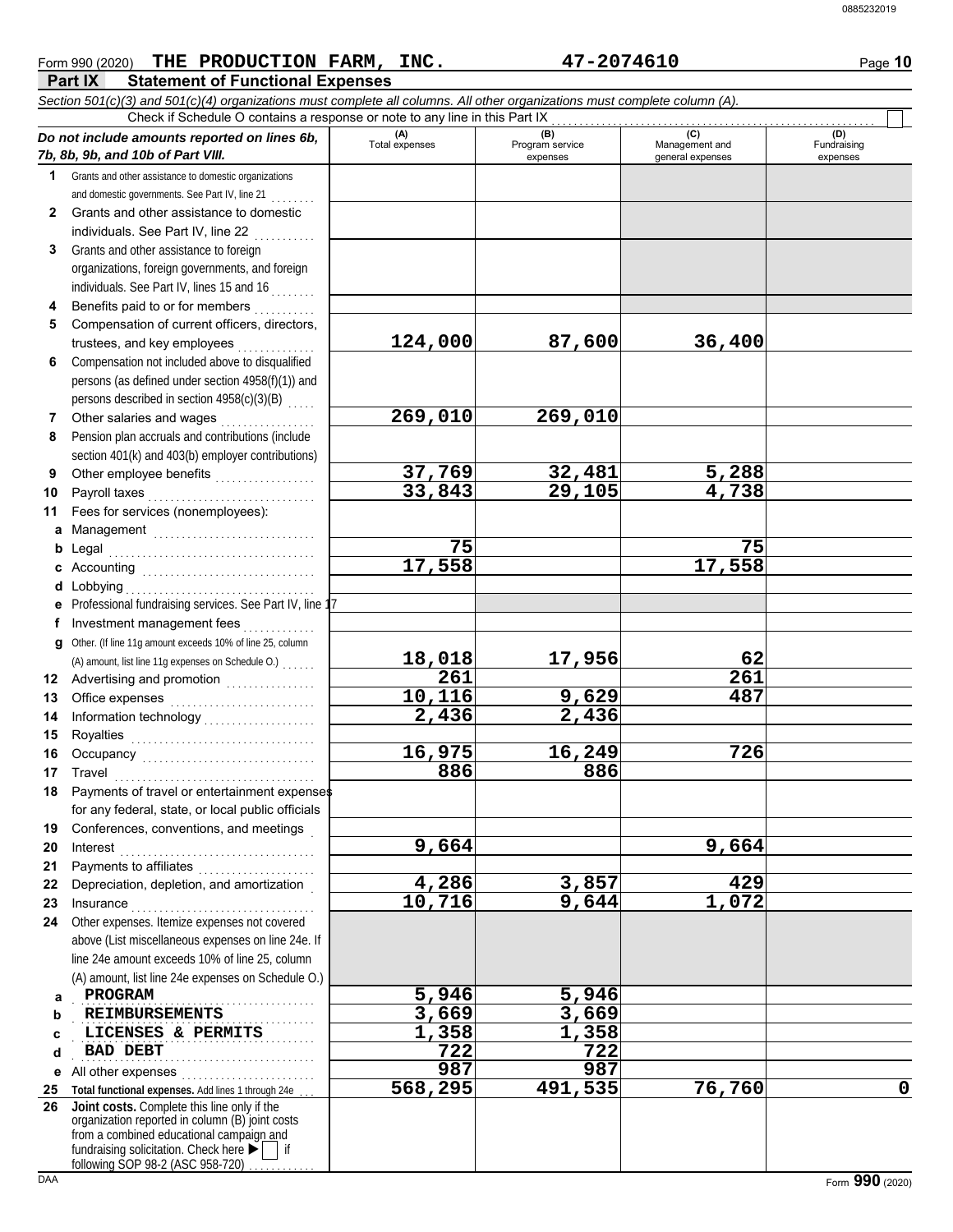| Form 990 (2020) | THE PRODUCTION FARM, | INC. | 7-2074610<br>1 Q | Page |
|-----------------|----------------------|------|------------------|------|
| Part X          | <b>Balance Sheet</b> |      |                  |      |

|                             |    | Check if Schedule O contains a response or note to any line in this Part X                                                              |                 |         |                          |                         |                    |
|-----------------------------|----|-----------------------------------------------------------------------------------------------------------------------------------------|-----------------|---------|--------------------------|-------------------------|--------------------|
|                             |    |                                                                                                                                         |                 |         | (A)<br>Beginning of year |                         | (B)<br>End of year |
|                             | 1  | Cash-non-interest-bearing                                                                                                               |                 |         | 37,509                   | 1                       | 57,267             |
|                             | 2  |                                                                                                                                         |                 |         | 6,055                    | $\overline{2}$          | 150,274            |
|                             | 3  |                                                                                                                                         |                 |         |                          | 3                       |                    |
|                             | 4  | Accounts receivable, net                                                                                                                |                 |         | 50,912                   | $\overline{\mathbf{4}}$ | 104,231            |
|                             | 5  | Loans and other receivables from any current or former officer, director,                                                               |                 |         |                          |                         |                    |
|                             |    | trustee, key employee, creator or founder, substantial contributor, or 35%                                                              |                 |         |                          |                         |                    |
|                             |    |                                                                                                                                         |                 |         |                          | 5                       |                    |
|                             | 6  | Loans and other receivables from other disqualified persons (as defined                                                                 |                 |         |                          |                         |                    |
|                             |    | under section $4958(f)(1)$ ), and persons described in section $4958(c)(3)(B)$                                                          |                 |         |                          | 6                       |                    |
| Assets                      | 7  | Notes and loans receivable, net                                                                                                         |                 |         |                          | 7                       |                    |
|                             | 8  | Inventories for sale or use                                                                                                             |                 |         |                          | 8                       |                    |
|                             | 9  | Prepaid expenses and deferred charges                                                                                                   |                 |         |                          | 9                       |                    |
|                             |    | 10a Land, buildings, and equipment: cost or other                                                                                       |                 |         |                          |                         |                    |
|                             |    | basis. Complete Part VI of Schedule D<br>                                                                                               | 10a             | 201,000 |                          |                         |                    |
|                             |    | <b>b</b> Less: accumulated depreciation<br>.                                                                                            | 10 <sub>b</sub> | 20, 712 | 181,574 10c              |                         | 180,288            |
|                             | 11 | Investments-publicly traded securities                                                                                                  |                 |         |                          | 11                      |                    |
|                             | 12 |                                                                                                                                         |                 |         |                          | 12                      |                    |
|                             | 13 |                                                                                                                                         |                 |         |                          | 13                      |                    |
|                             | 14 | Intangible assets                                                                                                                       |                 |         |                          | 14                      |                    |
|                             | 15 | Other assets. See Part IV, line 11                                                                                                      |                 | 15      |                          |                         |                    |
|                             | 16 |                                                                                                                                         |                 |         | 276,050                  | 16                      | 492,060            |
|                             | 17 |                                                                                                                                         |                 |         | 79,183                   | 17                      | 116,537            |
|                             | 18 | Grants payable                                                                                                                          |                 | 18      |                          |                         |                    |
|                             | 19 | Deferred revenue                                                                                                                        |                 |         |                          | 19                      |                    |
|                             | 20 | Tax-exempt bond liabilities                                                                                                             |                 |         | 20                       |                         |                    |
|                             | 21 | Escrow or custodial account liability. Complete Part IV of Schedule D                                                                   |                 |         |                          | 21                      |                    |
|                             | 22 | Loans and other payables to any current or former officer, director,                                                                    |                 |         |                          |                         |                    |
| Liabilities                 |    | trustee, key employee, creator or founder, substantial contributor, or 35%                                                              |                 |         |                          |                         |                    |
|                             |    | controlled entity or family member of any of these persons                                                                              |                 |         |                          | 22                      |                    |
|                             | 23 | Secured mortgages and notes payable to unrelated third parties                                                                          |                 |         | 149,032                  | 23                      | 287,871            |
|                             | 24 | Unsecured notes and loans payable to unrelated third parties                                                                            |                 |         |                          | 24                      |                    |
|                             | 25 | Other liabilities (including federal income tax, payables to related third                                                              |                 |         |                          |                         |                    |
|                             |    | parties, and other liabilities not included on lines 17-24). Complete Part X                                                            |                 |         |                          |                         |                    |
|                             |    |                                                                                                                                         |                 |         |                          |                         |                    |
|                             | 26 | of Schedule D<br>$\begin{array}{ccc}\n\hline\n\end{array}$<br>Total liabilities. Add lines 17 through 25                                |                 |         | 228,215 26               | 25                      | 404,408            |
|                             |    | Organizations that follow FASB ASC 958, check here $ \overline{X} $                                                                     |                 |         |                          |                         |                    |
|                             |    |                                                                                                                                         |                 |         |                          |                         |                    |
|                             |    | and complete lines 27, 28, 32, and 33.                                                                                                  |                 |         | 44,835                   |                         |                    |
|                             | 27 | Net assets without donor restrictions                                                                                                   |                 |         | 3,000                    | 27                      | 85,605<br>2,047    |
|                             | 28 | Net assets with donor restrictions<br>Net assets with donor restrictions<br>Organizations that do not follow FASB ASC 958, check here ▶ |                 |         |                          | 28                      |                    |
| Net Assets or Fund Balances |    |                                                                                                                                         |                 |         |                          |                         |                    |
|                             |    | and complete lines 29 through 33.                                                                                                       |                 |         |                          |                         |                    |
|                             | 29 | Capital stock or trust principal, or current funds                                                                                      |                 |         |                          | 29                      |                    |
|                             | 30 | Paid-in or capital surplus, or land, building, or equipment fund [[[[[[[[[[[[[[[[[[[[[[[[[[[[[[[[[[[                                    |                 |         |                          | 30                      |                    |
|                             | 31 | Retained earnings, endowment, accumulated income, or other funds                                                                        |                 |         |                          | 31                      |                    |
|                             | 32 | Total net assets or fund balances                                                                                                       |                 |         | 47,835                   | 32                      | 87,652             |
|                             | 33 |                                                                                                                                         |                 |         | $\overline{276,050}$ 33  |                         | 492,060            |

Form **990** (2020)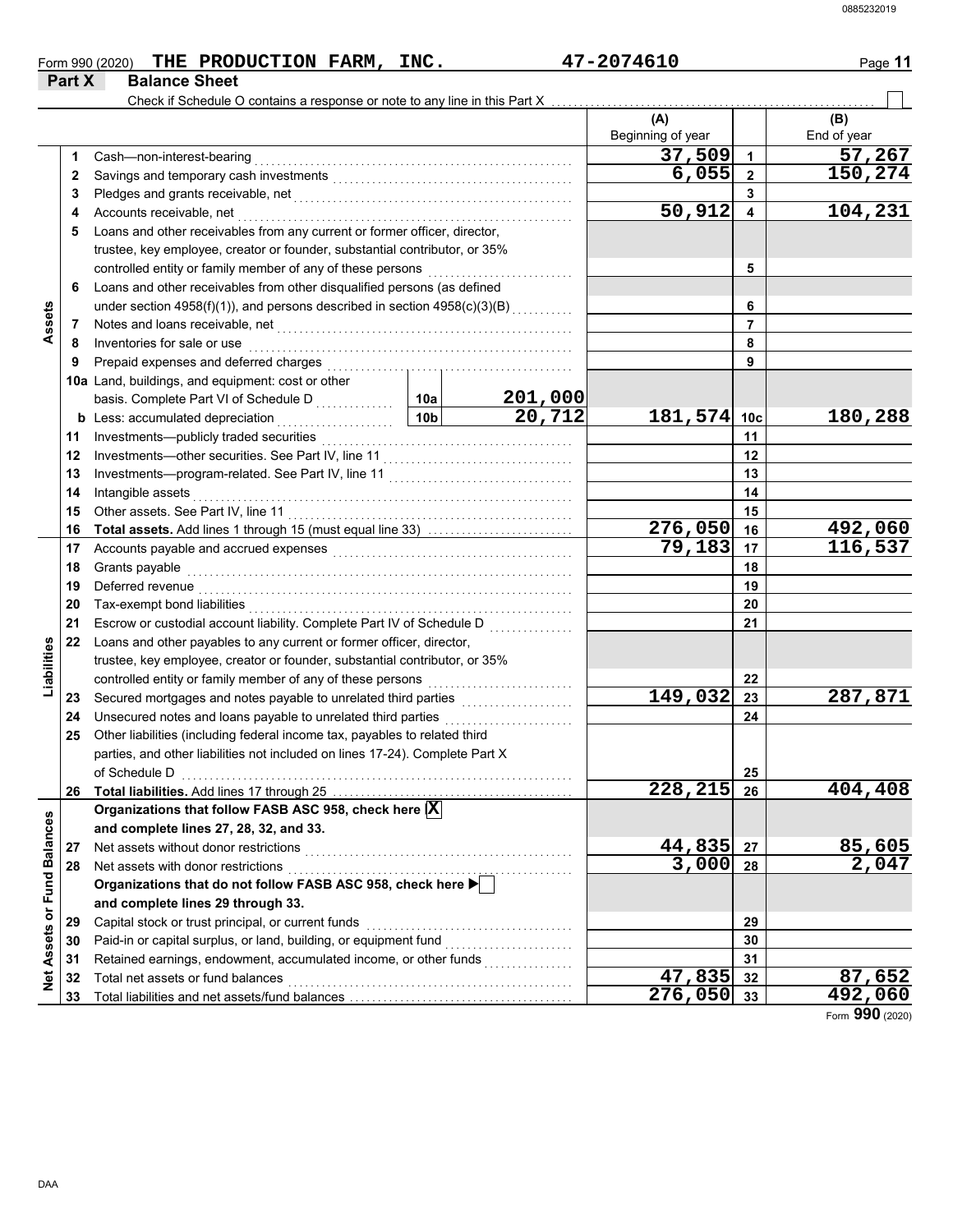|    | 47-2074610<br>Form 990 (2020) THE PRODUCTION FARM, INC.                                                                                                                                                                        |                  |                |            | Page 12   |
|----|--------------------------------------------------------------------------------------------------------------------------------------------------------------------------------------------------------------------------------|------------------|----------------|------------|-----------|
|    | <b>Part XI</b><br><b>Reconciliation of Net Assets</b>                                                                                                                                                                          |                  |                |            |           |
|    |                                                                                                                                                                                                                                |                  |                |            |           |
|    |                                                                                                                                                                                                                                |                  |                |            | 608, 112  |
| 2  |                                                                                                                                                                                                                                | $\overline{2}$   |                |            | 568,295   |
| 3  | Revenue less expenses. Subtract line 2 from line 1                                                                                                                                                                             | $\overline{3}$   |                |            | 39,817    |
| 4  |                                                                                                                                                                                                                                | $\blacktriangle$ |                |            | 47,835    |
| 5  | Net unrealized gains (losses) on investments [1] production contracts and all the set of the set of the set of the set of the set of the set of the set of the set of the set of the set of the set of the set of the set of t | 5                |                |            |           |
| 6  |                                                                                                                                                                                                                                | 6                |                |            |           |
| 7  | Investment expenses                                                                                                                                                                                                            | $\overline{7}$   |                |            |           |
| 8  | Prior period adjustments entertainments and a series of the series of the series of the series of the series of the series of the series of the series of the series of the series of the series of the series of the series o | 8                |                |            |           |
| 9  | Other changes in net assets or fund balances (explain on Schedule O) [[[[[[[[[[[[[[[[[[[[]]]]]]]]]]                                                                                                                            | 9                |                |            |           |
| 10 | Net assets or fund balances at end of year. Combine lines 3 through 9 (must equal Part X, line                                                                                                                                 |                  |                |            |           |
|    | 32, column (B))                                                                                                                                                                                                                | 10               |                |            | 87,652    |
|    | <b>Financial Statements and Reporting</b><br><b>Part XII</b>                                                                                                                                                                   |                  |                |            |           |
|    |                                                                                                                                                                                                                                |                  |                |            |           |
|    |                                                                                                                                                                                                                                |                  |                | <b>Yes</b> | <b>No</b> |
| 1  | $\mathbf{X}$ Accrual<br>Other<br>Accounting method used to prepare the Form 990:<br>Cash                                                                                                                                       |                  |                |            |           |
|    | If the organization changed its method of accounting from a prior year or checked "Other," explain in                                                                                                                          |                  |                |            |           |
|    | Schedule O.                                                                                                                                                                                                                    |                  |                |            |           |
|    | 2a Were the organization's financial statements compiled or reviewed by an independent accountant?                                                                                                                             |                  | 2a             |            | X         |
|    | If "Yes," check a box below to indicate whether the financial statements for the year were compiled or                                                                                                                         |                  |                |            |           |
|    | reviewed on a separate basis, consolidated basis, or both:                                                                                                                                                                     |                  |                |            |           |
|    | Separate basis<br>Both consolidated and separate basis<br><b>Consolidated basis</b>                                                                                                                                            |                  |                |            |           |
|    | b Were the organization's financial statements audited by an independent accountant?                                                                                                                                           |                  | 2 <sub>b</sub> | X          |           |
|    | If "Yes," check a box below to indicate whether the financial statements for the year were audited on a                                                                                                                        |                  |                |            |           |
|    | separate basis, consolidated basis, or both:                                                                                                                                                                                   |                  |                |            |           |
|    | $ \mathbf{X} $ Separate basis<br>Consolidated basis<br>Both consolidated and separate basis                                                                                                                                    |                  |                |            |           |
|    | c If "Yes" to line 2a or 2b, does the organization have a committee that assumes responsibility for oversight of                                                                                                               |                  |                |            |           |
|    | the audit, review, or compilation of its financial statements and selection of an independent accountant?                                                                                                                      |                  | 2c             | х          |           |
|    | If the organization changed either its oversight process or selection process during the tax year, explain on                                                                                                                  |                  |                |            |           |
|    | Schedule O.                                                                                                                                                                                                                    |                  |                |            |           |
|    | 3a As a result of a federal award, was the organization required to undergo an audit or audits as set forth in the                                                                                                             |                  |                |            |           |
|    | Single Audit Act and OMB Circular A-133?                                                                                                                                                                                       |                  | 3a             |            | x         |
|    | <b>b</b> If "Yes," did the organization undergo the required audit or audits? If the organization did not undergo the                                                                                                          |                  |                |            |           |
|    | required audit or audits, explain why on Schedule O and describe any steps taken to undergo such audits                                                                                                                        |                  | 3 <sub>b</sub> |            |           |

Form **990** (2020)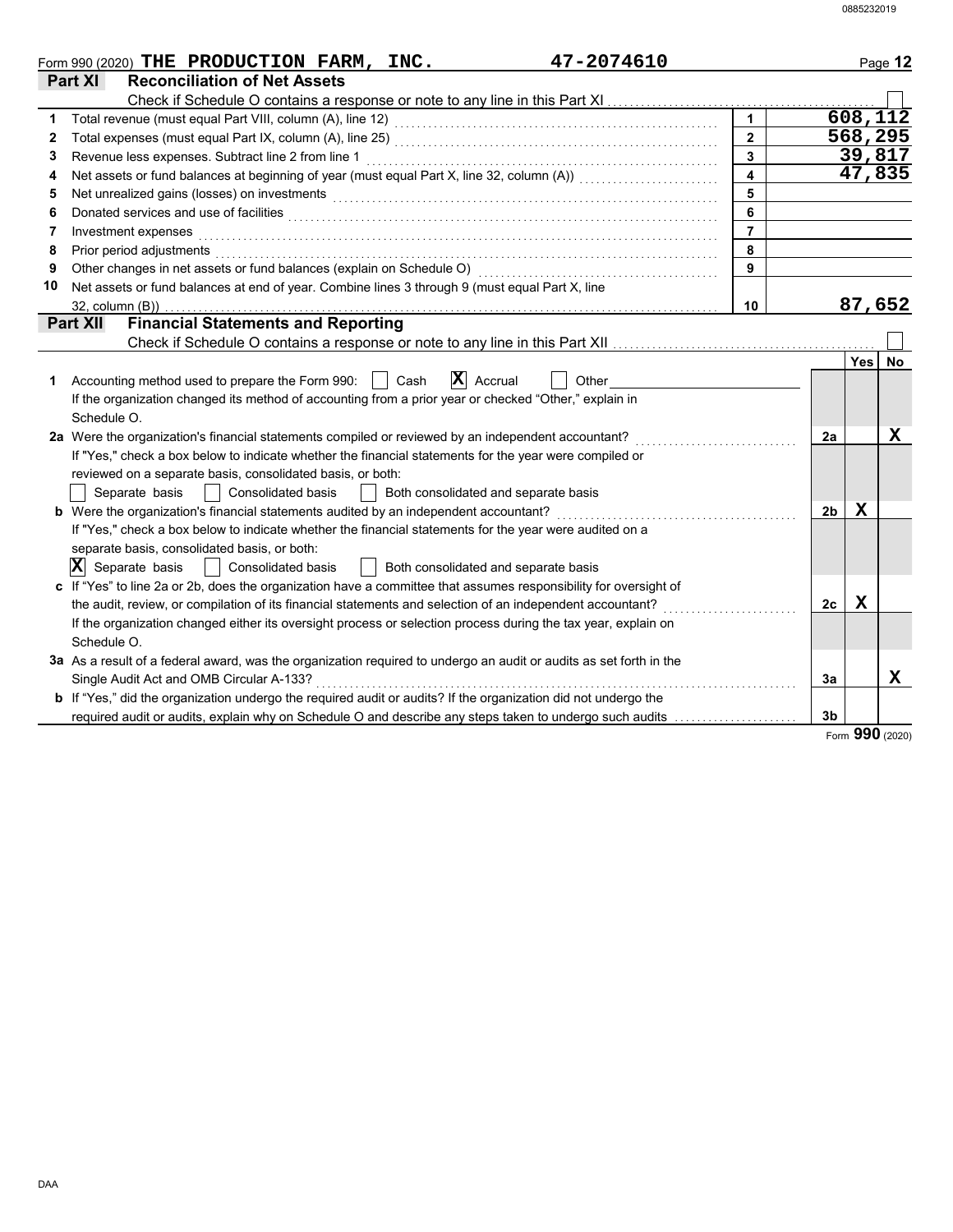| <b>SCHEDULE A</b>          | <b>Public Charity Status and Public Support</b>            | OMB No. 1545-0047                                                                                                                                                                                                                                                                                                                                     |                                                             |                                                                                             |                        |                                                     |                                      |  |  |
|----------------------------|------------------------------------------------------------|-------------------------------------------------------------------------------------------------------------------------------------------------------------------------------------------------------------------------------------------------------------------------------------------------------------------------------------------------------|-------------------------------------------------------------|---------------------------------------------------------------------------------------------|------------------------|-----------------------------------------------------|--------------------------------------|--|--|
| (Form 990 or 990-EZ)       |                                                            | Complete if the organization is a section 501(c)(3) organization or a section 4947(a)(1) nonexempt charitable trust.                                                                                                                                                                                                                                  |                                                             |                                                                                             |                        |                                                     |                                      |  |  |
| Department of the Treasury |                                                            |                                                                                                                                                                                                                                                                                                                                                       | Attach to Form 990 or Form 990-EZ.<br><b>Open to Public</b> |                                                                                             |                        |                                                     |                                      |  |  |
| Internal Revenue Service   |                                                            |                                                                                                                                                                                                                                                                                                                                                       |                                                             | <b>Inspection</b><br>Go to www.irs.gov/Form990 for instructions and the latest information. |                        |                                                     |                                      |  |  |
| Name of the organization   |                                                            | THE PRODUCTION FARM, INC.                                                                                                                                                                                                                                                                                                                             |                                                             |                                                                                             |                        | <b>Employer identification number</b><br>47-2074610 |                                      |  |  |
| Part I                     |                                                            | Reason for Public Charity Status. (All organizations must complete this part.) See instructions.                                                                                                                                                                                                                                                      |                                                             |                                                                                             |                        |                                                     |                                      |  |  |
|                            |                                                            | The organization is not a private foundation because it is: (For lines 1 through 12, check only one box.)                                                                                                                                                                                                                                             |                                                             |                                                                                             |                        |                                                     |                                      |  |  |
| 1                          |                                                            | A church, convention of churches, or association of churches described in section 170(b)(1)(A)(i).                                                                                                                                                                                                                                                    |                                                             |                                                                                             |                        |                                                     |                                      |  |  |
| 2                          |                                                            | A school described in section 170(b)(1)(A)(ii). (Attach Schedule E (Form 990 or 990-EZ).)                                                                                                                                                                                                                                                             |                                                             |                                                                                             |                        |                                                     |                                      |  |  |
| 3                          |                                                            | A hospital or a cooperative hospital service organization described in section 170(b)(1)(A)(iii).                                                                                                                                                                                                                                                     |                                                             |                                                                                             |                        |                                                     |                                      |  |  |
| 4<br>city, and state:      |                                                            | A medical research organization operated in conjunction with a hospital described in section 170(b)(1)(A)(iii). Enter the hospital's name,                                                                                                                                                                                                            |                                                             |                                                                                             |                        |                                                     |                                      |  |  |
| 5                          |                                                            | An organization operated for the benefit of a college or university owned or operated by a governmental unit described in                                                                                                                                                                                                                             |                                                             |                                                                                             |                        |                                                     |                                      |  |  |
|                            | section 170(b)(1)(A)(iv). (Complete Part II.)              |                                                                                                                                                                                                                                                                                                                                                       |                                                             |                                                                                             |                        |                                                     |                                      |  |  |
| 6                          |                                                            | A federal, state, or local government or governmental unit described in section 170(b)(1)(A)(v).                                                                                                                                                                                                                                                      |                                                             |                                                                                             |                        |                                                     |                                      |  |  |
| $ \mathbf{X} $<br>7        | described in section 170(b)(1)(A)(vi). (Complete Part II.) | An organization that normally receives a substantial part of its support from a governmental unit or from the general public                                                                                                                                                                                                                          |                                                             |                                                                                             |                        |                                                     |                                      |  |  |
| 8                          |                                                            | A community trust described in section 170(b)(1)(A)(vi). (Complete Part II.)                                                                                                                                                                                                                                                                          |                                                             |                                                                                             |                        |                                                     |                                      |  |  |
| 9<br>university:           |                                                            | An agricultural research organization described in section 170(b)(1)(A)(ix) operated in conjunction with a land-grant college<br>or university or a non-land-grant college of agriculture (see instructions). Enter the name, city, and state of the college or                                                                                       |                                                             |                                                                                             |                        |                                                     |                                      |  |  |
| 10                         |                                                            | An organization that normally receives: (1) more than 33 1/3% of its support from contributions, membership fees, and gross                                                                                                                                                                                                                           |                                                             |                                                                                             |                        |                                                     |                                      |  |  |
|                            |                                                            | receipts from activities related to its exempt functions, subject to certain exceptions; and (2) no more than 331/3% of its<br>support from gross investment income and unrelated business taxable income (less section 511 tax) from businesses                                                                                                      |                                                             |                                                                                             |                        |                                                     |                                      |  |  |
|                            |                                                            | acquired by the organization after June 30, 1975. See section 509(a)(2). (Complete Part III.)                                                                                                                                                                                                                                                         |                                                             |                                                                                             |                        |                                                     |                                      |  |  |
| 11                         |                                                            | An organization organized and operated exclusively to test for public safety. See section 509(a)(4).                                                                                                                                                                                                                                                  |                                                             |                                                                                             |                        |                                                     |                                      |  |  |
| 12                         |                                                            | An organization organized and operated exclusively for the benefit of, to perform the functions of, or to carry out the purposes                                                                                                                                                                                                                      |                                                             |                                                                                             |                        |                                                     |                                      |  |  |
|                            |                                                            | of one or more publicly supported organizations described in section 509(a)(1) or section 509(a)(2). See section 509(a)(3).<br>Check the box in lines 12a through 12d that describes the type of supporting organization and complete lines 12e, 12f, and 12g.                                                                                        |                                                             |                                                                                             |                        |                                                     |                                      |  |  |
| a                          |                                                            | Type I. A supporting organization operated, supervised, or controlled by its supported organization(s), typically by giving<br>the supported organization(s) the power to regularly appoint or elect a majority of the directors or trustees of the<br>supporting organization. You must complete Part IV, Sections A and B.                          |                                                             |                                                                                             |                        |                                                     |                                      |  |  |
| b                          |                                                            | Type II. A supporting organization supervised or controlled in connection with its supported organization(s), by having                                                                                                                                                                                                                               |                                                             |                                                                                             |                        |                                                     |                                      |  |  |
|                            |                                                            | control or management of the supporting organization vested in the same persons that control or manage the supported                                                                                                                                                                                                                                  |                                                             |                                                                                             |                        |                                                     |                                      |  |  |
|                            |                                                            | organization(s). You must complete Part IV, Sections A and C.                                                                                                                                                                                                                                                                                         |                                                             |                                                                                             |                        |                                                     |                                      |  |  |
| C                          |                                                            | Type III functionally integrated. A supporting organization operated in connection with, and functionally integrated with,<br>its supported organization(s) (see instructions). You must complete Part IV, Sections A, D, and E.                                                                                                                      |                                                             |                                                                                             |                        |                                                     |                                      |  |  |
| d                          |                                                            | Type III non-functionally integrated. A supporting organization operated in connection with its supported organization(s)<br>that is not functionally integrated. The organization generally must satisfy a distribution requirement and an attentiveness<br>requirement (see instructions). You must complete Part IV, Sections A and D, and Part V. |                                                             |                                                                                             |                        |                                                     |                                      |  |  |
| е                          |                                                            | Check this box if the organization received a written determination from the IRS that it is a Type I, Type II, Type III                                                                                                                                                                                                                               |                                                             |                                                                                             |                        |                                                     |                                      |  |  |
|                            |                                                            | functionally integrated, or Type III non-functionally integrated supporting organization.                                                                                                                                                                                                                                                             |                                                             |                                                                                             |                        |                                                     |                                      |  |  |
| f<br>g                     | Enter the number of supported organizations                | Provide the following information about the supported organization(s).                                                                                                                                                                                                                                                                                |                                                             |                                                                                             |                        |                                                     |                                      |  |  |
| (i) Name of supported      | (ii) EIN                                                   | (iii) Type of organization                                                                                                                                                                                                                                                                                                                            | (iv) Is the organization                                    |                                                                                             | (v) Amount of monetary |                                                     | (vi) Amount of                       |  |  |
| organization               |                                                            | (described on lines 1-10                                                                                                                                                                                                                                                                                                                              | listed in your governing                                    |                                                                                             | support (see           |                                                     | other support (see                   |  |  |
|                            |                                                            | above (see instructions))                                                                                                                                                                                                                                                                                                                             | document?<br>Yes                                            |                                                                                             | instructions)          |                                                     | instructions)                        |  |  |
| (A)                        |                                                            |                                                                                                                                                                                                                                                                                                                                                       |                                                             | No                                                                                          |                        |                                                     |                                      |  |  |
|                            |                                                            |                                                                                                                                                                                                                                                                                                                                                       |                                                             |                                                                                             |                        |                                                     |                                      |  |  |
| (B)                        |                                                            |                                                                                                                                                                                                                                                                                                                                                       |                                                             |                                                                                             |                        |                                                     |                                      |  |  |
|                            |                                                            |                                                                                                                                                                                                                                                                                                                                                       |                                                             |                                                                                             |                        |                                                     |                                      |  |  |
| (C)                        |                                                            |                                                                                                                                                                                                                                                                                                                                                       |                                                             |                                                                                             |                        |                                                     |                                      |  |  |
| (D)                        |                                                            |                                                                                                                                                                                                                                                                                                                                                       |                                                             |                                                                                             |                        |                                                     |                                      |  |  |
| (E)                        |                                                            |                                                                                                                                                                                                                                                                                                                                                       |                                                             |                                                                                             |                        |                                                     |                                      |  |  |
|                            |                                                            |                                                                                                                                                                                                                                                                                                                                                       |                                                             |                                                                                             |                        |                                                     |                                      |  |  |
| Total                      |                                                            |                                                                                                                                                                                                                                                                                                                                                       |                                                             |                                                                                             |                        |                                                     |                                      |  |  |
|                            |                                                            | For Panerwork Reduction Act Notice, see the Instructions for Form 990 or 990-FZ                                                                                                                                                                                                                                                                       |                                                             |                                                                                             |                        |                                                     | Schedule A (Form 990 or 990-FZ) 2020 |  |  |

**For Paperwork Reduction Act Notice, see the Instructions for Form 990 or 990-EZ.**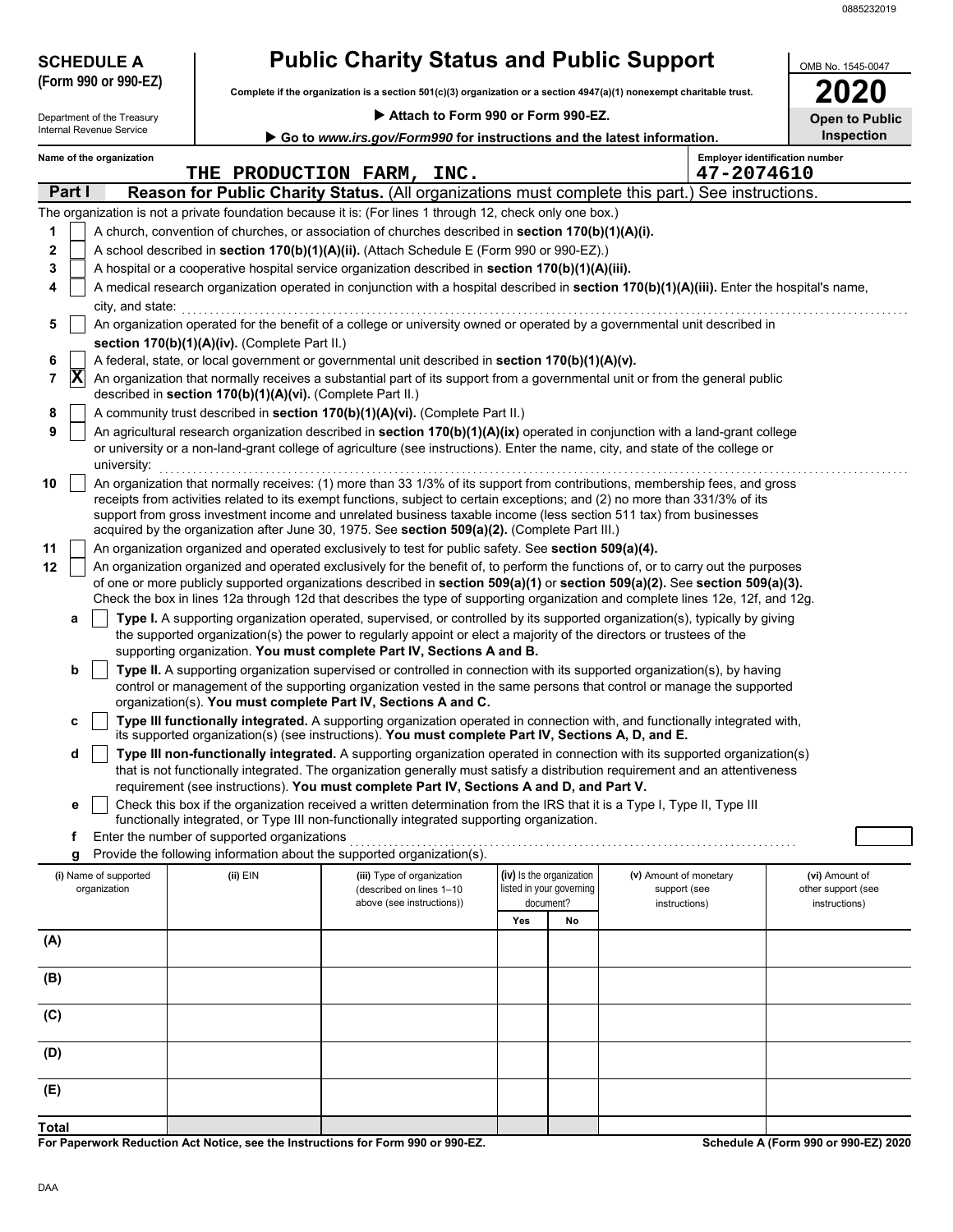|              | Schedule A (Form 990 or 990-EZ) 2020 THE PRODUCTION FARM, INC.                                                                                                                                                                                             |          |          |            |            | 47-2074610 | Page 2                                      |
|--------------|------------------------------------------------------------------------------------------------------------------------------------------------------------------------------------------------------------------------------------------------------------|----------|----------|------------|------------|------------|---------------------------------------------|
|              | Support Schedule for Organizations Described in Sections 170(b)(1)(A)(iv) and 170(b)(1)(A)(vi)<br>Part II                                                                                                                                                  |          |          |            |            |            |                                             |
|              | (Complete only if you checked the box on line 5, 7, or 8 of Part I or if the organization failed to qualify under                                                                                                                                          |          |          |            |            |            |                                             |
|              | Part III. If the organization fails to qualify under the tests listed below, please complete Part III.)                                                                                                                                                    |          |          |            |            |            |                                             |
|              | <b>Section A. Public Support</b>                                                                                                                                                                                                                           |          |          |            |            |            |                                             |
|              | Calendar year (or fiscal year beginning in) $\blacktriangleright$                                                                                                                                                                                          | (a) 2016 | (b) 2017 | $(c)$ 2018 | $(d)$ 2019 | (e) 2020   | (f) Total                                   |
| 1            | Gifts, grants, contributions, and                                                                                                                                                                                                                          |          |          |            |            |            |                                             |
|              | membership fees received. (Do not                                                                                                                                                                                                                          |          |          |            |            |            |                                             |
|              | include any "unusual grants.")                                                                                                                                                                                                                             | 96,502   | 11,579   |            | 15,056     | 64,755     | 187,892                                     |
| $\mathbf{2}$ | Tax revenues levied for the                                                                                                                                                                                                                                |          |          |            |            |            |                                             |
|              | organization's benefit and either paid                                                                                                                                                                                                                     |          |          |            |            |            |                                             |
|              | to or expended on its behalf                                                                                                                                                                                                                               |          |          |            |            |            |                                             |
| 3            | The value of services or facilities                                                                                                                                                                                                                        |          |          |            |            |            |                                             |
|              | furnished by a governmental unit to the                                                                                                                                                                                                                    |          |          |            |            |            |                                             |
|              | organization without charge                                                                                                                                                                                                                                |          |          |            |            |            |                                             |
| 4            | Total. Add lines 1 through 3                                                                                                                                                                                                                               | 96,502   | 11,579   |            | 15,056     | 64,755     | 187,892                                     |
| 5            | The portion of total contributions by<br>each person (other than a                                                                                                                                                                                         |          |          |            |            |            |                                             |
|              | governmental unit or publicly                                                                                                                                                                                                                              |          |          |            |            |            |                                             |
|              | supported organization) included on                                                                                                                                                                                                                        |          |          |            |            |            |                                             |
|              | line 1 that exceeds 2% of the amount<br>shown on line 11, column (f)                                                                                                                                                                                       |          |          |            |            |            |                                             |
| 6            | <u>.</u><br>Public support. Subtract line 5 from line 4                                                                                                                                                                                                    |          |          |            |            |            | 58,238<br>129,654                           |
|              | <b>Section B. Total Support</b>                                                                                                                                                                                                                            |          |          |            |            |            |                                             |
|              | Calendar year (or fiscal year beginning in)                                                                                                                                                                                                                | (a) 2016 | (b) 2017 | $(c)$ 2018 | $(d)$ 2019 | (e) 2020   | (f) Total                                   |
| 7            | Amounts from line 4                                                                                                                                                                                                                                        | 96,502   | 11,579   |            | 15,056     | 64,755     | 187,892                                     |
| 8            | Gross income from interest, dividends,                                                                                                                                                                                                                     |          |          |            |            |            |                                             |
|              | payments received on securities loans,                                                                                                                                                                                                                     |          |          |            |            |            |                                             |
|              | rents, royalties, and income from<br>similar sources                                                                                                                                                                                                       |          |          |            | 4          | 57         | 61                                          |
|              |                                                                                                                                                                                                                                                            |          |          |            |            |            |                                             |
| 9            | Net income from unrelated business<br>activities, whether or not the business                                                                                                                                                                              |          |          |            |            |            |                                             |
|              | is regularly carried on                                                                                                                                                                                                                                    |          |          |            |            |            |                                             |
| 10           | Other income. Do not include gain or                                                                                                                                                                                                                       |          |          |            |            |            |                                             |
|              | loss from the sale of capital assets                                                                                                                                                                                                                       |          |          |            |            |            |                                             |
|              | (Explain in Part VI.)                                                                                                                                                                                                                                      |          |          |            |            | 137        | 137                                         |
| 11           | Total support. Add lines 7 through 10                                                                                                                                                                                                                      |          |          |            |            |            | 188,090                                     |
| 12           | Gross receipts from related activities, etc. (see instructions)                                                                                                                                                                                            |          |          |            |            | 12         | 1,031,414                                   |
| 13           | First 5 years. If the Form 990 is for the organization's first, second, third, fourth, or fifth tax year as a section 501(c)(3)                                                                                                                            |          |          |            |            |            |                                             |
|              | organization, check this box and stop here                                                                                                                                                                                                                 |          |          |            |            |            |                                             |
|              | <b>Section C. Computation of Public Support Percentage</b>                                                                                                                                                                                                 |          |          |            |            |            |                                             |
| 14           |                                                                                                                                                                                                                                                            |          |          |            |            | 14         | 68.93%                                      |
| 15           | Public support percentage from 2019 Schedule A, Part II, line 14                                                                                                                                                                                           |          |          |            |            | 15         | $100.00\,\%$                                |
| 16a          | 33 1/3% support test-2020. If the organization did not check the box on line 13, and line 14 is 33 1/3% or more, check this                                                                                                                                |          |          |            |            |            |                                             |
|              | box and stop here. The organization qualifies as a publicly supported organization                                                                                                                                                                         |          |          |            |            |            | $\blacktriangleright$ $\overline{\text{X}}$ |
| b            | 33 1/3% support test-2019. If the organization did not check a box on line 13 or 16a, and line 15 is 33 1/3% or more, check                                                                                                                                |          |          |            |            |            |                                             |
|              | this box and stop here. The organization qualifies as a publicly supported organization                                                                                                                                                                    |          |          |            |            |            |                                             |
|              | 17a 10%-facts-and-circumstances test-2020. If the organization did not check a box on line 13, 16a, or 16b, and line 14 is                                                                                                                                 |          |          |            |            |            |                                             |
|              | 10% or more, and if the organization meets the "facts-and-circumstances" test, check this box and stop here. Explain in                                                                                                                                    |          |          |            |            |            |                                             |
|              | Part VI how the organization meets the "facts-and-circumstances" test. The organization qualifies as a publicly supported                                                                                                                                  |          |          |            |            |            |                                             |
|              | organization                                                                                                                                                                                                                                               |          |          |            |            |            |                                             |
| b            | 10%-facts-and-circumstances test-2019. If the organization did not check a box on line 13, 16a, 16b, or 17a, and line                                                                                                                                      |          |          |            |            |            |                                             |
|              | 15 is 10% or more, and if the organization meets the "facts-and-circumstances" test, check this box and stop here. Explain<br>in Part VI how the organization meets the "facts-and-circumstances" test. The organization qualifies as a publicly supported |          |          |            |            |            |                                             |
|              | organization                                                                                                                                                                                                                                               |          |          |            |            |            |                                             |
| 18           | Private foundation. If the organization did not check a box on line 13, 16a, 16b, 17a, or 17b, check this box and see                                                                                                                                      |          |          |            |            |            |                                             |
|              |                                                                                                                                                                                                                                                            |          |          |            |            |            |                                             |
|              | <b>instructions</b>                                                                                                                                                                                                                                        |          |          |            |            |            |                                             |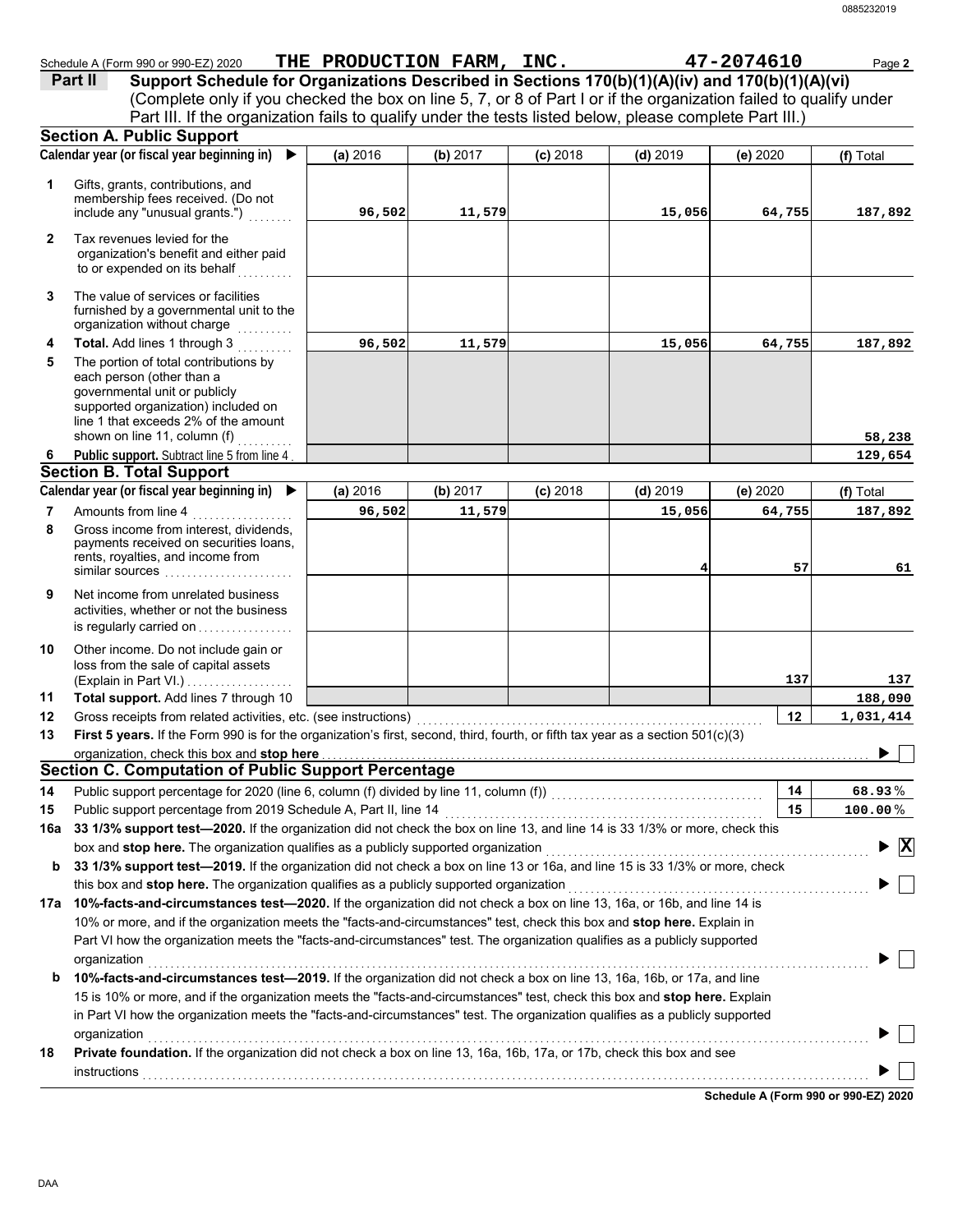|              | Part III<br>Support Schedule for Organizations Described in Section 509(a)(2)                                                                                                                                                                              |          |          |            |            |          |           |  |  |
|--------------|------------------------------------------------------------------------------------------------------------------------------------------------------------------------------------------------------------------------------------------------------------|----------|----------|------------|------------|----------|-----------|--|--|
|              | (Complete only if you checked the box on line 10 of Part I or if the organization failed to qualify under Part II.<br>If the organization fails to qualify under the tests listed below, please complete Part II.)                                         |          |          |            |            |          |           |  |  |
|              |                                                                                                                                                                                                                                                            |          |          |            |            |          |           |  |  |
|              | <b>Section A. Public Support</b><br>Calendar year (or fiscal year beginning in)<br>▶                                                                                                                                                                       |          |          |            |            |          |           |  |  |
| 1            | Gifts, grants, contributions, and membership fees                                                                                                                                                                                                          | (a) 2016 | (b) 2017 | $(c)$ 2018 | $(d)$ 2019 | (e) 2020 | (f) Total |  |  |
|              | received. (Do not include any "unusual grants.")                                                                                                                                                                                                           |          |          |            |            |          |           |  |  |
| $\mathbf{2}$ | Gross receipts from admissions, merchandise<br>sold or services performed, or facilities<br>furnished in any activity that is related to the<br>organization's fax-exempt purpose                                                                          |          |          |            |            |          |           |  |  |
| 3            | Gross receipts from activities that are not an<br>unrelated trade or business under section 513                                                                                                                                                            |          |          |            |            |          |           |  |  |
| 4            | Tax revenues levied for the<br>organization's benefit and either paid<br>to or expended on its behalf<br>a sa sa sal                                                                                                                                       |          |          |            |            |          |           |  |  |
| 5            | The value of services or facilities<br>furnished by a governmental unit to the<br>organization without charge                                                                                                                                              |          |          |            |            |          |           |  |  |
| 6            | Total. Add lines 1 through 5                                                                                                                                                                                                                               |          |          |            |            |          |           |  |  |
| 7a           | Amounts included on lines 1, 2, and 3<br>received from disqualified persons                                                                                                                                                                                |          |          |            |            |          |           |  |  |
| b            | Amounts included on lines 2 and 3<br>received from other than disqualified<br>persons that exceed the greater of \$5,000<br>or 1% of the amount on line 13 for the year                                                                                    |          |          |            |            |          |           |  |  |
| c            | Add lines 7a and 7b<br>.                                                                                                                                                                                                                                   |          |          |            |            |          |           |  |  |
| 8            | Public support. (Subtract line 7c from<br>line $6.$ )                                                                                                                                                                                                      |          |          |            |            |          |           |  |  |
|              | <b>Section B. Total Support</b>                                                                                                                                                                                                                            |          |          |            |            |          |           |  |  |
|              | Calendar year (or fiscal year beginning in) $\blacktriangleright$                                                                                                                                                                                          | (a) 2016 | (b) 2017 | $(c)$ 2018 | $(d)$ 2019 | (e) 2020 | (f) Total |  |  |
| 9            | Amounts from line 6                                                                                                                                                                                                                                        |          |          |            |            |          |           |  |  |
| 10a          | Gross income from interest, dividends,<br>payments received on securities loans, rents,<br>royalties, and income from similar sources.                                                                                                                     |          |          |            |            |          |           |  |  |
| b            | Unrelated business taxable income (less<br>section 511 taxes) from businesses<br>acquired after June 30, 1975                                                                                                                                              |          |          |            |            |          |           |  |  |
| c            | Add lines 10a and 10b<br>.                                                                                                                                                                                                                                 |          |          |            |            |          |           |  |  |
| 11           | Net income from unrelated business<br>activities not included in line 10b, whether<br>or not the business is regularly carried on                                                                                                                          |          |          |            |            |          |           |  |  |
| 12           | Other income. Do not include gain or<br>loss from the sale of capital assets<br>(Explain in Part VI.)<br>.                                                                                                                                                 |          |          |            |            |          |           |  |  |
| 13           | Total support. (Add lines 9, 10c, 11,<br>and $12.$ )                                                                                                                                                                                                       |          |          |            |            |          |           |  |  |
| 14           | First 5 years. If the Form 990 is for the organization's first, second, third, fourth, or fifth tax year as a section 501(c)(3)                                                                                                                            |          |          |            |            |          |           |  |  |
|              | organization, check this box and stop here                                                                                                                                                                                                                 |          |          |            |            |          |           |  |  |
|              | <b>Section C. Computation of Public Support Percentage</b>                                                                                                                                                                                                 |          |          |            |            |          |           |  |  |
| 15           |                                                                                                                                                                                                                                                            |          |          |            |            | 15       | %         |  |  |
| 16           |                                                                                                                                                                                                                                                            |          |          |            |            | 16       | $\%$      |  |  |
|              | Section D. Computation of Investment Income Percentage                                                                                                                                                                                                     |          |          |            |            |          |           |  |  |
| 17           |                                                                                                                                                                                                                                                            |          |          |            |            | 17       | $\%$      |  |  |
|              | 18 Investment income percentage from 2019 Schedule A, Part III, line 17                                                                                                                                                                                    |          |          |            |            | 18       | $\%$      |  |  |
| 19а          | 33 1/3% support tests-2020. If the organization did not check the box on line 14, and line 15 is more than 33 1/3%, and line<br>17 is not more than 33 1/3%, check this box and stop here. The organization qualifies as a publicly supported organization |          |          |            |            |          |           |  |  |
|              |                                                                                                                                                                                                                                                            |          |          |            |            |          |           |  |  |

Schedule A (Form 990 or 990-EZ) 2020 **THE PRODUCTION FARM, INC.** 47-2074610 Page 3

**b** 33 1/3% support tests-2019. If the organization did not check a box on line 14 or line 19a, and line 16 is more than 33 1/3%, and line 18 is not more than 33 1/3%, check this box and stop here. The organization qualifies as a publicly supported organization ............  $\blacktriangleright$  $\blacktriangleright$ 

**20 Private foundation.** If the organization did not check a box on line 14, 19a, or 19b, check this box and see instructions . . . . . . . . . . . . . . . . . . . .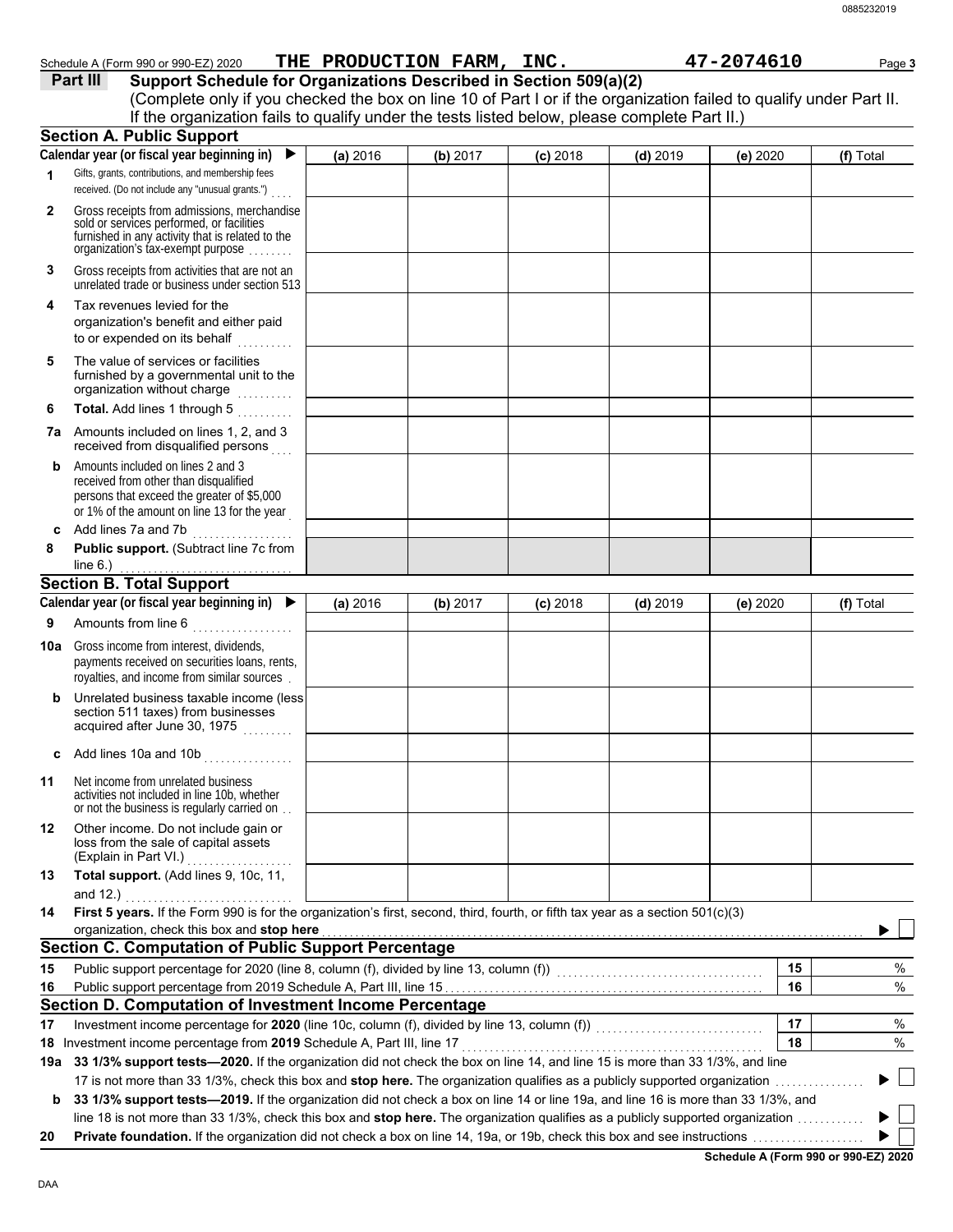| <b>Part IV</b> | THE PRODUCTION FARM, INC.<br>47-2074610<br>Schedule A (Form 990 or 990-EZ) 2020<br><b>Supporting Organizations</b>                                                                                                                                                                                                                    |                |     | Page 4 |
|----------------|---------------------------------------------------------------------------------------------------------------------------------------------------------------------------------------------------------------------------------------------------------------------------------------------------------------------------------------|----------------|-----|--------|
|                | (Complete only if you checked a box in line 12 on Part I. If you checked box 12a, Part I, complete Sections A<br>and B. If you checked box 12b, Part I, complete Sections A and C. If you checked box 12c, Part I, complete<br>Sections A, D, and E. If you checked box 12d, Part I, complete Sections A and D, and complete Part V.) |                |     |        |
|                | <b>Section A. All Supporting Organizations</b>                                                                                                                                                                                                                                                                                        |                |     |        |
|                |                                                                                                                                                                                                                                                                                                                                       |                | Yes | No     |
| 1              | Are all of the organization's supported organizations listed by name in the organization's governing                                                                                                                                                                                                                                  |                |     |        |
|                | documents? If "No," describe in Part VI how the supported organizations are designated. If designated by                                                                                                                                                                                                                              |                |     |        |
|                | class or purpose, describe the designation. If historic and continuing relationship, explain.                                                                                                                                                                                                                                         | 1              |     |        |
| $\mathbf{2}$   | Did the organization have any supported organization that does not have an IRS determination of status                                                                                                                                                                                                                                |                |     |        |
|                | under section 509(a)(1) or (2)? If "Yes," explain in Part VI how the organization determined that the supported                                                                                                                                                                                                                       |                |     |        |
|                | organization was described in section 509(a)(1) or (2).                                                                                                                                                                                                                                                                               | $\mathbf{2}$   |     |        |
| За             | Did the organization have a supported organization described in section 501(c)(4), (5), or (6)? If "Yes," answer                                                                                                                                                                                                                      |                |     |        |
|                | lines 3b and 3c below.                                                                                                                                                                                                                                                                                                                | 3a             |     |        |
| b              | Did the organization confirm that each supported organization qualified under section 501(c)(4), (5), or (6) and                                                                                                                                                                                                                      |                |     |        |
|                | satisfied the public support tests under section $509(a)(2)?$ If "Yes," describe in Part VI when and how the                                                                                                                                                                                                                          |                |     |        |
|                | organization made the determination.                                                                                                                                                                                                                                                                                                  | 3 <sub>b</sub> |     |        |
| c              | Did the organization ensure that all support to such organizations was used exclusively for section 170(c)(2)(B)                                                                                                                                                                                                                      |                |     |        |
|                | purposes? If "Yes," explain in Part VI what controls the organization put in place to ensure such use.                                                                                                                                                                                                                                | 3c             |     |        |
| 4a             | Was any supported organization not organized in the United States ("foreign supported organization")? If                                                                                                                                                                                                                              |                |     |        |
|                | "Yes," and if you checked 12a or 12b in Part I, answer (b) and (c) below.                                                                                                                                                                                                                                                             | 4a             |     |        |
| b              | Did the organization have ultimate control and discretion in deciding whether to make grants to the foreign                                                                                                                                                                                                                           |                |     |        |
|                | supported organization? If "Yes," describe in Part VI how the organization had such control and discretion                                                                                                                                                                                                                            |                |     |        |
|                | despite being controlled or supervised by or in connection with its supported organizations.                                                                                                                                                                                                                                          | 4b             |     |        |
| c              | Did the organization support any foreign supported organization that does not have an IRS determination                                                                                                                                                                                                                               |                |     |        |
|                | under sections $501(c)(3)$ and $509(a)(1)$ or (2)? If "Yes," explain in Part VI what controls the organization used                                                                                                                                                                                                                   |                |     |        |
|                | to ensure that all support to the foreign supported organization was used exclusively for section $170(c)(2)(B)$                                                                                                                                                                                                                      |                |     |        |
| 5а             | purposes.<br>Did the organization add, substitute, or remove any supported organizations during the tax year? If "Yes,"                                                                                                                                                                                                               | 4с             |     |        |
|                | answer lines 5b and 5c below (if applicable). Also, provide detail in Part VI, including (i) the names and EIN                                                                                                                                                                                                                        |                |     |        |
|                | numbers of the supported organizations added, substituted, or removed; (ii) the reasons for each such action;                                                                                                                                                                                                                         |                |     |        |
|                | (iii) the authority under the organization's organizing document authorizing such action; and (iv) how the action                                                                                                                                                                                                                     |                |     |        |
|                | was accomplished (such as by amendment to the organizing document).                                                                                                                                                                                                                                                                   | 5a             |     |        |
| b              | Type I or Type II only. Was any added or substituted supported organization part of a class already                                                                                                                                                                                                                                   |                |     |        |
|                | designated in the organization's organizing document?                                                                                                                                                                                                                                                                                 | 5b             |     |        |
| c              | Substitutions only. Was the substitution the result of an event beyond the organization's control?                                                                                                                                                                                                                                    | 5c             |     |        |
| 6              | Did the organization provide support (whether in the form of grants or the provision of services or facilities) to                                                                                                                                                                                                                    |                |     |        |
|                | anyone other than (i) its supported organizations, (ii) individuals that are part of the charitable class benefited                                                                                                                                                                                                                   |                |     |        |
|                | by one or more of its supported organizations, or (iii) other supporting organizations that also support or                                                                                                                                                                                                                           |                |     |        |
|                | benefit one or more of the filing organization's supported organizations? If "Yes," provide detail in Part VI.                                                                                                                                                                                                                        | 6              |     |        |
| 7              | Did the organization provide a grant, loan, compensation, or other similar payment to a substantial contributor                                                                                                                                                                                                                       |                |     |        |
|                | (as defined in section $4958(c)(3)(C)$ ), a family member of a substantial contributor, or a 35% controlled entity                                                                                                                                                                                                                    |                |     |        |
|                | with regard to a substantial contributor? If "Yes," complete Part I of Schedule L (Form 990 or 990-EZ).                                                                                                                                                                                                                               | 7              |     |        |
| 8              | Did the organization make a loan to a disqualified person (as defined in section 4958) not described in line 7?                                                                                                                                                                                                                       |                |     |        |
|                | If "Yes," complete Part I of Schedule L (Form 990 or 990-EZ).                                                                                                                                                                                                                                                                         | 8              |     |        |
| 9а             | Was the organization controlled directly or indirectly at any time during the tax year by one or more                                                                                                                                                                                                                                 |                |     |        |
|                | disqualified persons, as defined in section 4946 (other than foundation managers and organizations                                                                                                                                                                                                                                    |                |     |        |
|                | described in section 509(a)(1) or (2))? If "Yes," provide detail in Part VI.                                                                                                                                                                                                                                                          | 9а             |     |        |
| b              | Did one or more disqualified persons (as defined in line 9a) hold a controlling interest in any entity in which                                                                                                                                                                                                                       |                |     |        |
|                | the supporting organization had an interest? If "Yes," provide detail in Part VI.                                                                                                                                                                                                                                                     | 9b             |     |        |
| c              | Did a disqualified person (as defined in line 9a) have an ownership interest in, or derive any personal benefit                                                                                                                                                                                                                       |                |     |        |
|                | from, assets in which the supporting organization also had an interest? If "Yes," provide detail in Part VI.                                                                                                                                                                                                                          | 9с             |     |        |
| 10a            | Was the organization subject to the excess business holdings rules of section 4943 because of section                                                                                                                                                                                                                                 |                |     |        |
|                | 4943(f) (regarding certain Type II supporting organizations, and all Type III non-functionally integrated                                                                                                                                                                                                                             |                |     |        |
|                | supporting organizations)? If "Yes," answer line 10b below.                                                                                                                                                                                                                                                                           | 10a            |     |        |

**b** Did the organization have any excess business holdings in the tax year? *(Use Schedule C, Form 4720, to determine whether the organization had excess business holdings.)*

**Schedule A (Form 990 or 990-EZ) 2020 10b**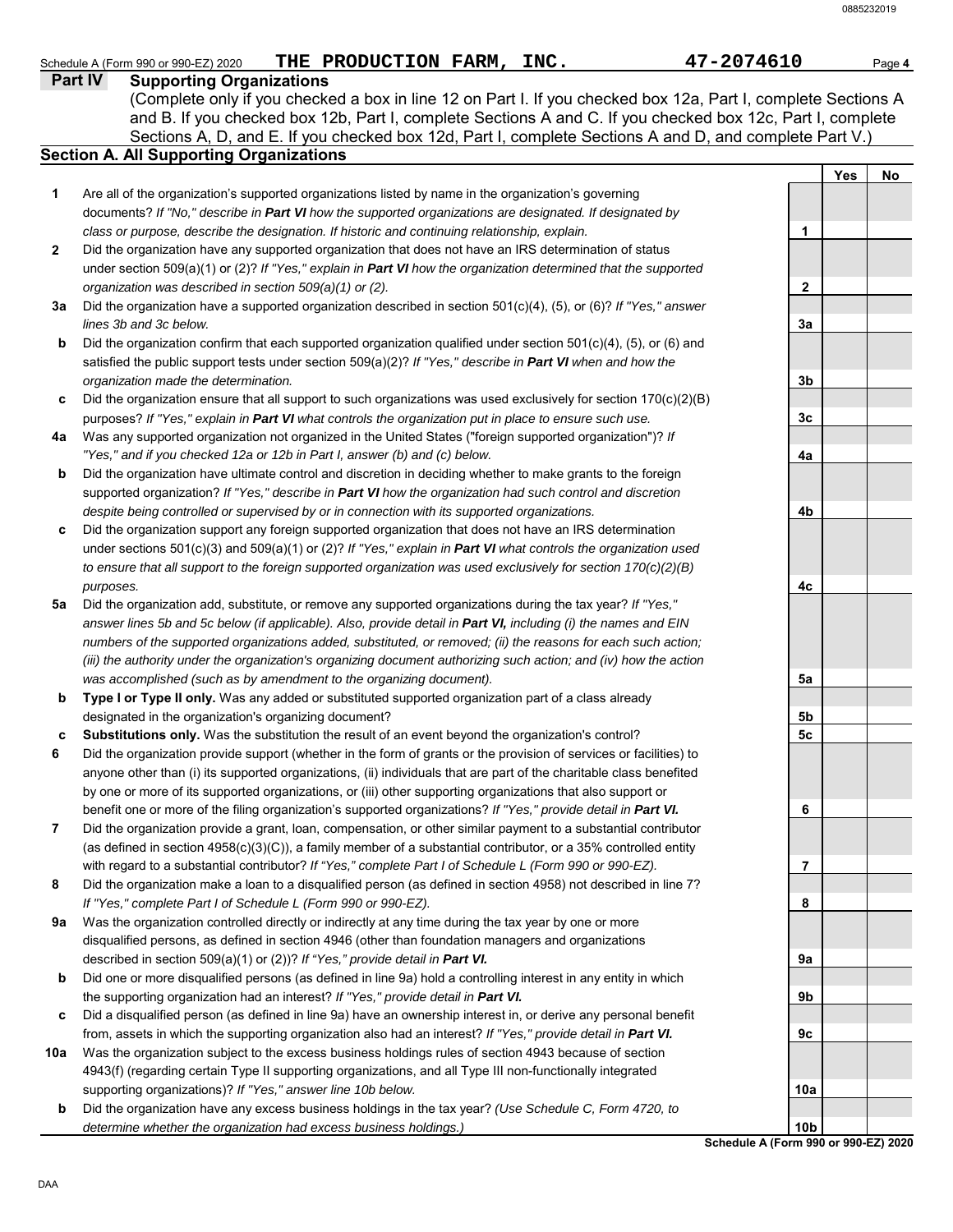| Schedule A (Form 990 or 990-EZ) 2020 | THE PRODUCTION FARM, | INC. | 2074610- | Page 5 |
|--------------------------------------|----------------------|------|----------|--------|
|                                      |                      |      |          |        |

| 47-2074610 |
|------------|
|------------|

| ıc<br>ız<br>۰. |  |
|----------------|--|

|    |                                                                                                                      |                 | Yes | No |
|----|----------------------------------------------------------------------------------------------------------------------|-----------------|-----|----|
| 11 | Has the organization accepted a gift or contribution from any of the following persons?                              |                 |     |    |
| a  | A person who directly or indirectly controls, either alone or together with persons described in lines 11b and       |                 |     |    |
|    | 11c below, the governing body of a supported organization?                                                           | 11a             |     |    |
| b  | A family member of a person described in line 11a above?                                                             | 11 <sub>b</sub> |     |    |
|    | c A 35% controlled entity of a person described in line 11a or 11b above? If "Yes" to line 11a, 11b, or 11c, provide |                 |     |    |
|    | detail in <b>Part VI.</b>                                                                                            | 11c             |     |    |
|    | <b>Section B. Type I Supporting Organizations</b>                                                                    |                 |     |    |
|    |                                                                                                                      |                 |     |    |

|                | Did the governing body, members of the governing body, officers acting in their official capacity, or membership of one or     |  |  |
|----------------|--------------------------------------------------------------------------------------------------------------------------------|--|--|
|                | more supported organizations have the power to regularly appoint or elect at least a majority of the organization's officers,  |  |  |
|                | directors, or trustees at all times during the tax year? If "No," describe in Part VI how the supported organization(s)        |  |  |
|                | effectively operated, supervised, or controlled the organization's activities. If the organization had more than one supported |  |  |
|                | organization, describe how the powers to appoint and/or remove officers, directors, or trustees were allocated among the       |  |  |
|                | supported organizations and what conditions or restrictions, if any, applied to such powers during the tax year.               |  |  |
| $\overline{2}$ | Did the organization operate for the benefit of any supported organization other than the supported                            |  |  |
|                | organization(s) that operated, supervised, or controlled the supporting organization? If "Yes," explain in Part                |  |  |
|                | VI how providing such benefit carried out the purposes of the supported organization(s) that operated,                         |  |  |
|                | supervised, or controlled the supporting organization.                                                                         |  |  |

#### *supervised, or controlled the supporting organization.* **Section C. Type II Supporting Organizations**

**Part IV Supporting Organizations** *(continued)*

|                                                                                                                  |  | No |
|------------------------------------------------------------------------------------------------------------------|--|----|
| Were a majority of the organization's directors or trustees during the tax year also a majority of the directors |  |    |
| or trustees of each of the organization's supported organization(s)? If "No," describe in Part VI how control    |  |    |
| or management of the supporting organization was vested in the same persons that controlled or managed           |  |    |
| the supported organization(s).                                                                                   |  |    |

### **Section D. All Type III Supporting Organizations**

|                |                                                                                                                        |   | Yes | No |
|----------------|------------------------------------------------------------------------------------------------------------------------|---|-----|----|
| 1              | Did the organization provide to each of its supported organizations, by the last day of the fifth month of the         |   |     |    |
|                | organization's tax year, (i) a written notice describing the type and amount of support provided during the prior tax  |   |     |    |
|                | year, (ii) a copy of the Form 990 that was most recently filed as of the date of notification, and (iii) copies of the |   |     |    |
|                | organization's governing documents in effect on the date of notification, to the extent not previously provided?       |   |     |    |
| $\overline{2}$ | Were any of the organization's officers, directors, or trustees either (i) appointed or elected by the supported       |   |     |    |
|                | organization(s) or (ii) serving on the governing body of a supported organization? If "No," explain in Part VI how     |   |     |    |
|                | the organization maintained a close and continuous working relationship with the supported organization(s).            | 2 |     |    |
| 3              | By reason of the relationship described in line 2, above, did the organization's supported organizations have          |   |     |    |
|                | a significant voice in the organization's investment policies and in directing the use of the organization's           |   |     |    |
|                | income or assets at all times during the tax year? If "Yes," describe in Part VI the role the organization's           |   |     |    |
|                | supported organizations played in this regard.                                                                         | 3 |     |    |

#### **Section E. Type III Functionally-Integrated Supporting Organizations**

| Check the box next to the method that the organization used to satisfy the Integral Part Test during the year (see instructions). |  |
|-----------------------------------------------------------------------------------------------------------------------------------|--|
|                                                                                                                                   |  |

- The organization satisfied the Activities Test. *Complete line 2 below.* **a**
- The organization is the parent of each of its supported organizations. *Complete line 3 below.* **b**

|  | $c \,\,\sqrt{\,}$ The organization supported a governmental entity. Describe in Part VI how you supported a governmental entity (see instructions). |  |  |  |  |
|--|-----------------------------------------------------------------------------------------------------------------------------------------------------|--|--|--|--|
|--|-----------------------------------------------------------------------------------------------------------------------------------------------------|--|--|--|--|

- **2** Activities Test. *Answer lines 2a and 2b below.*
- **a** Did substantially all of the organization's activities during the tax year directly further the exempt purposes of the supported organization(s) to which the organization was responsive? *If "Yes," then in Part VI identify those supported organizations and explain how these activities directly furthered their exempt purposes, how the organization was responsive to those supported organizations, and how the organization determined that these activities constituted substantially all of its activities.*
- **b** Did the activities described in line 2a, above, constitute activities that, but for the organization's involvement, one or more of the organization's supported organization(s) would have been engaged in? If "Yes," explain in *Part VI the reasons for the organization's position that its supported organization(s) would have engaged in these activities but for the organization's involvement.*
- **3** Parent of Supported Organizations. *Answer lines 3a and 3b below.*
	- **a** Did the organization have the power to regularly appoint or elect a majority of the officers, directors, or trustees of each of the supported organizations? *If "Yes" or "No," provide details in Part VI.*
- DAA **Schedule A (Form 990 or 990-EZ) 2020 b** Did the organization exercise a substantial degree of direction over the policies, programs, and activities of each of its supported organizations? *If "Yes," describe in Part VI the role played by the organization in this regard.*

**3b**

**2a**

**2b**

**3a**

**Yes No**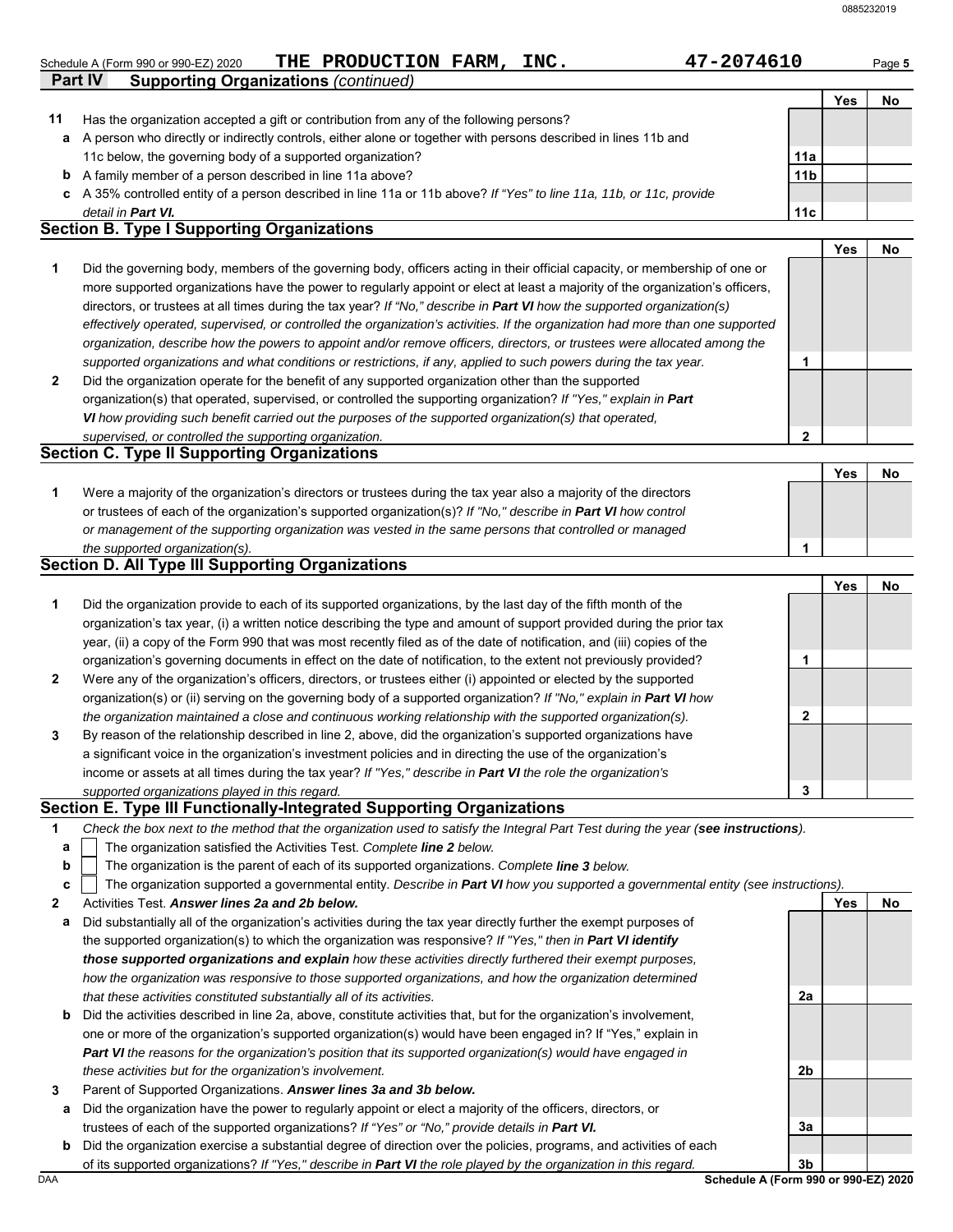|                | THE PRODUCTION FARM, INC.<br>Schedule A (Form 990 or 990-EZ) 2020                                                                |                | 47-2074610     | Page 6                         |
|----------------|----------------------------------------------------------------------------------------------------------------------------------|----------------|----------------|--------------------------------|
|                | Type III Non-Functionally Integrated 509(a)(3) Supporting Organizations<br><b>Part V</b>                                         |                |                |                                |
| 1              | Check here if the organization satisfied the Integral Part Test as a qualifying trust on Nov. 20, 1970 (explain in Part VI). See |                |                |                                |
|                | instructions. All other Type III non-functionally integrated supporting organizations must complete Sections A through E.        |                |                |                                |
|                | Section A - Adjusted Net Income                                                                                                  |                | (A) Prior Year | (B) Current Year<br>(optional) |
| 1              | Net short-term capital gain                                                                                                      | 1              |                |                                |
| 2              | Recoveries of prior-year distributions                                                                                           | $\mathbf{2}$   |                |                                |
| 3              | Other gross income (see instructions)                                                                                            | 3              |                |                                |
| 4              | Add lines 1 through 3.                                                                                                           | 4              |                |                                |
| 5              | Depreciation and depletion                                                                                                       | 5              |                |                                |
| 6              | Portion of operating expenses paid or incurred for production or collection of                                                   |                |                |                                |
|                | gross income or for management, conservation, or maintenance of property                                                         |                |                |                                |
|                | held for production of income (see instructions)                                                                                 | 6              |                |                                |
| 7              | Other expenses (see instructions)                                                                                                | 7              |                |                                |
| 8              | Adjusted Net Income (subtract lines 5, 6, and 7 from line 4)                                                                     | 8              |                |                                |
|                | Section B - Minimum Asset Amount                                                                                                 |                | (A) Prior Year | (B) Current Year<br>(optional) |
|                | 1 Aggregate fair market value of all non-exempt-use assets (see                                                                  |                |                |                                |
|                | instructions for short tax year or assets held for part of year):                                                                |                |                |                                |
|                | a Average monthly value of securities                                                                                            | 1a             |                |                                |
|                | <b>b</b> Average monthly cash balances                                                                                           | 1b             |                |                                |
|                | c Fair market value of other non-exempt-use assets                                                                               | 1c             |                |                                |
|                | d Total (add lines 1a, 1b, and 1c)                                                                                               | 1d             |                |                                |
|                | e Discount claimed for blockage or other factors                                                                                 |                |                |                                |
|                | (explain in detail in <b>Part VI</b> ):                                                                                          |                |                |                                |
| $\mathbf{2}$   | Acquisition indebtedness applicable to non-exempt-use assets                                                                     | $\mathbf{2}$   |                |                                |
| 3              | Subtract line 2 from line 1d.                                                                                                    | 3              |                |                                |
| 4              | Cash deemed held for exempt use. Enter 0.015 of line 3 (for greater amount,                                                      |                |                |                                |
|                | see instructions)                                                                                                                | 4              |                |                                |
| 5              | Net value of non-exempt-use assets (subtract line 4 from line 3)                                                                 | 5              |                |                                |
| 6              | Multiply line 5 by 0.035.                                                                                                        | 6              |                |                                |
| 7              | Recoveries of prior-year distributions                                                                                           | $\overline{7}$ |                |                                |
| 8              | <b>Minimum Asset Amount</b> (add line 7 to line 6)                                                                               | 8              |                |                                |
|                | Section C - Distributable Amount                                                                                                 |                |                | <b>Current Year</b>            |
| 1.             | Adjusted net income for prior year (from Section A, line 8, column A)                                                            | 1              |                |                                |
| 2              | Enter 0.85 of line 1.                                                                                                            | $\mathbf 2$    |                |                                |
| 3              | Minimum asset amount for prior year (from Section B, line 8, column A)                                                           | 3              |                |                                |
| 4              | Enter greater of line 2 or line 3.                                                                                               | 4              |                |                                |
| 5              | Income tax imposed in prior year                                                                                                 | 5              |                |                                |
| 6              | <b>Distributable Amount.</b> Subtract line 5 from line 4, unless subject to                                                      |                |                |                                |
|                | emergency temporary reduction (see instructions)                                                                                 | 6              |                |                                |
| $\overline{ }$ | Chook hara if the ourrant vear is the examination's first as a nep functionally integrated Type III ourporting                   |                |                |                                |

**7** Check here if the current year is the organization's first as a non-functionally integrated Type III supporting organization (see instructions).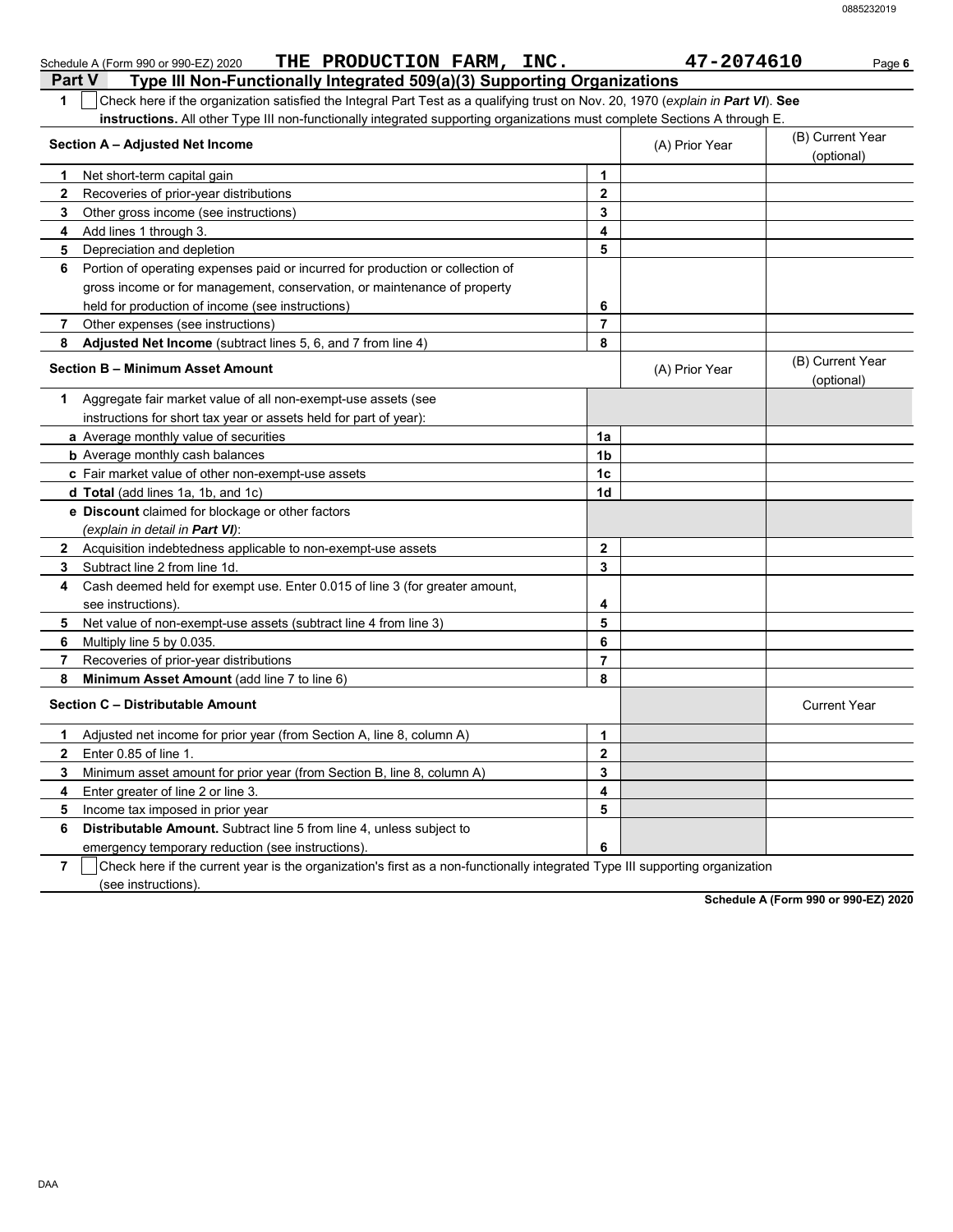|               | THE PRODUCTION FARM, INC.<br>Schedule A (Form 990 or 990-EZ) 2020                                              |                                    | 47-2074610                                    | Page 7                                                  |
|---------------|----------------------------------------------------------------------------------------------------------------|------------------------------------|-----------------------------------------------|---------------------------------------------------------|
| <b>Part V</b> | Type III Non-Functionally Integrated 509(a)(3) Supporting Organizations (continued)                            |                                    |                                               |                                                         |
|               | <b>Section D - Distributions</b>                                                                               |                                    |                                               | <b>Current Year</b>                                     |
| 1             | Amounts paid to supported organizations to accomplish exempt purposes                                          |                                    |                                               |                                                         |
| $\mathbf{2}$  | Amounts paid to perform activity that directly furthers exempt purposes of supported                           |                                    |                                               |                                                         |
|               | organizations, in excess of income from activity                                                               |                                    |                                               |                                                         |
| 3             | Administrative expenses paid to accomplish exempt purposes of supported organizations                          |                                    |                                               |                                                         |
| 4             | Amounts paid to acquire exempt-use assets                                                                      |                                    |                                               |                                                         |
| 5             | Qualified set-aside amounts (prior IRS approval required-provide details in Part VI)                           |                                    |                                               |                                                         |
| 6             | Other distributions (describe in Part VI). See instructions.                                                   |                                    |                                               |                                                         |
| 7             | Total annual distributions. Add lines 1 through 6.                                                             |                                    |                                               |                                                         |
| 8             | Distributions to attentive supported organizations to which the organization is responsive                     |                                    |                                               |                                                         |
|               | (provide details in Part VI). See instructions.                                                                |                                    |                                               |                                                         |
| 9             | Distributable amount for 2020 from Section C, line 6                                                           |                                    |                                               |                                                         |
| 10            | Line 8 amount divided by line 9 amount                                                                         |                                    |                                               |                                                         |
|               | <b>Section E - Distribution Allocations (see instructions)</b>                                                 | (i)<br><b>Excess Distributions</b> | (ii)<br><b>Underdistributions</b><br>Pre-2020 | (iii)<br><b>Distributable</b><br><b>Amount for 2020</b> |
| 1             | Distributable amount for 2020 from Section C, line 6                                                           |                                    |                                               |                                                         |
| $\mathbf{2}$  | Underdistributions, if any, for years prior to 2020                                                            |                                    |                                               |                                                         |
|               | (reasonable cause required-explain in Part VI). See                                                            |                                    |                                               |                                                         |
|               | instructions.                                                                                                  |                                    |                                               |                                                         |
| 3             | Excess distributions carryover, if any, to 2020                                                                |                                    |                                               |                                                         |
|               | <b>a</b> From 2015                                                                                             |                                    |                                               |                                                         |
|               |                                                                                                                |                                    |                                               |                                                         |
|               | c From 2017                                                                                                    |                                    |                                               |                                                         |
|               |                                                                                                                |                                    |                                               |                                                         |
|               | e From 2019                                                                                                    |                                    |                                               |                                                         |
|               | f Total of lines 3a through 3e                                                                                 |                                    |                                               |                                                         |
|               | g Applied to underdistributions of prior years                                                                 |                                    |                                               |                                                         |
|               | h Applied to 2020 distributable amount                                                                         |                                    |                                               |                                                         |
|               | i Carryover from 2015 not applied (see instructions)                                                           |                                    |                                               |                                                         |
|               | Remainder. Subtract lines 3g, 3h, and 3i from line 3f.                                                         |                                    |                                               |                                                         |
| 4             | Distributions for 2020 from                                                                                    |                                    |                                               |                                                         |
|               | Section D, line 7:<br>\$                                                                                       |                                    |                                               |                                                         |
|               | a Applied to underdistributions of prior years                                                                 |                                    |                                               |                                                         |
|               | <b>b</b> Applied to 2020 distributable amount                                                                  |                                    |                                               |                                                         |
| 5             | c Remainder. Subtract lines 4a and 4b from line 4.<br>Remaining underdistributions for years prior to 2020, if |                                    |                                               |                                                         |
|               | any. Subtract lines 3g and 4a from line 2. For result                                                          |                                    |                                               |                                                         |
|               |                                                                                                                |                                    |                                               |                                                         |
|               | greater than zero, explain in Part VI. See instructions.                                                       |                                    |                                               |                                                         |
| 6             | Remaining underdistributions for 2020 Subtract lines 3h                                                        |                                    |                                               |                                                         |
|               | and 4b from line 1. For result greater than zero, explain in                                                   |                                    |                                               |                                                         |
|               | Part VI. See instructions.                                                                                     |                                    |                                               |                                                         |
| 7             | Excess distributions carryover to 2021. Add lines 3j<br>and 4c.                                                |                                    |                                               |                                                         |
|               |                                                                                                                |                                    |                                               |                                                         |
| 8             | Breakdown of line 7:                                                                                           |                                    |                                               |                                                         |
|               | a Excess from 2016                                                                                             |                                    |                                               |                                                         |
|               | <b>b</b> Excess from 2017                                                                                      |                                    |                                               |                                                         |
|               | c Excess from 2018                                                                                             |                                    |                                               |                                                         |
|               | d Excess from 2019                                                                                             |                                    |                                               |                                                         |
|               | e Excess from 2020                                                                                             |                                    |                                               |                                                         |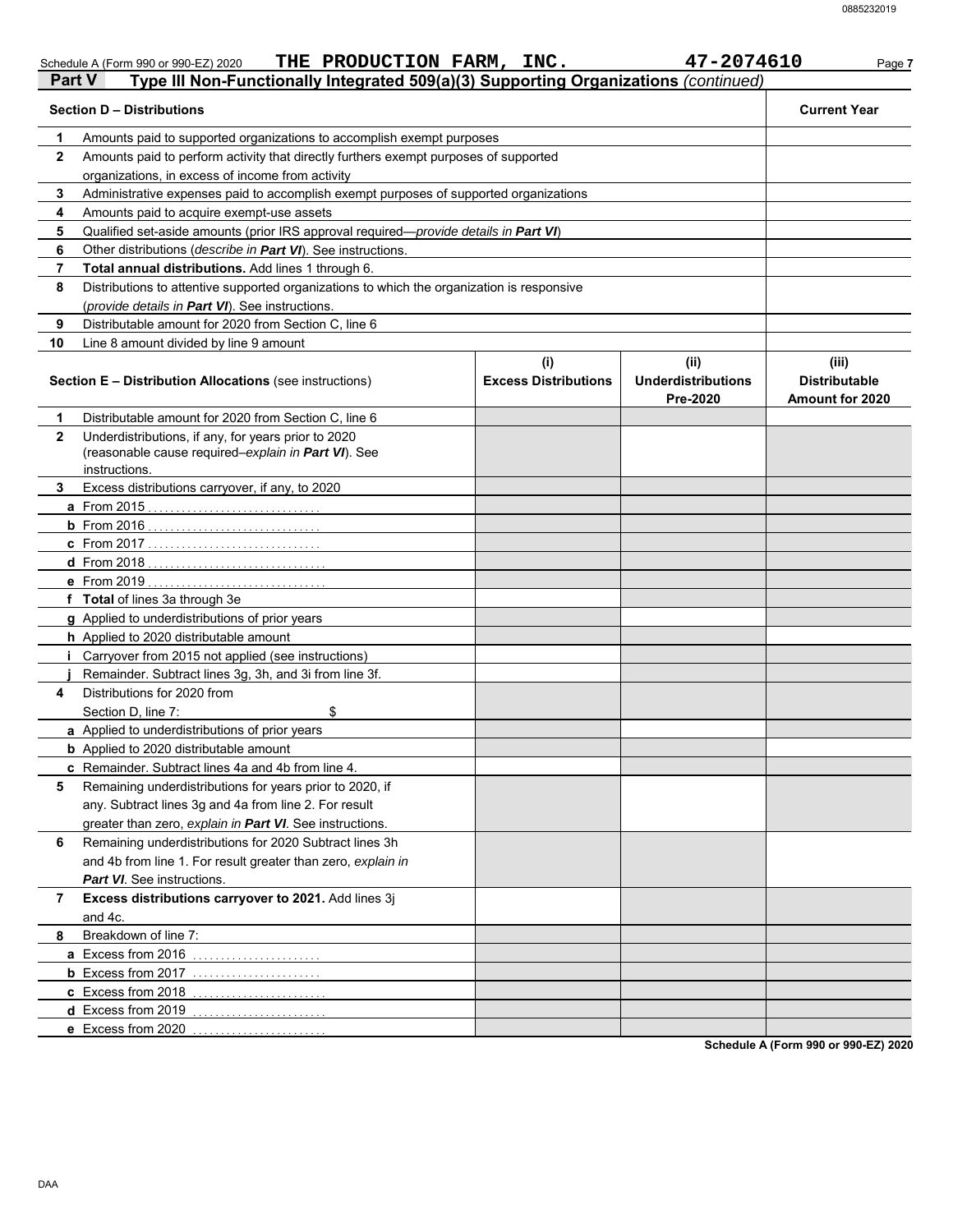|                | Schedule A (Form 990 or 990-EZ) 2020                                                           |  |  |                                                                                                                                                                                                                                                                                                                                                                                                                                          |  |
|----------------|------------------------------------------------------------------------------------------------|--|--|------------------------------------------------------------------------------------------------------------------------------------------------------------------------------------------------------------------------------------------------------------------------------------------------------------------------------------------------------------------------------------------------------------------------------------------|--|
| <b>Part VI</b> |                                                                                                |  |  | m 990 or 990-EZ) 2020 THE PRODUCTION FARM, INC. $47-2074610$ Page 8<br>Supplemental Information. Provide the explanations required by Part II, line 10; Part II, line 17a or 17b; Part<br>III, line 12; Part IV, Section A, lines 1, 2, 3b, 3c, 4b, 4c, 5a, 6, 9a, 9b, 9c, 11a, 11b, and 11c; Part IV, Section<br>B, lines 1 and 2; Part IV, Section C, line 1; Part IV, Section D, lines 2 and 3; Part IV, Section E, lines 1c, 2a, 2b, |  |
|                | lines 2, 5, and 6. Also complete this part for any additional information. (See instructions.) |  |  | 3a, and 3b; Part V, line 1; Part V, Section B, line 1e; Part V, Section D, lines 5, 6, and 8; and Part V, Section E,                                                                                                                                                                                                                                                                                                                     |  |
|                |                                                                                                |  |  |                                                                                                                                                                                                                                                                                                                                                                                                                                          |  |
|                |                                                                                                |  |  |                                                                                                                                                                                                                                                                                                                                                                                                                                          |  |
|                |                                                                                                |  |  |                                                                                                                                                                                                                                                                                                                                                                                                                                          |  |
|                |                                                                                                |  |  |                                                                                                                                                                                                                                                                                                                                                                                                                                          |  |
|                |                                                                                                |  |  |                                                                                                                                                                                                                                                                                                                                                                                                                                          |  |
|                |                                                                                                |  |  |                                                                                                                                                                                                                                                                                                                                                                                                                                          |  |
|                |                                                                                                |  |  |                                                                                                                                                                                                                                                                                                                                                                                                                                          |  |
|                |                                                                                                |  |  |                                                                                                                                                                                                                                                                                                                                                                                                                                          |  |
|                |                                                                                                |  |  |                                                                                                                                                                                                                                                                                                                                                                                                                                          |  |
|                |                                                                                                |  |  |                                                                                                                                                                                                                                                                                                                                                                                                                                          |  |
|                |                                                                                                |  |  |                                                                                                                                                                                                                                                                                                                                                                                                                                          |  |
|                |                                                                                                |  |  |                                                                                                                                                                                                                                                                                                                                                                                                                                          |  |
|                |                                                                                                |  |  |                                                                                                                                                                                                                                                                                                                                                                                                                                          |  |
|                |                                                                                                |  |  |                                                                                                                                                                                                                                                                                                                                                                                                                                          |  |
|                |                                                                                                |  |  |                                                                                                                                                                                                                                                                                                                                                                                                                                          |  |
|                |                                                                                                |  |  |                                                                                                                                                                                                                                                                                                                                                                                                                                          |  |
|                |                                                                                                |  |  |                                                                                                                                                                                                                                                                                                                                                                                                                                          |  |
|                |                                                                                                |  |  |                                                                                                                                                                                                                                                                                                                                                                                                                                          |  |
|                |                                                                                                |  |  |                                                                                                                                                                                                                                                                                                                                                                                                                                          |  |
|                |                                                                                                |  |  |                                                                                                                                                                                                                                                                                                                                                                                                                                          |  |
|                |                                                                                                |  |  |                                                                                                                                                                                                                                                                                                                                                                                                                                          |  |
|                |                                                                                                |  |  |                                                                                                                                                                                                                                                                                                                                                                                                                                          |  |
|                |                                                                                                |  |  |                                                                                                                                                                                                                                                                                                                                                                                                                                          |  |
|                |                                                                                                |  |  |                                                                                                                                                                                                                                                                                                                                                                                                                                          |  |
|                |                                                                                                |  |  |                                                                                                                                                                                                                                                                                                                                                                                                                                          |  |
|                |                                                                                                |  |  |                                                                                                                                                                                                                                                                                                                                                                                                                                          |  |
|                |                                                                                                |  |  |                                                                                                                                                                                                                                                                                                                                                                                                                                          |  |
|                |                                                                                                |  |  |                                                                                                                                                                                                                                                                                                                                                                                                                                          |  |
|                |                                                                                                |  |  |                                                                                                                                                                                                                                                                                                                                                                                                                                          |  |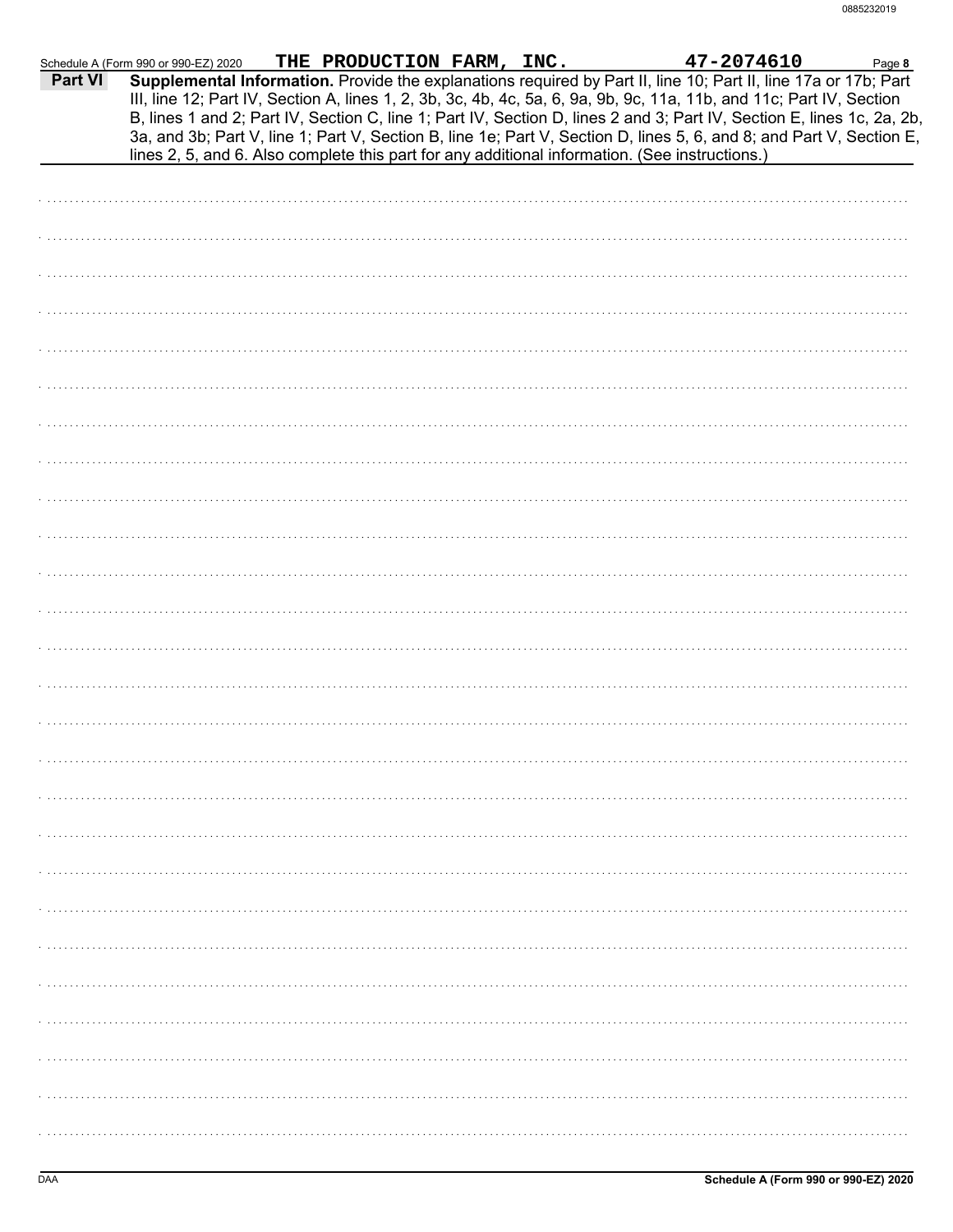OMB No. 1545-0047

**2020**

Department of the Treasury Internal Revenue Service **(Form 990, 990-EZ,**

Name of the organization

### **THE PRODUCTION FARM, INC. 47-2074610**

**Organization type** (check one):

| <b>Schedule B</b>  | <b>Schedule of Contributors</b> |
|--------------------|---------------------------------|
| /Earm 000, 000 EZ. |                                 |

**or 990-PF) Attach to Form 990, Form 990-EZ, or Form 990-PF. Go to** *www.irs.gov/Form990* **for the latest information.**

**Employer identification number**

| Filers of:         | Section:                                                                           |
|--------------------|------------------------------------------------------------------------------------|
| Form 990 or 990-EZ | $ \mathbf{X} $ 501(c)( <b>3</b> ) (enter number) organization                      |
|                    | $4947(a)(1)$ nonexempt charitable trust <b>not</b> treated as a private foundation |
|                    | 527 political organization                                                         |
| Form 990-PF        | 501(c)(3) exempt private foundation                                                |
|                    | 4947(a)(1) nonexempt charitable trust treated as a private foundation              |
|                    | 501(c)(3) taxable private foundation                                               |

Check if your organization is covered by the **General Rule** or a **Special Rule. Note:** Only a section 501(c)(7), (8), or (10) organization can check boxes for both the General Rule and a Special Rule. See instructions.

#### **General Rule**

For an organization filing Form 990, 990-EZ, or 990-PF that received, during the year, contributions totaling \$5,000 or more (in money or property) from any one contributor. Complete Parts I and II. See instructions for determining a contributor's total contributions.

#### **Special Rules**

| $\overline{\textbf{X}}$ For an organization described in section 501(c)(3) filing Form 990 or 990-EZ that met the 33 <sup>1</sup> /3% support test of the |
|-----------------------------------------------------------------------------------------------------------------------------------------------------------|
| regulations under sections 509(a)(1) and 170(b)(1)(A)(vi), that checked Schedule A (Form 990 or 990-EZ), Part II, line                                    |
| 13, 16a, or 16b, and that received from any one contributor, during the year, total contributions of the greater of (1)                                   |
| \$5,000; or (2) 2% of the amount on (i) Form 990, Part VIII, line 1h; or (ii) Form 990-EZ, line 1. Complete Parts I and II.                               |

literary, or educational purposes, or for the prevention of cruelty to children or animals. Complete Parts I (entering For an organization described in section 501(c)(7), (8), or (10) filing Form 990 or 990-EZ that received from any one contributor, during the year, total contributions of more than \$1,000 *exclusively* for religious, charitable, scientific, "N/A" in column (b) instead of the contributor name and address), II, and III.

For an organization described in section 501(c)(7), (8), or (10) filing Form 990 or 990-EZ that received from any one contributor, during the year, contributions *exclusively* for religious, charitable, etc., purposes, but no such contributions totaled more than \$1,000. If this box is checked, enter here the total contributions that were received during the year for an *exclusively* religious, charitable, etc., purpose. Don't complete any of the parts unless the **General Rule** applies to this organization because it received *nonexclusively* religious, charitable, etc., contributions totaling \$5,000 or more during the year  $\ldots$   $\ldots$   $\ldots$   $\ldots$   $\ldots$   $\ldots$   $\ldots$   $\ldots$   $\ldots$   $\ldots$   $\ldots$ 

990-EZ, or 990-PF), but it **must** answer "No" on Part IV, line 2, of its Form 990; or check the box on line H of its Form 990-EZ or on its Form 990-PF, Part I, line 2, to certify that it doesn't meet the filing requirements of Schedule B (Form 990, 990-EZ, or 990-PF). **Caution:** An organization that isn't covered by the General Rule and/or the Special Rules doesn't file Schedule B (Form 990,

**For Paperwork Reduction Act Notice, see the instructions for Form 990, 990-EZ, or 990-PF.**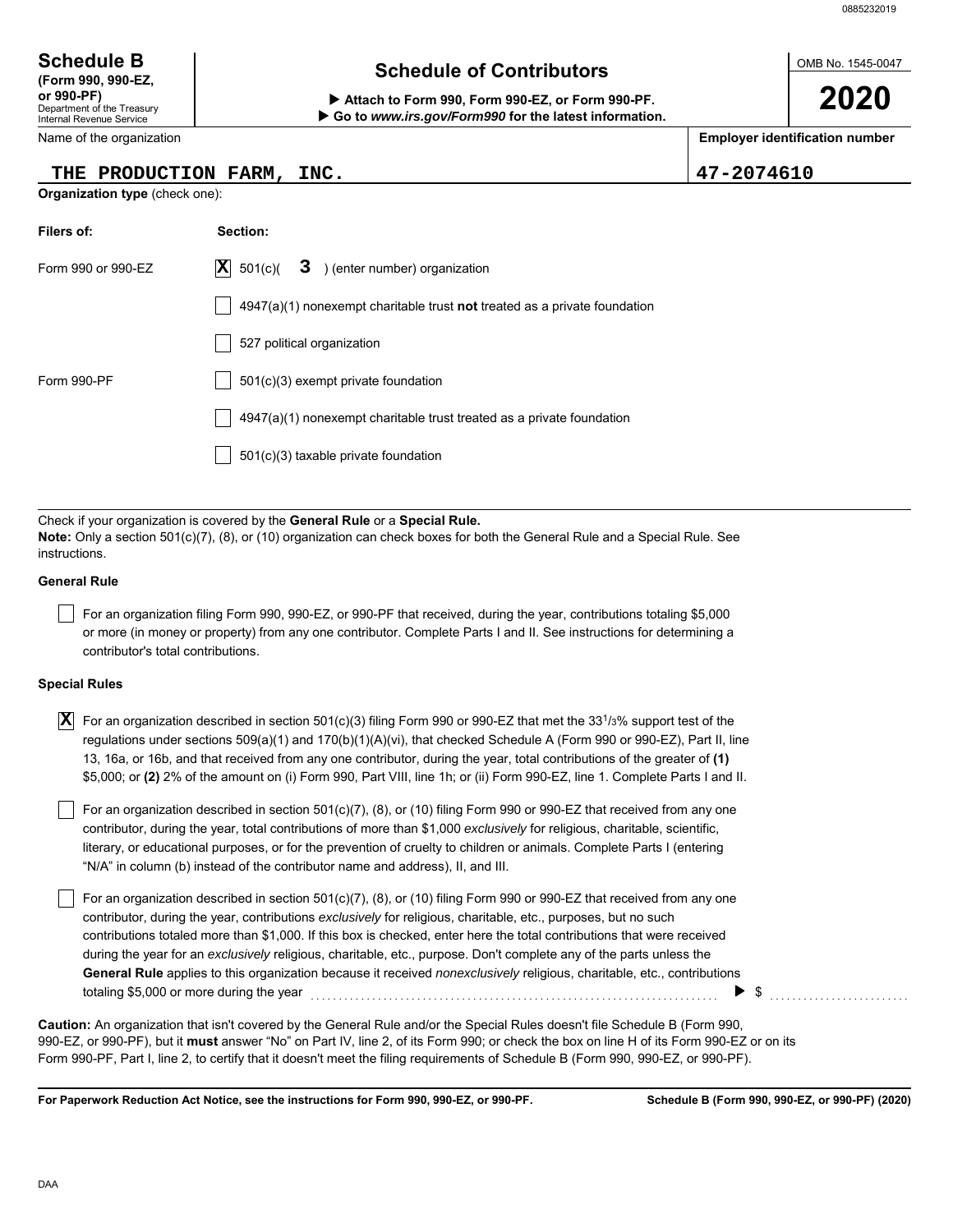|            | Schedule B (Form 990, 990-EZ, or 990-PF) (2020)                                                                  |                                            | PAGE 1 OF 1<br>Page 2                                                                                    |
|------------|------------------------------------------------------------------------------------------------------------------|--------------------------------------------|----------------------------------------------------------------------------------------------------------|
|            | Name of organization<br>THE PRODUCTION FARM, INC.                                                                |                                            | <b>Employer identification number</b><br>47-2074610                                                      |
| Part I     | Contributors (see instructions). Use duplicate copies of Part I if additional space is needed.                   |                                            |                                                                                                          |
| (a)        | (b)                                                                                                              | (c)                                        | (d)                                                                                                      |
| No.<br>$1$ | Name, address, and ZIP + 4<br>US SMALL BUSINESS ADMINISTRATION<br>409 3RD ST SW<br>DC 20416<br><b>WASHINGTON</b> | <b>Total contributions</b><br>62,000<br>\$ | Type of contribution<br>Person<br>Payroll<br>Noncash<br>(Complete Part II for<br>noncash contributions.) |
| (a)        | (b)                                                                                                              | (c)                                        | (d)                                                                                                      |
| No.        | Name, address, and ZIP + 4                                                                                       | <b>Total contributions</b>                 | Type of contribution                                                                                     |
|            |                                                                                                                  | \$                                         | Person<br>Payroll<br>Noncash<br>(Complete Part II for<br>noncash contributions.)                         |
| (a)        | (b)                                                                                                              | (c)                                        | (d)                                                                                                      |
| No.        | Name, address, and ZIP + 4                                                                                       | <b>Total contributions</b>                 | Type of contribution                                                                                     |
|            |                                                                                                                  | \$                                         | Person<br>Payroll<br>Noncash<br>(Complete Part II for<br>noncash contributions.)                         |
| (a)<br>No. | (b)<br>Name, address, and ZIP + 4                                                                                | (c)<br><b>Total contributions</b>          | (d)<br>Type of contribution                                                                              |
|            |                                                                                                                  | \$                                         | Person<br>Payroll<br>Noncash<br>(Complete Part II for<br>noncash contributions.)                         |
| (a)        | (b)                                                                                                              | (c)                                        | (d)                                                                                                      |
| No.        | Name, address, and ZIP + 4                                                                                       | <b>Total contributions</b>                 | Type of contribution                                                                                     |
|            |                                                                                                                  | \$                                         | Person<br>Payroll<br>Noncash<br>(Complete Part II for<br>noncash contributions.)                         |
| (a)        | (b)                                                                                                              | (c)                                        | (d)                                                                                                      |
| No.        | Name, address, and ZIP + 4                                                                                       | <b>Total contributions</b>                 | <b>Type of contribution</b>                                                                              |
|            |                                                                                                                  | \$                                         | Person<br>Payroll<br>Noncash<br>(Complete Part II for<br>noncash contributions.)                         |

**Schedule B (Form 990, 990-EZ, or 990-PF) (2020)**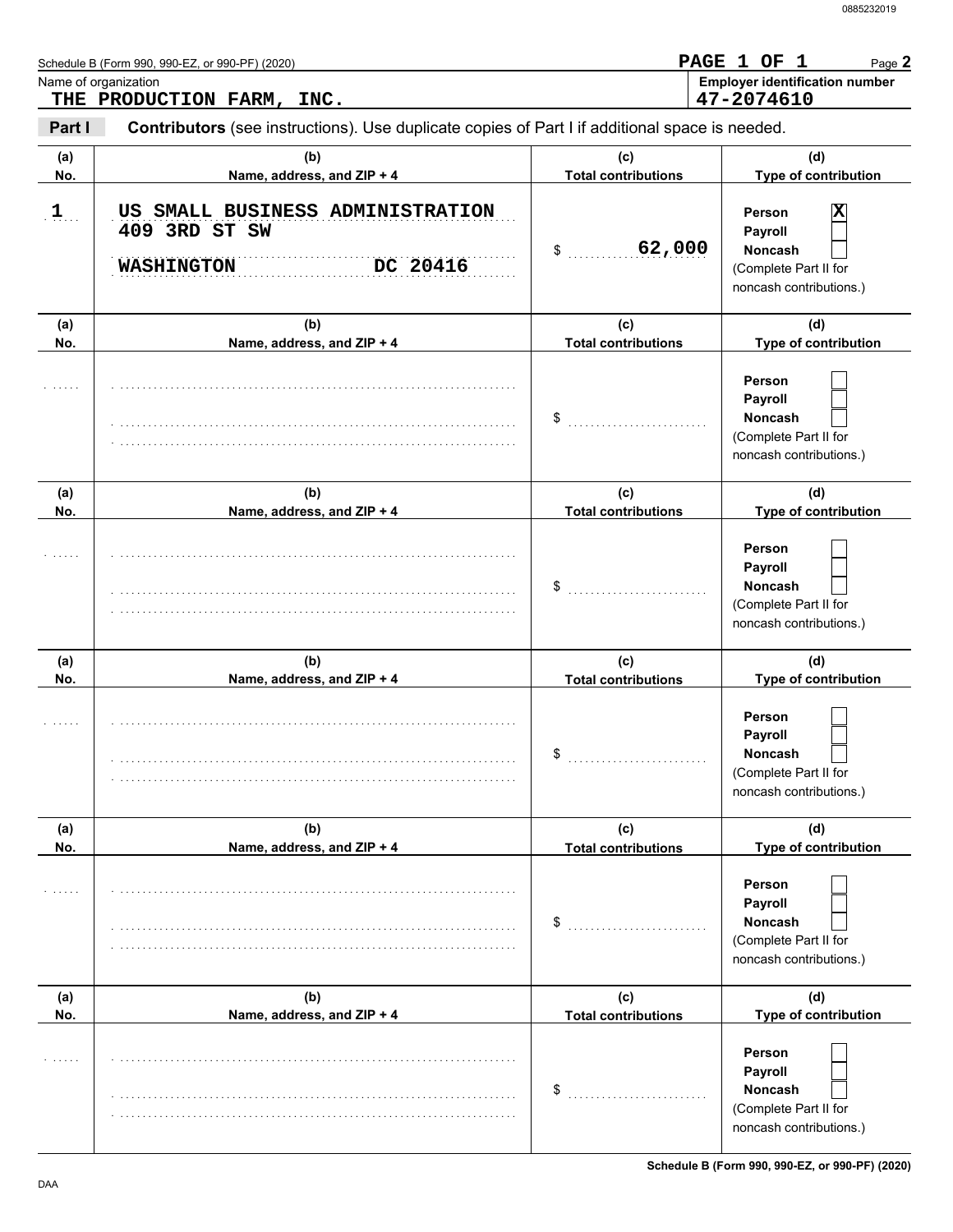**2020**

**Open to Public Inspection**

OMB No. 1545-0047

| <b>SCHEDULE D</b> |  |
|-------------------|--|
| (Form 990)        |  |

Department of the Treasury Internal Revenue Service

## **SCHEDULE D Supplemental Financial Statements**

 **Attach to Form 990. (Form 990) Part IV, line 6, 7, 8, 9, 10, 11a, 11b, 11c, 11d, 11e, 11f, 12a, or 12b. Complete if the organization answered "Yes" on Form 990,**

|  |  | .                                                                      |  |  |
|--|--|------------------------------------------------------------------------|--|--|
|  |  | Go to www.irs.gov/Form990 for instructions and the latest information. |  |  |

|                      | Name of the organization                                                                                                                                                                                                                                 |                                                | <b>Employer identification number</b>                                                                                                                                                                                                                                                                                                                                                                                                                                                                                                                  |
|----------------------|----------------------------------------------------------------------------------------------------------------------------------------------------------------------------------------------------------------------------------------------------------|------------------------------------------------|--------------------------------------------------------------------------------------------------------------------------------------------------------------------------------------------------------------------------------------------------------------------------------------------------------------------------------------------------------------------------------------------------------------------------------------------------------------------------------------------------------------------------------------------------------|
|                      | THE PRODUCTION FARM, INC.                                                                                                                                                                                                                                |                                                | 47-2074610                                                                                                                                                                                                                                                                                                                                                                                                                                                                                                                                             |
|                      | Organizations Maintaining Donor Advised Funds or Other Similar Funds or Accounts.<br>Part I                                                                                                                                                              |                                                |                                                                                                                                                                                                                                                                                                                                                                                                                                                                                                                                                        |
|                      | Complete if the organization answered "Yes" on Form 990, Part IV, line 6.                                                                                                                                                                                |                                                |                                                                                                                                                                                                                                                                                                                                                                                                                                                                                                                                                        |
|                      |                                                                                                                                                                                                                                                          | (a) Donor advised funds                        | (b) Funds and other accounts                                                                                                                                                                                                                                                                                                                                                                                                                                                                                                                           |
| 1                    | Total number at end of year                                                                                                                                                                                                                              |                                                |                                                                                                                                                                                                                                                                                                                                                                                                                                                                                                                                                        |
| 2                    |                                                                                                                                                                                                                                                          |                                                |                                                                                                                                                                                                                                                                                                                                                                                                                                                                                                                                                        |
| З                    | Aggregate value of grants from (during year)                                                                                                                                                                                                             |                                                |                                                                                                                                                                                                                                                                                                                                                                                                                                                                                                                                                        |
| 4                    | Aggregate value at end of year                                                                                                                                                                                                                           |                                                |                                                                                                                                                                                                                                                                                                                                                                                                                                                                                                                                                        |
| 5                    | Did the organization inform all donors and donor advisors in writing that the assets held in donor advised                                                                                                                                               |                                                |                                                                                                                                                                                                                                                                                                                                                                                                                                                                                                                                                        |
|                      |                                                                                                                                                                                                                                                          |                                                | Yes<br>No                                                                                                                                                                                                                                                                                                                                                                                                                                                                                                                                              |
| 6                    | Did the organization inform all grantees, donors, and donor advisors in writing that grant funds can be used                                                                                                                                             |                                                |                                                                                                                                                                                                                                                                                                                                                                                                                                                                                                                                                        |
|                      | only for charitable purposes and not for the benefit of the donor or donor advisor, or for any other purpose                                                                                                                                             |                                                |                                                                                                                                                                                                                                                                                                                                                                                                                                                                                                                                                        |
|                      | conferring impermissible private benefit?                                                                                                                                                                                                                |                                                | Yes<br><b>No</b>                                                                                                                                                                                                                                                                                                                                                                                                                                                                                                                                       |
|                      | Part II<br><b>Conservation Easements.</b><br>Complete if the organization answered "Yes" on Form 990, Part IV, line 7.                                                                                                                                   |                                                |                                                                                                                                                                                                                                                                                                                                                                                                                                                                                                                                                        |
|                      |                                                                                                                                                                                                                                                          |                                                |                                                                                                                                                                                                                                                                                                                                                                                                                                                                                                                                                        |
| 1.                   | Purpose(s) of conservation easements held by the organization (check all that apply).<br>Preservation of land for public use (for example, recreation or education)   Preservation of a historically important land area                                 |                                                |                                                                                                                                                                                                                                                                                                                                                                                                                                                                                                                                                        |
|                      | Protection of natural habitat                                                                                                                                                                                                                            | Preservation of a certified historic structure |                                                                                                                                                                                                                                                                                                                                                                                                                                                                                                                                                        |
|                      | Preservation of open space                                                                                                                                                                                                                               |                                                |                                                                                                                                                                                                                                                                                                                                                                                                                                                                                                                                                        |
| $\mathbf{2}^{\circ}$ | Complete lines 2a through 2d if the organization held a qualified conservation contribution in the form of a conservation                                                                                                                                |                                                |                                                                                                                                                                                                                                                                                                                                                                                                                                                                                                                                                        |
|                      | easement on the last day of the tax year.                                                                                                                                                                                                                |                                                | Held at the End of the Tax Year                                                                                                                                                                                                                                                                                                                                                                                                                                                                                                                        |
| a                    | Total number of conservation easements                                                                                                                                                                                                                   |                                                | 2a                                                                                                                                                                                                                                                                                                                                                                                                                                                                                                                                                     |
| b                    |                                                                                                                                                                                                                                                          |                                                | 2 <sub>b</sub>                                                                                                                                                                                                                                                                                                                                                                                                                                                                                                                                         |
|                      | Number of conservation easements on a certified historic structure included in (a) [[[[[[[[[[[[[[[[[[[[[[[[[]]]]]]]                                                                                                                                      |                                                | 2c                                                                                                                                                                                                                                                                                                                                                                                                                                                                                                                                                     |
|                      | Number of conservation easements included in (c) acquired after 7/25/06, and not on a                                                                                                                                                                    |                                                |                                                                                                                                                                                                                                                                                                                                                                                                                                                                                                                                                        |
|                      | historic structure listed in the National Register                                                                                                                                                                                                       |                                                | 2d                                                                                                                                                                                                                                                                                                                                                                                                                                                                                                                                                     |
| 3                    | Number of conservation easements modified, transferred, released, extinguished, or terminated by the organization during the                                                                                                                             |                                                |                                                                                                                                                                                                                                                                                                                                                                                                                                                                                                                                                        |
|                      | tax year $\blacktriangleright$                                                                                                                                                                                                                           |                                                |                                                                                                                                                                                                                                                                                                                                                                                                                                                                                                                                                        |
|                      | Number of states where property subject to conservation easement is located ▶                                                                                                                                                                            |                                                |                                                                                                                                                                                                                                                                                                                                                                                                                                                                                                                                                        |
| 5                    | Does the organization have a written policy regarding the periodic monitoring, inspection, handling of                                                                                                                                                   |                                                |                                                                                                                                                                                                                                                                                                                                                                                                                                                                                                                                                        |
|                      |                                                                                                                                                                                                                                                          |                                                | No<br>Yes                                                                                                                                                                                                                                                                                                                                                                                                                                                                                                                                              |
| 6                    | Staff and volunteer hours devoted to monitoring, inspecting, handling of violations, and enforcing conservation easements during the year                                                                                                                |                                                |                                                                                                                                                                                                                                                                                                                                                                                                                                                                                                                                                        |
|                      |                                                                                                                                                                                                                                                          |                                                |                                                                                                                                                                                                                                                                                                                                                                                                                                                                                                                                                        |
| 7                    | Amount of expenses incurred in monitoring, inspecting, handling of violations, and enforcing conservation easements during the year                                                                                                                      |                                                |                                                                                                                                                                                                                                                                                                                                                                                                                                                                                                                                                        |
|                      | ▶ \$                                                                                                                                                                                                                                                     |                                                |                                                                                                                                                                                                                                                                                                                                                                                                                                                                                                                                                        |
|                      | Does each conservation easement reported on line $2(d)$ above satisfy the requirements of section $170(h)(4)(B)(i)$                                                                                                                                      |                                                |                                                                                                                                                                                                                                                                                                                                                                                                                                                                                                                                                        |
|                      |                                                                                                                                                                                                                                                          |                                                | Yes<br>No                                                                                                                                                                                                                                                                                                                                                                                                                                                                                                                                              |
| 9                    | In Part XIII, describe how the organization reports conservation easements in its revenue and expense statement and<br>balance sheet, and include, if applicable, the text of the footnote to the organization's financial statements that describes the |                                                |                                                                                                                                                                                                                                                                                                                                                                                                                                                                                                                                                        |
|                      | organization's accounting for conservation easements.                                                                                                                                                                                                    |                                                |                                                                                                                                                                                                                                                                                                                                                                                                                                                                                                                                                        |
|                      | Organizations Maintaining Collections of Art, Historical Treasures, or Other Similar Assets.<br>Part III                                                                                                                                                 |                                                |                                                                                                                                                                                                                                                                                                                                                                                                                                                                                                                                                        |
|                      | Complete if the organization answered "Yes" on Form 990, Part IV, line 8.                                                                                                                                                                                |                                                |                                                                                                                                                                                                                                                                                                                                                                                                                                                                                                                                                        |
|                      | 1a If the organization elected, as permitted under FASB ASC 958, not to report in its revenue statement and balance sheet works                                                                                                                          |                                                |                                                                                                                                                                                                                                                                                                                                                                                                                                                                                                                                                        |
|                      | of art, historical treasures, or other similar assets held for public exhibition, education, or research in furtherance of public                                                                                                                        |                                                |                                                                                                                                                                                                                                                                                                                                                                                                                                                                                                                                                        |
|                      | service, provide in Part XIII the text of the footnote to its financial statements that describes these items.                                                                                                                                           |                                                |                                                                                                                                                                                                                                                                                                                                                                                                                                                                                                                                                        |
|                      | <b>b</b> If the organization elected, as permitted under FASB ASC 958, to report in its revenue statement and balance sheet works of                                                                                                                     |                                                |                                                                                                                                                                                                                                                                                                                                                                                                                                                                                                                                                        |
|                      | art, historical treasures, or other similar assets held for public exhibition, education, or research in furtherance of public service,                                                                                                                  |                                                |                                                                                                                                                                                                                                                                                                                                                                                                                                                                                                                                                        |
|                      | provide the following amounts relating to these items:                                                                                                                                                                                                   |                                                |                                                                                                                                                                                                                                                                                                                                                                                                                                                                                                                                                        |
|                      |                                                                                                                                                                                                                                                          |                                                |                                                                                                                                                                                                                                                                                                                                                                                                                                                                                                                                                        |
|                      |                                                                                                                                                                                                                                                          |                                                | $\begin{array}{c} \mathfrak{s} \\ \mathfrak{s} \end{array} \begin{array}{c} \cdots \\ \cdots \end{array} \begin{array}{c} \cdots \\ \cdots \end{array} \begin{array}{c} \cdots \\ \cdots \end{array} \begin{array}{c} \cdots \\ \cdots \end{array} \begin{array}{c} \cdots \\ \cdots \end{array} \begin{array}{c} \cdots \\ \cdots \end{array} \begin{array}{c} \cdots \\ \cdots \end{array} \begin{array}{c} \cdots \\ \cdots \end{array} \begin{array}{c} \cdots \\ \cdots \end{array} \begin{array}{c} \cdots \\ \cdots \end{array} \begin{array}{$ |
| 2                    | If the organization received or held works of art, historical treasures, or other similar assets for financial gain, provide the                                                                                                                         |                                                |                                                                                                                                                                                                                                                                                                                                                                                                                                                                                                                                                        |
|                      | following amounts required to be reported under FASB ASC 958 relating to these items:                                                                                                                                                                    |                                                |                                                                                                                                                                                                                                                                                                                                                                                                                                                                                                                                                        |
|                      |                                                                                                                                                                                                                                                          |                                                |                                                                                                                                                                                                                                                                                                                                                                                                                                                                                                                                                        |
|                      |                                                                                                                                                                                                                                                          |                                                |                                                                                                                                                                                                                                                                                                                                                                                                                                                                                                                                                        |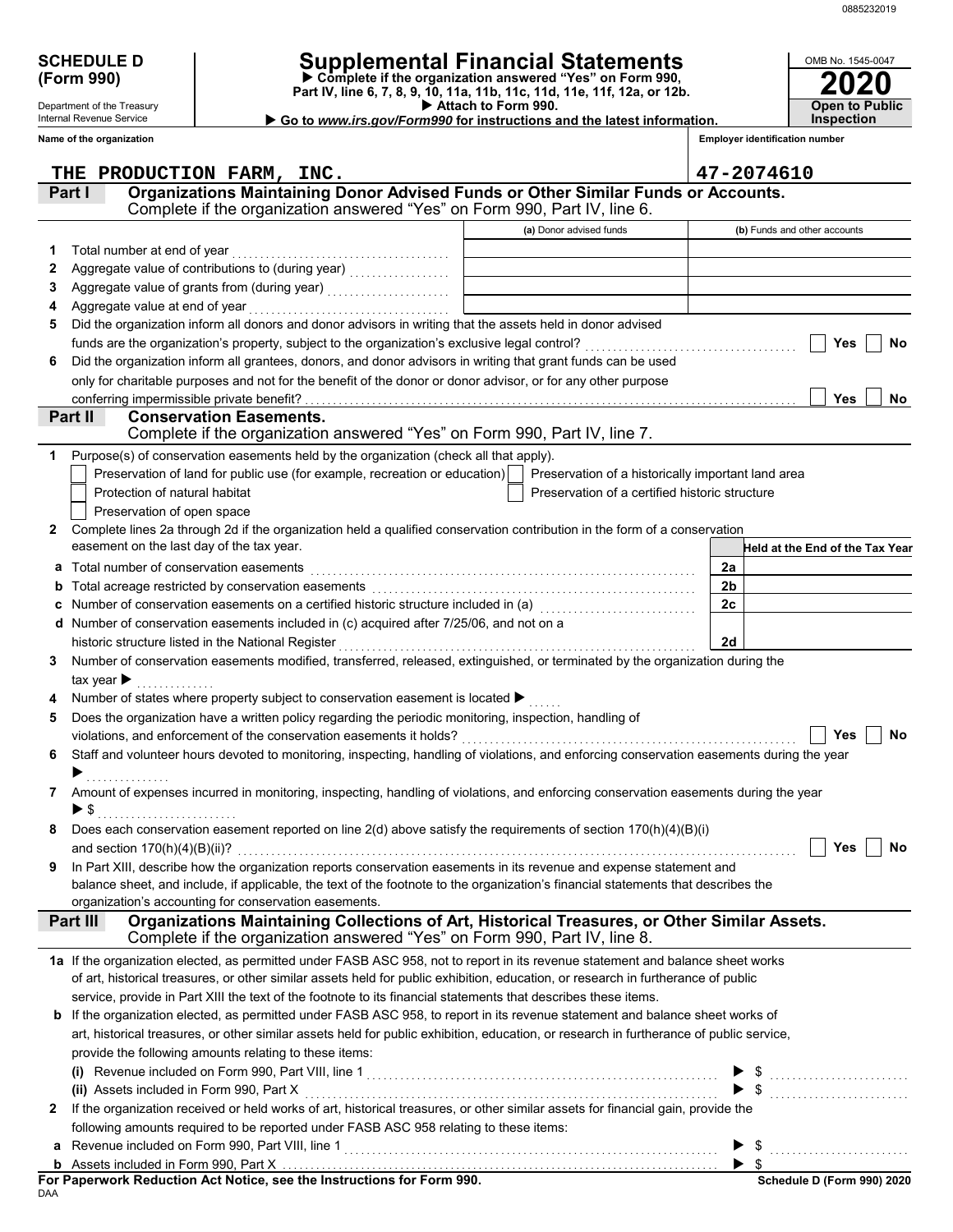| Schedule D (Form 990) 2020 THE PRODUCTION FARM, INC.                                                                                                                                                                                                                                                   |                         |                          |                         | 47-2074610      |                      |                     | Page 2      |
|--------------------------------------------------------------------------------------------------------------------------------------------------------------------------------------------------------------------------------------------------------------------------------------------------------|-------------------------|--------------------------|-------------------------|-----------------|----------------------|---------------------|-------------|
| Organizations Maintaining Collections of Art, Historical Treasures, or Other Similar Assets (continued)<br>Part II<br>Using the organization's acquisition, accession, and other records, check any of the following that make significant use of its<br>3<br>collection items (check all that apply): |                         |                          |                         |                 |                      |                     |             |
| Public exhibition<br>a<br>Scholarly research<br>b<br>Preservation for future generations<br>c                                                                                                                                                                                                          | d<br>e                  | Loan or exchange program |                         |                 |                      |                     |             |
| Provide a description of the organization's collections and explain how they further the organization's exempt purpose in Part<br>4<br>XIII.<br>During the year, did the organization solicit or receive donations of art, historical treasures, or other similar<br>5                                 |                         |                          |                         |                 |                      |                     |             |
|                                                                                                                                                                                                                                                                                                        |                         |                          |                         |                 |                      | <b>Yes</b>          | No          |
| Part IV<br><b>Escrow and Custodial Arrangements.</b><br>Complete if the organization answered "Yes" on Form 990, Part IV, line 9, or reported an amount on Form<br>990, Part X, line 21.                                                                                                               |                         |                          |                         |                 |                      |                     |             |
| 1a Is the organization an agent, trustee, custodian or other intermediary for contributions or other assets not<br>b If "Yes," explain the arrangement in Part XIII and complete the following table:                                                                                                  |                         |                          |                         |                 |                      | <b>Yes</b>          | No          |
|                                                                                                                                                                                                                                                                                                        |                         |                          |                         |                 |                      | Amount              |             |
| c Beginning balance expressions are constant and the balance of the constraint of the constraint of the constant of the constant of the constant of the constant of the constant of the constant of the constant of the consta                                                                         |                         |                          |                         |                 | 1c                   |                     |             |
|                                                                                                                                                                                                                                                                                                        |                         |                          |                         |                 | 1d                   |                     |             |
| e Distributions during the year manufactured contains and the year manufactured with the year manufactured with the set of the set of the set of the set of the set of the set of the set of the set of the set of the set of                                                                          |                         |                          |                         |                 | 1e                   |                     |             |
| f Ending balance <b>constructs</b> and constructs and constructs and constructs are the constructed and constructs are the construction of the construction of the construction of the construction of the construction of the cons                                                                    |                         |                          |                         |                 | 1f                   |                     |             |
|                                                                                                                                                                                                                                                                                                        |                         |                          |                         |                 |                      | <b>Yes</b>          | No          |
| <b>Part V</b><br><b>Endowment Funds.</b>                                                                                                                                                                                                                                                               |                         |                          |                         |                 |                      |                     |             |
| Complete if the organization answered "Yes" on Form 990, Part IV, line 10.                                                                                                                                                                                                                             |                         |                          |                         |                 |                      |                     |             |
|                                                                                                                                                                                                                                                                                                        | (a) Current year        | (b) Prior year           | (c) Two years back      |                 | (d) Three years back | (e) Four years back |             |
| 1a Beginning of year balance                                                                                                                                                                                                                                                                           |                         |                          |                         |                 |                      |                     |             |
| <b>b</b> Contributions <b>contributions</b>                                                                                                                                                                                                                                                            |                         |                          |                         |                 |                      |                     |             |
| c Net investment earnings, gains, and                                                                                                                                                                                                                                                                  |                         |                          |                         |                 |                      |                     |             |
| d Grants or scholarships                                                                                                                                                                                                                                                                               |                         |                          |                         |                 |                      |                     |             |
| e Other expenditures for facilities and                                                                                                                                                                                                                                                                |                         |                          |                         |                 |                      |                     |             |
| programs                                                                                                                                                                                                                                                                                               |                         |                          |                         |                 |                      |                     |             |
|                                                                                                                                                                                                                                                                                                        |                         |                          |                         |                 |                      |                     |             |
| g End of year balance                                                                                                                                                                                                                                                                                  |                         |                          |                         |                 |                      |                     |             |
| Provide the estimated percentage of the current year end balance (line 1g, column (a)) held as:                                                                                                                                                                                                        |                         |                          |                         |                 |                      |                     |             |
| a Board designated or quasi-endowment > %<br><b>b</b> Permanent endowment <b>D</b> %                                                                                                                                                                                                                   |                         |                          |                         |                 |                      |                     |             |
| c Term endowment $\blacktriangleright$<br>$\%$                                                                                                                                                                                                                                                         |                         |                          |                         |                 |                      |                     |             |
| The percentages on lines 2a, 2b, and 2c should equal 100%.                                                                                                                                                                                                                                             |                         |                          |                         |                 |                      |                     |             |
| 3a Are there endowment funds not in the possession of the organization that are held and administered for the                                                                                                                                                                                          |                         |                          |                         |                 |                      |                     |             |
| organization by:                                                                                                                                                                                                                                                                                       |                         |                          |                         |                 |                      |                     | Yes  <br>No |
|                                                                                                                                                                                                                                                                                                        |                         |                          |                         |                 |                      | 3a(i)               |             |
| (ii) Related organizations [11, 12] All and the contract of the contract of the contract of the contract of the contract of the contract of the contract of the contract of the contract of the contract of the contract of th                                                                         |                         |                          |                         |                 |                      | 3a(ii)              |             |
| b If "Yes" on line 3a(ii), are the related organizations listed as required on Schedule R? [[[[[[[[[[[[[[[[[[[                                                                                                                                                                                         |                         |                          |                         |                 |                      | 3b                  |             |
| Describe in Part XIII the intended uses of the organization's endowment funds.<br>Land, Buildings, and Equipment.<br><b>Part VI</b>                                                                                                                                                                    |                         |                          |                         |                 |                      |                     |             |
| Complete if the organization answered "Yes" on Form 990, Part IV, line 11a. See Form 990, Part X, line 10.                                                                                                                                                                                             |                         |                          |                         |                 |                      |                     |             |
| Description of property                                                                                                                                                                                                                                                                                | (a) Cost or other basis |                          | (b) Cost or other basis | (c) Accumulated |                      | (d) Book value      |             |
|                                                                                                                                                                                                                                                                                                        | (investment)            |                          | (other)                 | depreciation    |                      |                     |             |
|                                                                                                                                                                                                                                                                                                        |                         |                          | 29,600                  |                 |                      |                     | 29,600      |
|                                                                                                                                                                                                                                                                                                        |                         |                          | 171,400                 |                 | 20,712               |                     | 150,688     |
| c Leasehold improvements                                                                                                                                                                                                                                                                               |                         |                          |                         |                 |                      |                     |             |
|                                                                                                                                                                                                                                                                                                        |                         |                          |                         |                 |                      |                     |             |
| Total. Add lines 1a through 1e. (Column (d) must equal Form 990, Part X, column (B), line 10c.)                                                                                                                                                                                                        |                         |                          |                         |                 | ▶                    |                     | 180,288     |

**Schedule D (Form 990) 2020**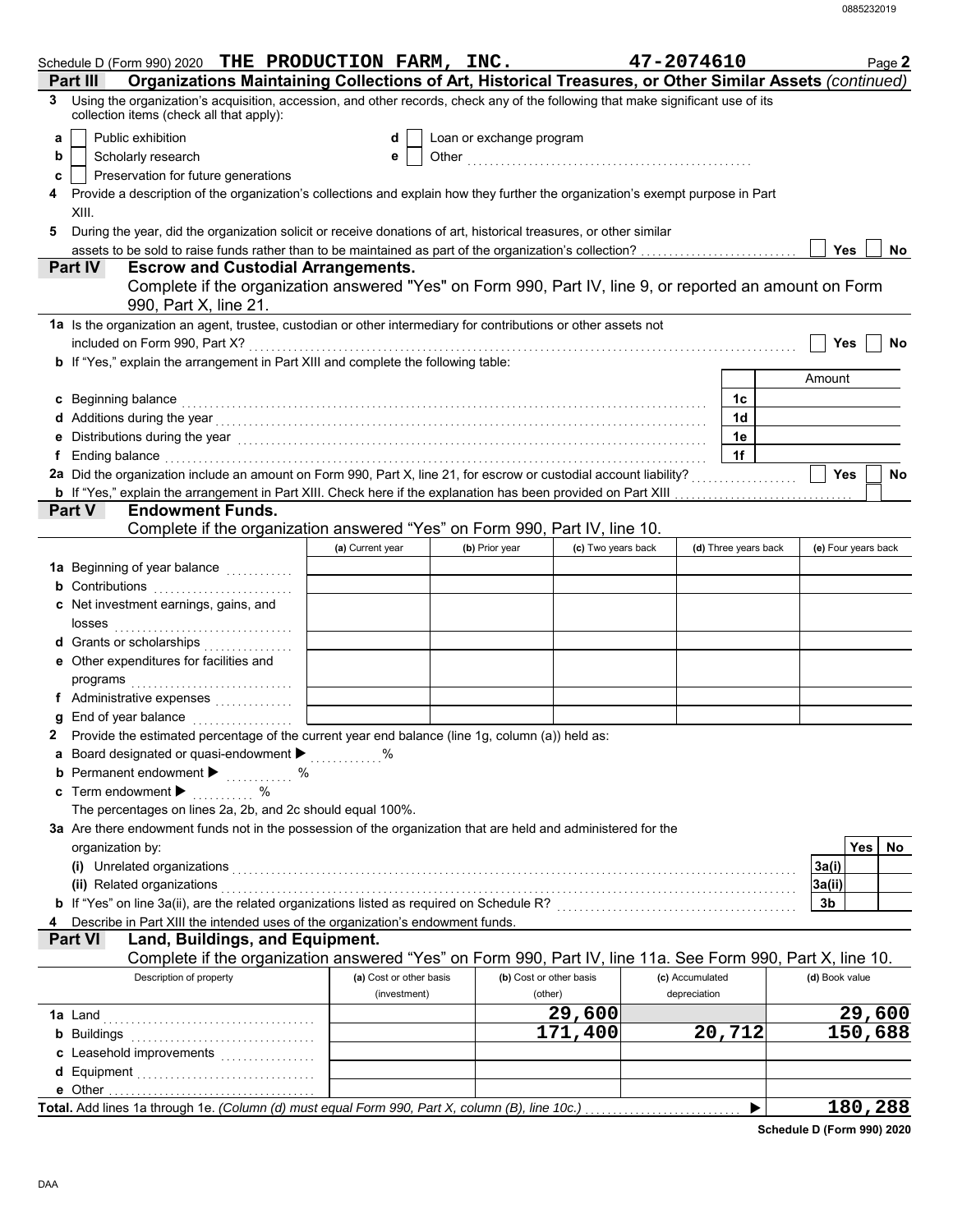|                           | THE PRODUCTION FARM,<br>Schedule D (Form 990) 2020                                                                                                   | INC.           | 47-2074610                       | Page 3         |
|---------------------------|------------------------------------------------------------------------------------------------------------------------------------------------------|----------------|----------------------------------|----------------|
| <b>Part VII</b>           | <b>Investments - Other Securities.</b>                                                                                                               |                |                                  |                |
|                           | Complete if the organization answered "Yes" on Form 990, Part IV, line 11b. See Form 990, Part X, line 12.                                           |                |                                  |                |
|                           | (a) Description of security or category                                                                                                              | (b) Book value | (c) Method of valuation:         |                |
|                           | (including name of security)                                                                                                                         |                | Cost or end-of-year market value |                |
| (1) Financial derivatives |                                                                                                                                                      |                |                                  |                |
|                           | (2) Closely held equity interests                                                                                                                    |                |                                  |                |
| $(3)$ Other               |                                                                                                                                                      |                |                                  |                |
| $(A)$ .                   |                                                                                                                                                      |                |                                  |                |
| (B)                       |                                                                                                                                                      |                |                                  |                |
| (C)                       |                                                                                                                                                      |                |                                  |                |
| (D)                       |                                                                                                                                                      |                |                                  |                |
| (E)                       |                                                                                                                                                      |                |                                  |                |
| (F)                       |                                                                                                                                                      |                |                                  |                |
| (G)                       |                                                                                                                                                      |                |                                  |                |
| (H)                       | Total. (Column (b) must equal Form 990, Part X, col. (B) line 12.)                                                                                   |                |                                  |                |
| <b>Part VIII</b>          | <b>Investments - Program Related.</b>                                                                                                                |                |                                  |                |
|                           | Complete if the organization answered "Yes" on Form 990, Part IV, line 11c. See Form 990, Part X, line 13.                                           |                |                                  |                |
|                           | (a) Description of investment                                                                                                                        | (b) Book value | (c) Method of valuation:         |                |
|                           |                                                                                                                                                      |                | Cost or end-of-year market value |                |
| (1)                       |                                                                                                                                                      |                |                                  |                |
| (2)                       |                                                                                                                                                      |                |                                  |                |
| (3)                       |                                                                                                                                                      |                |                                  |                |
| (4)                       |                                                                                                                                                      |                |                                  |                |
| (5)                       |                                                                                                                                                      |                |                                  |                |
| (6)                       |                                                                                                                                                      |                |                                  |                |
| (7)                       |                                                                                                                                                      |                |                                  |                |
| (8)                       |                                                                                                                                                      |                |                                  |                |
| (9)                       |                                                                                                                                                      |                |                                  |                |
|                           | Total. (Column (b) must equal Form 990, Part X, col. (B) line 13.)                                                                                   |                |                                  |                |
| Part IX                   | <b>Other Assets.</b>                                                                                                                                 |                |                                  |                |
|                           | Complete if the organization answered "Yes" on Form 990, Part IV, line 11d. See Form 990, Part X, line 15.                                           |                |                                  |                |
|                           | (a) Description                                                                                                                                      |                |                                  | (b) Book value |
| (1)                       |                                                                                                                                                      |                |                                  |                |
| (2)                       |                                                                                                                                                      |                |                                  |                |
| (3)                       |                                                                                                                                                      |                |                                  |                |
| (4)                       |                                                                                                                                                      |                |                                  |                |
| (5)                       |                                                                                                                                                      |                |                                  |                |
| (6)                       |                                                                                                                                                      |                |                                  |                |
| (7)                       |                                                                                                                                                      |                |                                  |                |
| (8)                       |                                                                                                                                                      |                |                                  |                |
| (9)                       |                                                                                                                                                      |                |                                  |                |
| Part X                    | Total. (Column (b) must equal Form 990, Part X, col. (B) line 15.)<br><b>Other Liabilities.</b>                                                      |                |                                  |                |
|                           | Complete if the organization answered "Yes" on Form 990, Part IV, line 11e or 11f. See Form 990, Part X,                                             |                |                                  |                |
|                           | line 25.                                                                                                                                             |                |                                  |                |
| 1.                        | (a) Description of liability                                                                                                                         |                |                                  | (b) Book value |
| (1)                       | Federal income taxes                                                                                                                                 |                |                                  |                |
| (2)                       |                                                                                                                                                      |                |                                  |                |
| (3)                       |                                                                                                                                                      |                |                                  |                |
| (4)                       |                                                                                                                                                      |                |                                  |                |
| (5)                       |                                                                                                                                                      |                |                                  |                |
| (6)                       |                                                                                                                                                      |                |                                  |                |
| (7)                       |                                                                                                                                                      |                |                                  |                |
| (8)                       |                                                                                                                                                      |                |                                  |                |
| (9)                       |                                                                                                                                                      |                |                                  |                |
|                           | Total. (Column (b) must equal Form 990, Part X, col. (B) line 25.)                                                                                   |                |                                  |                |
|                           | 2. Liability for uncertain tax positions. In Part XIII, provide the text of the footnote to the organization's financial statements that reports the |                |                                  |                |
|                           | organization's liability for uncertain tax positions under FASB ASC 740. Check here if the text of the footnote has been provided in Part XIII       |                |                                  |                |

**Schedule D (Form 990) 2020**

DAA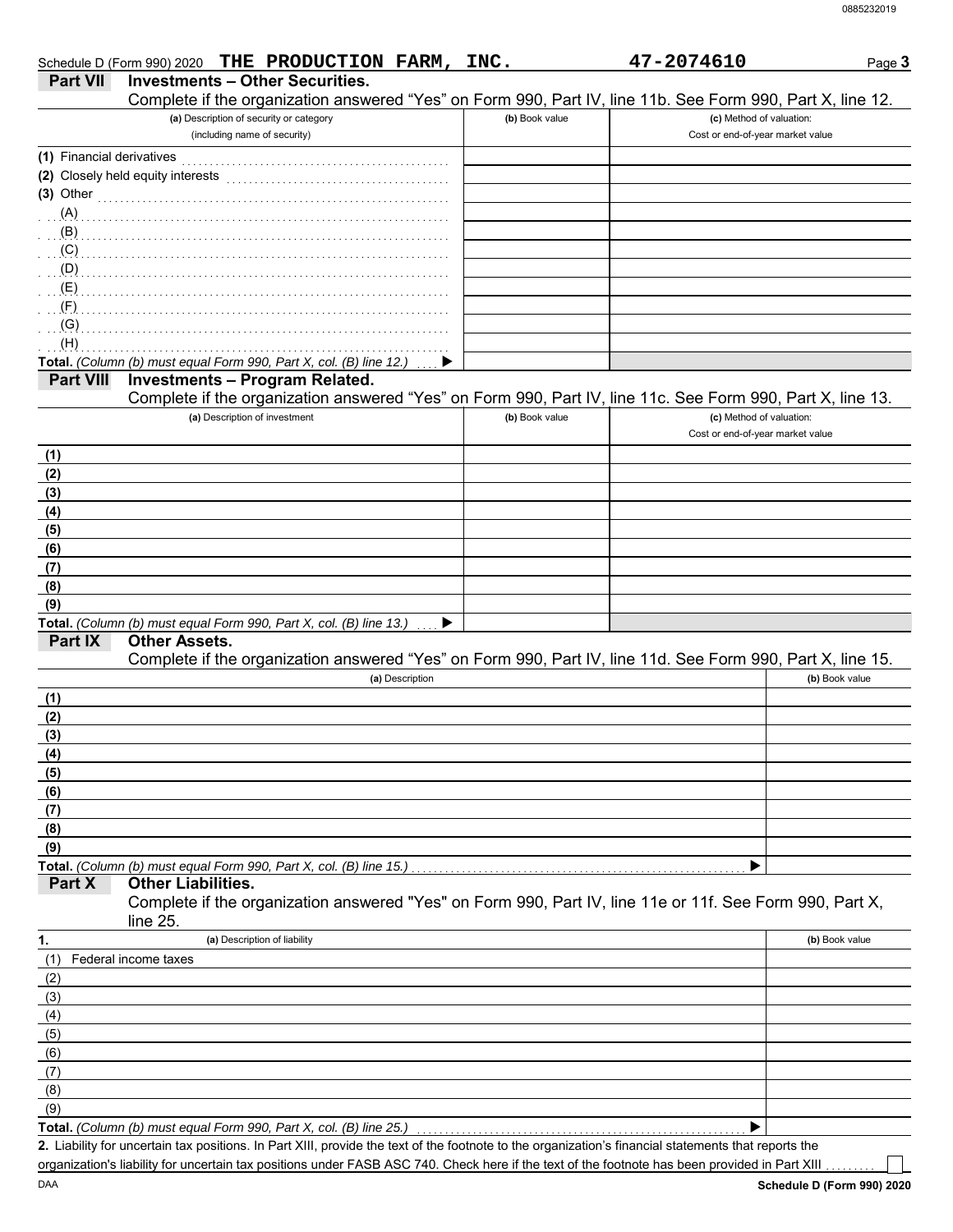| Schedule D (Form 990) 2020 THE PRODUCTION FARM, INC.                                                                                                                                    |                | 47-2074610 | Page 4  |
|-----------------------------------------------------------------------------------------------------------------------------------------------------------------------------------------|----------------|------------|---------|
| Reconciliation of Revenue per Audited Financial Statements With Revenue per Return.<br><b>Part XI</b><br>Complete if the organization answered "Yes" on Form 990, Part IV, line 12a.    |                |            |         |
| 1                                                                                                                                                                                       |                | 1          | 608,112 |
| Amounts included on line 1 but not on Form 990, Part VIII, line 12:<br>2                                                                                                                |                |            |         |
|                                                                                                                                                                                         | 2a             |            |         |
|                                                                                                                                                                                         | 2 <sub>b</sub> |            |         |
|                                                                                                                                                                                         | 2c             |            |         |
|                                                                                                                                                                                         | 2d             |            |         |
|                                                                                                                                                                                         |                | 2e         |         |
| 3.                                                                                                                                                                                      |                | 3          | 608,112 |
| Amounts included on Form 990, Part VIII, line 12, but not on line 1:<br>4                                                                                                               |                |            |         |
|                                                                                                                                                                                         | 4a             |            |         |
|                                                                                                                                                                                         | 4b             |            |         |
| c Add lines 4a and 4b                                                                                                                                                                   |                | 4c         |         |
| Total revenue. Add lines 3 and 4c. (This must equal Form 990, Part I, line 12.)<br>5                                                                                                    |                | 5          | 608,112 |
| Reconciliation of Expenses per Audited Financial Statements With Expenses per Return.<br><b>Part XII</b><br>Complete if the organization answered "Yes" on Form 990, Part IV, line 12a. |                |            |         |
| Total expenses and losses per audited financial statements<br>1                                                                                                                         |                | 1          | 568,295 |
| Amounts included on line 1 but not on Form 990, Part IX, line 25:<br>2                                                                                                                  |                |            |         |
|                                                                                                                                                                                         | 2a             |            |         |
|                                                                                                                                                                                         | 2 <sub>b</sub> |            |         |
|                                                                                                                                                                                         | 2c             |            |         |
|                                                                                                                                                                                         | 2d             |            |         |
|                                                                                                                                                                                         |                | 2e         |         |
| 3.                                                                                                                                                                                      |                | 3          | 568,295 |
| Amounts included on Form 990, Part IX, line 25, but not on line 1:<br>4                                                                                                                 |                |            |         |
|                                                                                                                                                                                         | 4a             |            |         |
|                                                                                                                                                                                         | 4 <sub>b</sub> |            |         |
| c Add lines 4a and 4b                                                                                                                                                                   |                | 4c         |         |
|                                                                                                                                                                                         |                | 5          | 568,295 |
| Part XIII Supplemental Information.                                                                                                                                                     |                |            |         |
| Provide the descriptions required for Part II, lines 3, 5, and 9; Part III, lines 1a and 4; Part IV, lines 1b and 2b; Part V, line 4; Part X, line                                      |                |            |         |
| 2; Part XI, lines 2d and 4b; and Part XII, lines 2d and 4b. Also complete this part to provide any additional information.                                                              |                |            |         |
|                                                                                                                                                                                         |                |            |         |
|                                                                                                                                                                                         |                |            |         |
|                                                                                                                                                                                         |                |            |         |
|                                                                                                                                                                                         |                |            |         |
|                                                                                                                                                                                         |                |            |         |
|                                                                                                                                                                                         |                |            |         |
|                                                                                                                                                                                         |                |            |         |
|                                                                                                                                                                                         |                |            |         |
|                                                                                                                                                                                         |                |            |         |
|                                                                                                                                                                                         |                |            |         |
|                                                                                                                                                                                         |                |            |         |
|                                                                                                                                                                                         |                |            |         |
|                                                                                                                                                                                         |                |            |         |
|                                                                                                                                                                                         |                |            |         |
|                                                                                                                                                                                         |                |            |         |
|                                                                                                                                                                                         |                |            |         |
|                                                                                                                                                                                         |                |            |         |
|                                                                                                                                                                                         |                |            |         |
|                                                                                                                                                                                         |                |            |         |
|                                                                                                                                                                                         |                |            |         |
|                                                                                                                                                                                         |                |            |         |
|                                                                                                                                                                                         |                |            |         |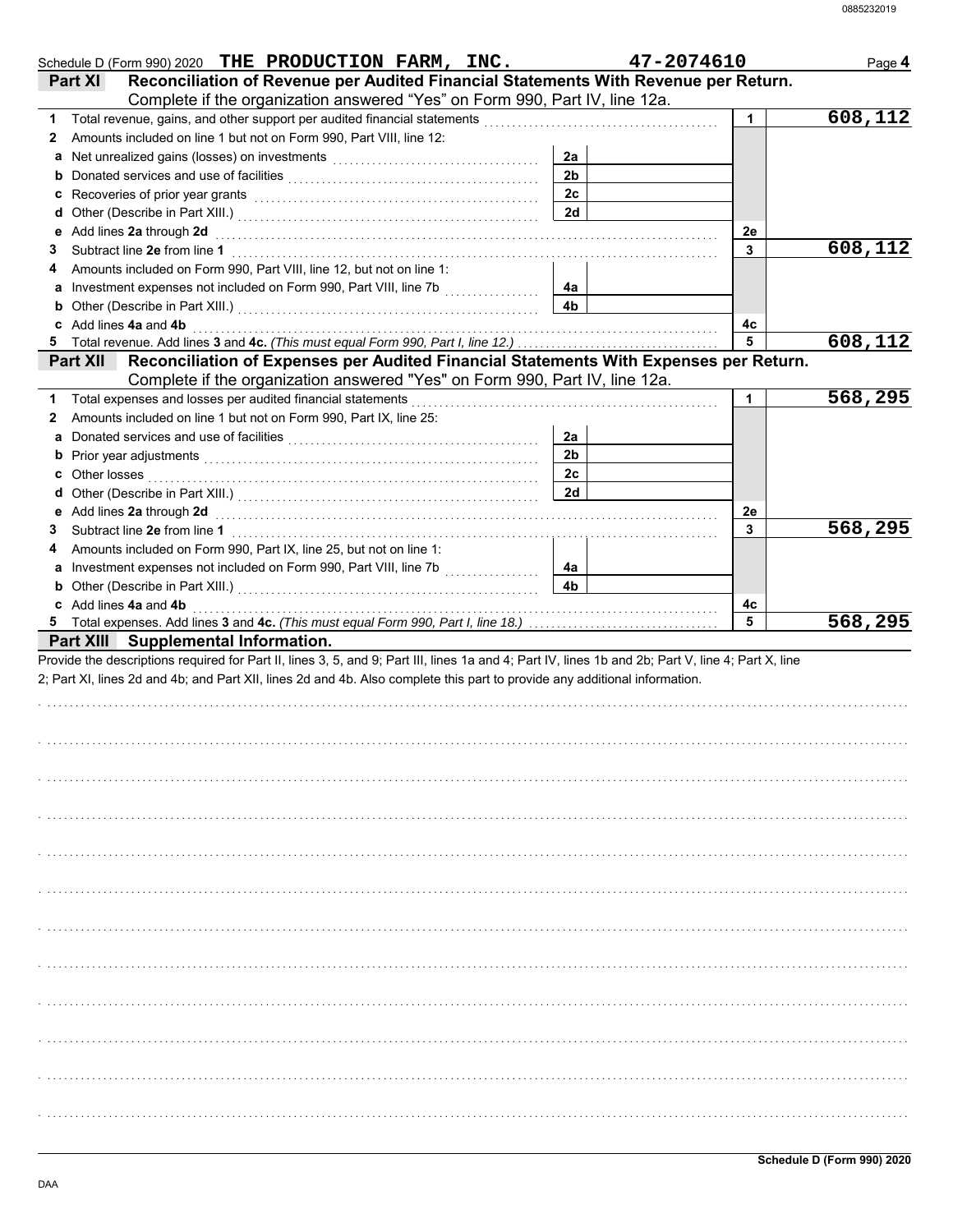|                                                                                                        |  |  |  | 47-2074610 |  | Page 5 |
|--------------------------------------------------------------------------------------------------------|--|--|--|------------|--|--------|
| Schedule D (Form 990) 2020 THE PRODUCTION FARM, INC.<br>Part XIII Supplemental Information (continued) |  |  |  |            |  |        |
|                                                                                                        |  |  |  |            |  |        |
|                                                                                                        |  |  |  |            |  |        |
|                                                                                                        |  |  |  |            |  |        |
|                                                                                                        |  |  |  |            |  |        |
|                                                                                                        |  |  |  |            |  |        |
|                                                                                                        |  |  |  |            |  |        |
|                                                                                                        |  |  |  |            |  |        |
|                                                                                                        |  |  |  |            |  |        |
|                                                                                                        |  |  |  |            |  |        |
|                                                                                                        |  |  |  |            |  |        |
|                                                                                                        |  |  |  |            |  |        |
|                                                                                                        |  |  |  |            |  |        |
|                                                                                                        |  |  |  |            |  |        |
|                                                                                                        |  |  |  |            |  |        |
|                                                                                                        |  |  |  |            |  |        |
|                                                                                                        |  |  |  |            |  |        |
|                                                                                                        |  |  |  |            |  |        |
|                                                                                                        |  |  |  |            |  |        |
|                                                                                                        |  |  |  |            |  |        |
|                                                                                                        |  |  |  |            |  |        |
|                                                                                                        |  |  |  |            |  |        |
|                                                                                                        |  |  |  |            |  |        |
|                                                                                                        |  |  |  |            |  |        |
|                                                                                                        |  |  |  |            |  |        |
|                                                                                                        |  |  |  |            |  |        |
|                                                                                                        |  |  |  |            |  |        |
|                                                                                                        |  |  |  |            |  |        |
|                                                                                                        |  |  |  |            |  |        |
|                                                                                                        |  |  |  |            |  |        |
|                                                                                                        |  |  |  |            |  |        |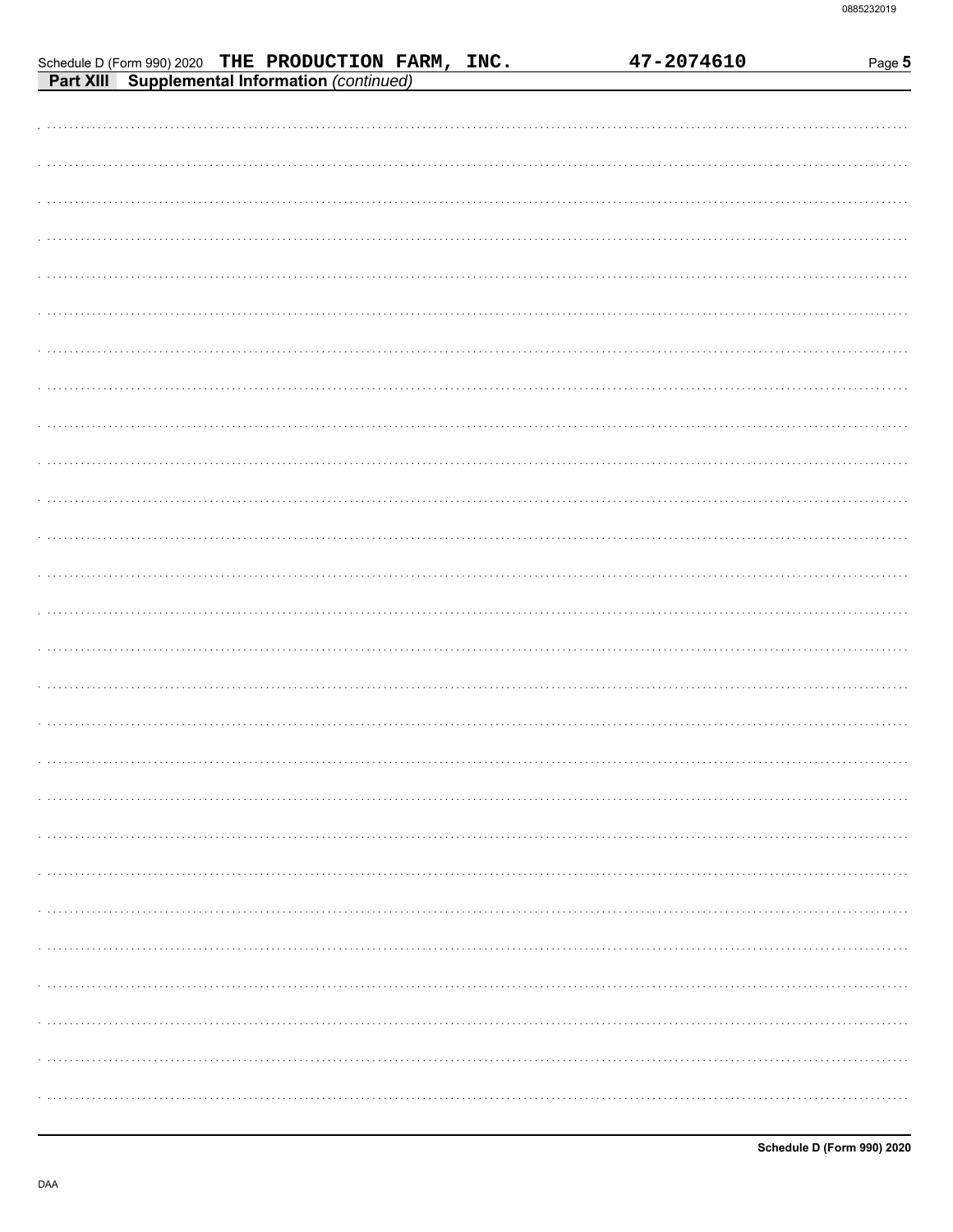OMB No. 1545-0047

**2020**

**Open to Public**

Department of the Treasury<br>Internal Revenue Service

## **SCHEDULE O Supplemental Information to Form 990 or 990-EZ**

**Form 990 or 990-EZ or to provide any additional information. (Form 990 or 990-EZ) Complete to provide information for responses to specific questions on**

> **Attach to Form 990 or 990-EZ. Go to** *www.irs.gov/Form990* **for the latest information.**

Name of the organization **Employer identification number Inspection**

### **THE PRODUCTION FARM, INC. 47-2074610**

FORM 990 - ORGANIZATION'S MISSION OR MOST SIGNIFICANT ACTIVITIES THE PRODUCTION FARM PROVIDES BEHAVIORAL AND MENTAL HEALTH SERVICES TO YOUTH FROM HARD PLACES. USING OUTSIDE THE BOX METHODS ROOTED IN EVIDENCE BASED PRACTICES, THE BEHAVIORAL HEALTH PROGRAM CONSISTS OF PSYCHOSOCIAL REHABILITATION AND SKILL DEVELOPMENT, FOCUSED ON CLIENT BASED NEEDS AND GOALS. THIS IS DONE THROUGH TRUST BASED RELATIONAL METHODS AND CREATIVE ARTISTIC OUTLETS, AS WELL AS ACCESS TO ACTIVITIES AND EXPERIENCES THAT THE YOUTH MAY NOT HAVE OTHERWISE HAD ACCESS TO. THE PRODUCTION FARM PROVIDES OVER 200+ INTENSIVE FACE TO FACE SERVICE HOURS PER WEEK.

FORM 990 - ORGANIZATION'S MISSION

THE PRODUCTION FARM PROVIDES BEHAVIORAL AND MENTAL HEALTH SERVICES TO YOUTH FROM HARD PLACES. USING OUTSIDE THE BOX METHODS ROOTED IN EVIDENCE BASED PRACTICES, THE BEHAVIORAL HEALTH PROGRAM CONSISTS OF PSYCHOSOCIAL REHABILITATION AND SKILL DEVELOPMENT, FOCUSED ON CLIENT BASED NEEDS AND GOALS. THIS IS DONE THROUGH TRUST BASED RELATIONAL METHODS AND CREATIVE ARTISTIC OUTLETS, AS WELL AS ACCESS TO ACTIVITIES AND EXPERIENCES THAT THE YOUTH MAY NOT HAVE OTHERWISE HAD ACCESS TO. THE PRODUCTION FARM PROVIDES OVER 200+ INTENSIVE FACE TO FACE SERVICE HOURS PER WEEK.

. . . . . . . . . . . . . . . . . . . . . . . . . . . . . . . . . . . . . . . . . . . . . . . . . . . . . . . . . . . . . . . . . . . . . . . . . . . . . . . . . . . . . . . . . . . . . . . . . . . . . . . . . . . . . . . . . . . . . . . . . . . . . . . . . . . . . . . . . . . . . . . . . . . . . . . . . . .

FORM 990, PART VI, LINE 11B - ORGANIZATION'S PROCESS TO REVIEW FORM 990 A 990 DRAFT IS REVIEWED BY THE CEO AND CFO PRIOR TO FILING.

. . . . . . . . . . . . . . . . . . . . . . . . . . . . . . . . . . . . . . . . . . . . . . . . . . . . . . . . . . . . . . . . . . . . . . . . . . . . . . . . . . . . . . . . . . . . . . . . . . . . . . . . . . . . . . . . . . . . . . . . . . . . . . . . . . . . . . . . . . . . . . . . . . . . . . . . . . .

FORM 990, PART VI, LINE 12C - ENFORCEMENT OF CONFLICTS POLICY A COPY OF THE CODE OF ETHICS IS GIVEN TO EACH BOARD MEMEBER. THE CODE

. . . . . . . . . . . . . . . . . . . . . . . . . . . . . . . . . . . . . . . . . . . . . . . . . . . . . . . . . . . . . . . . . . . . . . . . . . . . . . . . . . . . . . . . . . . . . . . . . . . . . . . . . . . . . . . . . . . . . . . . . . . . . . . . . . . . . . . . . . . . . . . . . . . . . . . . . . .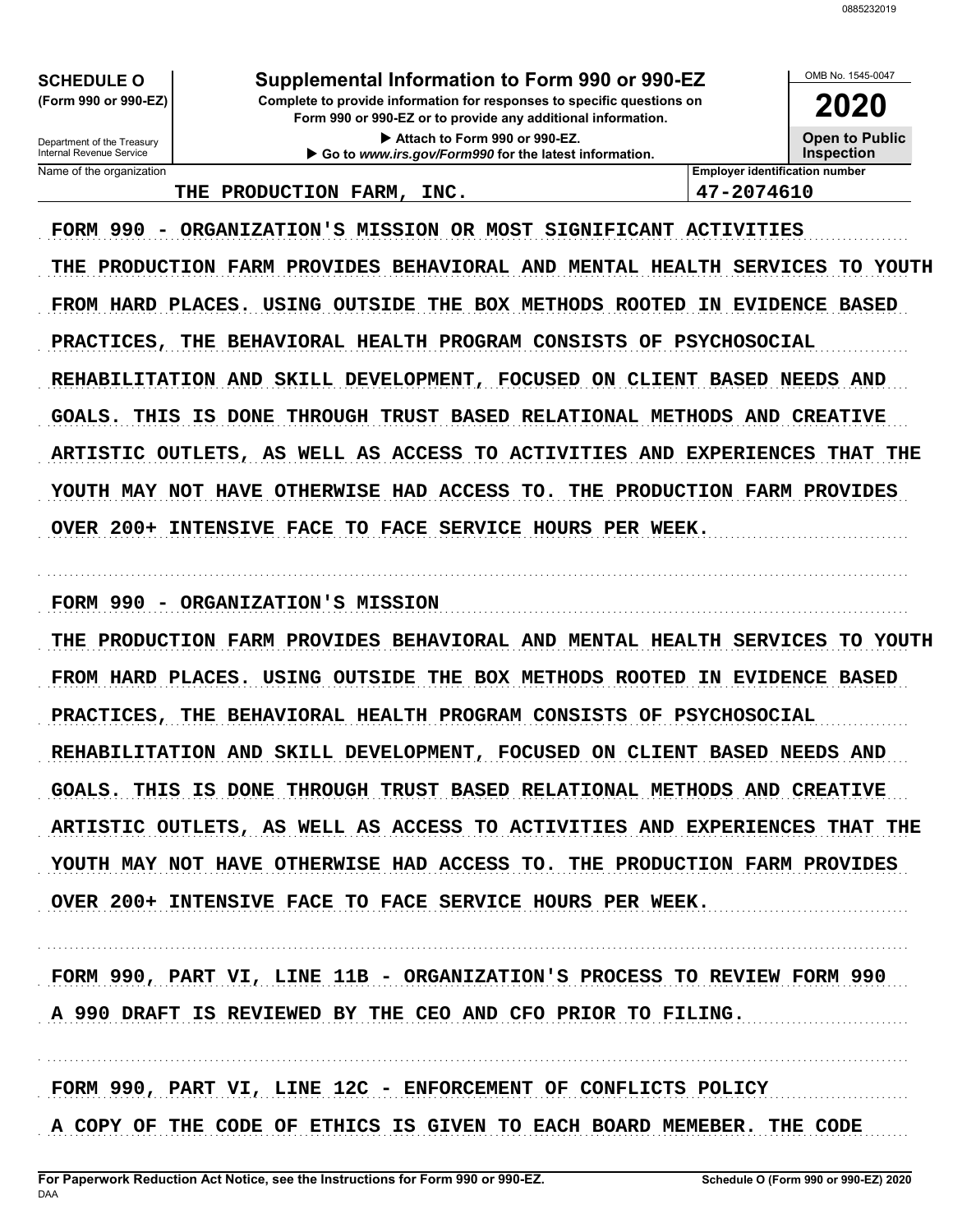| Schedule O (Form 990 or 990-EZ) 2020                                     | Page 2                                              |
|--------------------------------------------------------------------------|-----------------------------------------------------|
| Name of the organization<br>THE PRODUCTION FARM, INC.                    | <b>Employer identification number</b><br>47-2074610 |
| INCLUDES A CONFLICT OF INTEREST POLICY.                                  |                                                     |
| FORM 990, PART VI, LINE 15A - COMPENSATION PROCESS FOR TOP OFFICIAL      |                                                     |
| COMPENSATION PROCESS FOR TOP OFFICIAL. THE COMPENSATION OF THE EXECUTIVE |                                                     |
| DIRECTOR IS APPROVED BY THE BOARD OF DIRECTORS AND IS BASED ON A SALARY  |                                                     |
| RANGE FROM COMPARABLE JOB POSITIONS.                                     |                                                     |
| FORM 990, PART VI, LINE 19 - GOVERNING DOCUMENTS DISCLOSURE EXPLANATION  |                                                     |
| GOVERNING DOCUMENTS ARE AVAILABLE UPON REQUEST.                          |                                                     |
|                                                                          |                                                     |
|                                                                          |                                                     |
|                                                                          |                                                     |
|                                                                          |                                                     |
|                                                                          |                                                     |
|                                                                          |                                                     |
|                                                                          |                                                     |
|                                                                          |                                                     |
|                                                                          |                                                     |
|                                                                          |                                                     |
|                                                                          |                                                     |
|                                                                          |                                                     |
|                                                                          |                                                     |
|                                                                          |                                                     |
|                                                                          |                                                     |
|                                                                          |                                                     |
|                                                                          |                                                     |
|                                                                          |                                                     |

| PAGE 1 OF 1 |  |                                      |
|-------------|--|--------------------------------------|
|             |  | Schedule O (Form 990 or 990-EZ) 2020 |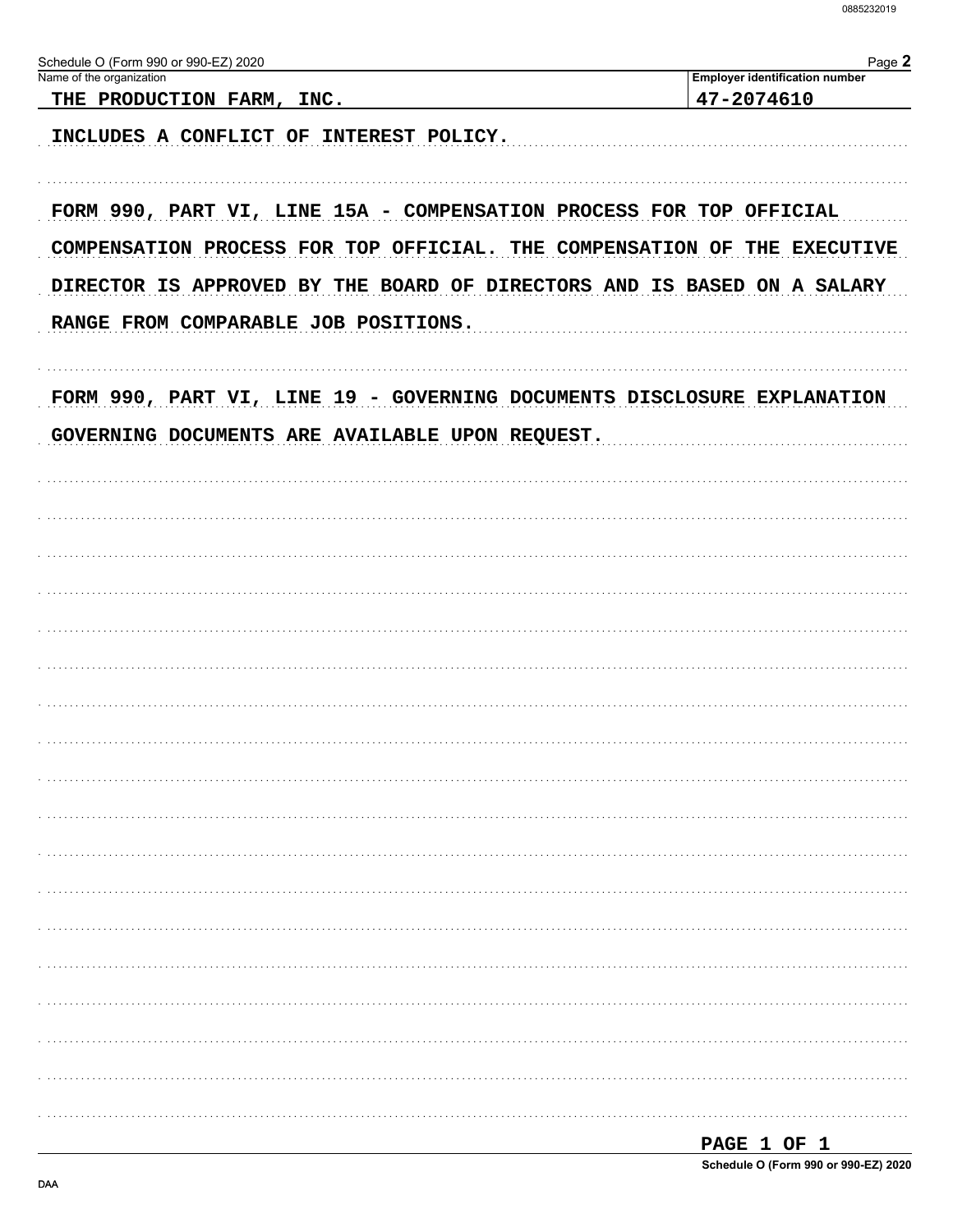## **Tax-Exempt Interest on Investments**

| <b>Description</b> |        |                 |           |                                                      |                                    |
|--------------------|--------|-----------------|-----------|------------------------------------------------------|------------------------------------|
|                    | Amount | <b>Business</b> | Code Code | Unrelated Exclusion Postal Acquired after<br>6/30/75 | <b>InState</b><br>Muni $($ or  %)$ |
| INTEREST EARNED    |        |                 |           |                                                      |                                    |
|                    | 57     |                 | 14 WI     |                                                      |                                    |
| TOTAL              | 57     |                 |           |                                                      |                                    |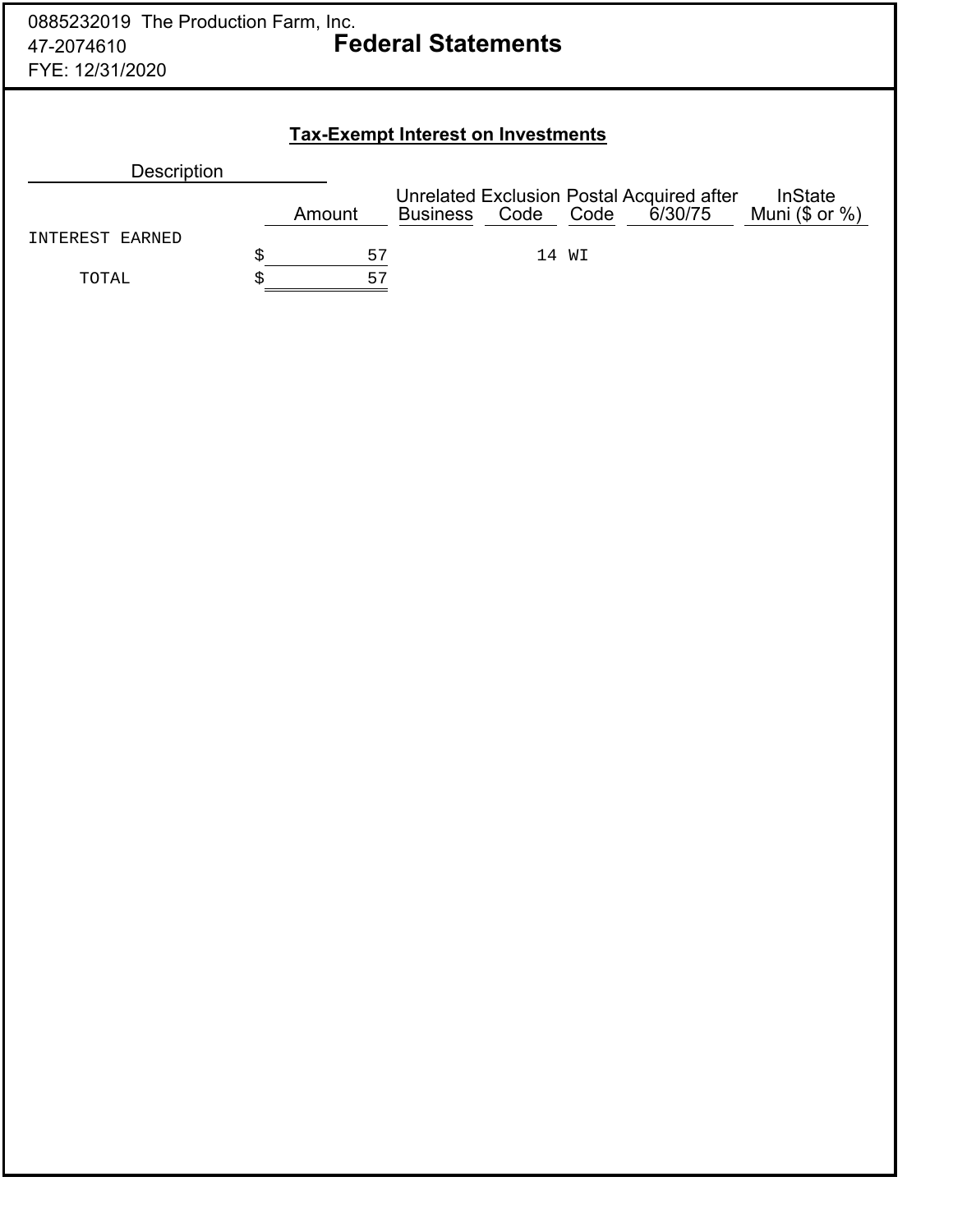# **Federal Statements**

## **Form 990, Part IX, Line 11g - Other Fees for Service (Non-employee)**

| Description                                                         |   | Total<br><b>Expenses</b>                         | Program<br>Service |   | Management &<br>General | Fund<br>Raising |
|---------------------------------------------------------------------|---|--------------------------------------------------|--------------------|---|-------------------------|-----------------|
| CONTRACTORS                                                         |   | 18,018                                           | 17,956             |   | 62                      |                 |
| TOTAL                                                               |   | 18,018                                           | 17,956             |   | 62                      | 0               |
|                                                                     |   | Form 990, Part IX, Line 24e - All Other Expenses |                    |   |                         |                 |
| <b>Description</b>                                                  |   | Total<br><b>Expenses</b>                         | Program<br>Service |   | Management &<br>General | Fund<br>Raising |
| BANK CHARGES & FEES<br>BACKGROUND CHECKS<br>OTHER BUSINESS EXPENSES | S | 446<br>315<br>226                                | 446<br>315<br>226  | S |                         |                 |
| TOTAL                                                               |   | 987                                              | 987                |   |                         | $\Omega$        |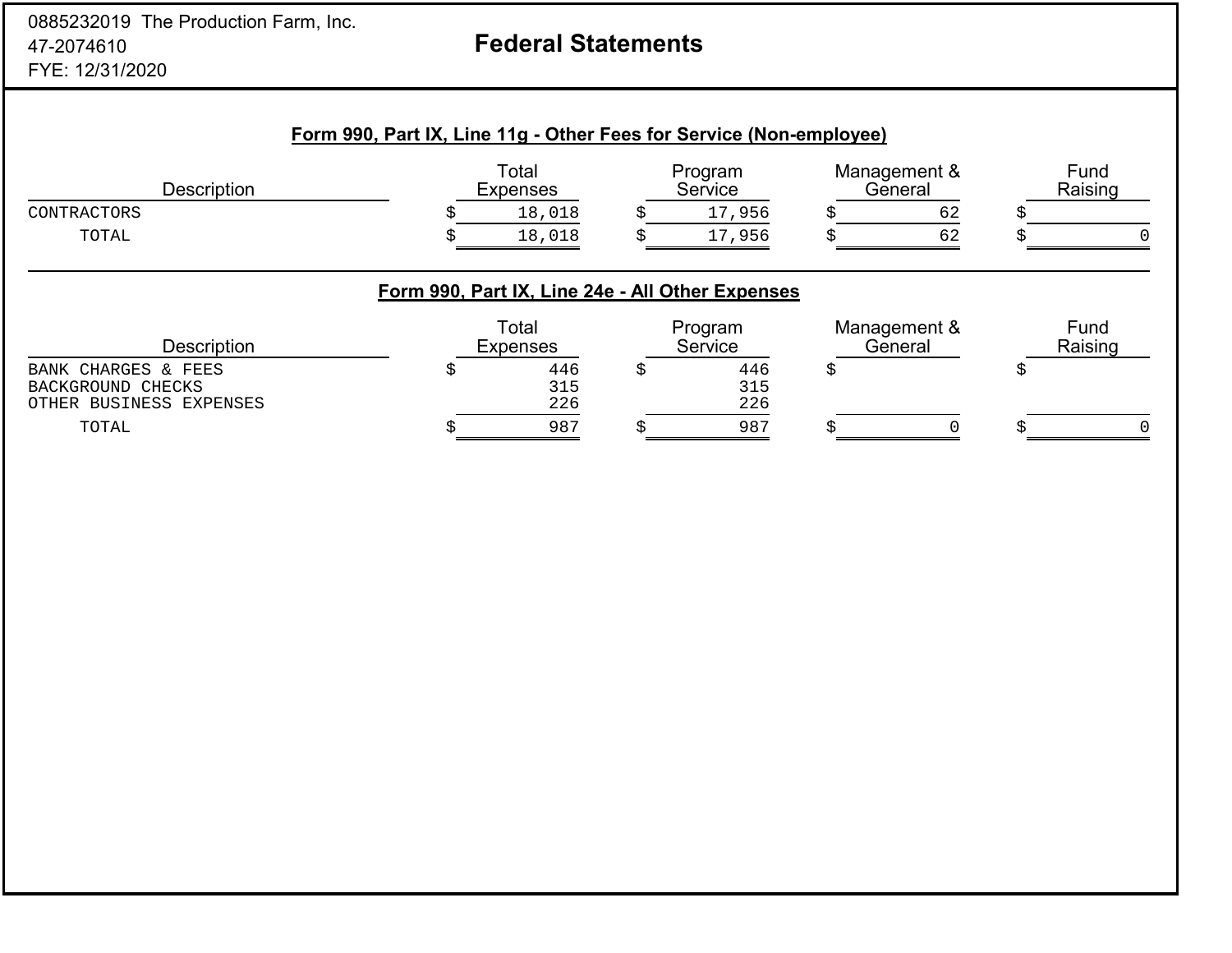# **Federal Statements**

## **Schedule A, Part II, Line 1(e)**

| <b>Description</b> |   | Amount          |
|--------------------|---|-----------------|
|                    | ∼ | 62,000<br>2,755 |
| TOTAL              | ⊾ | 64,755          |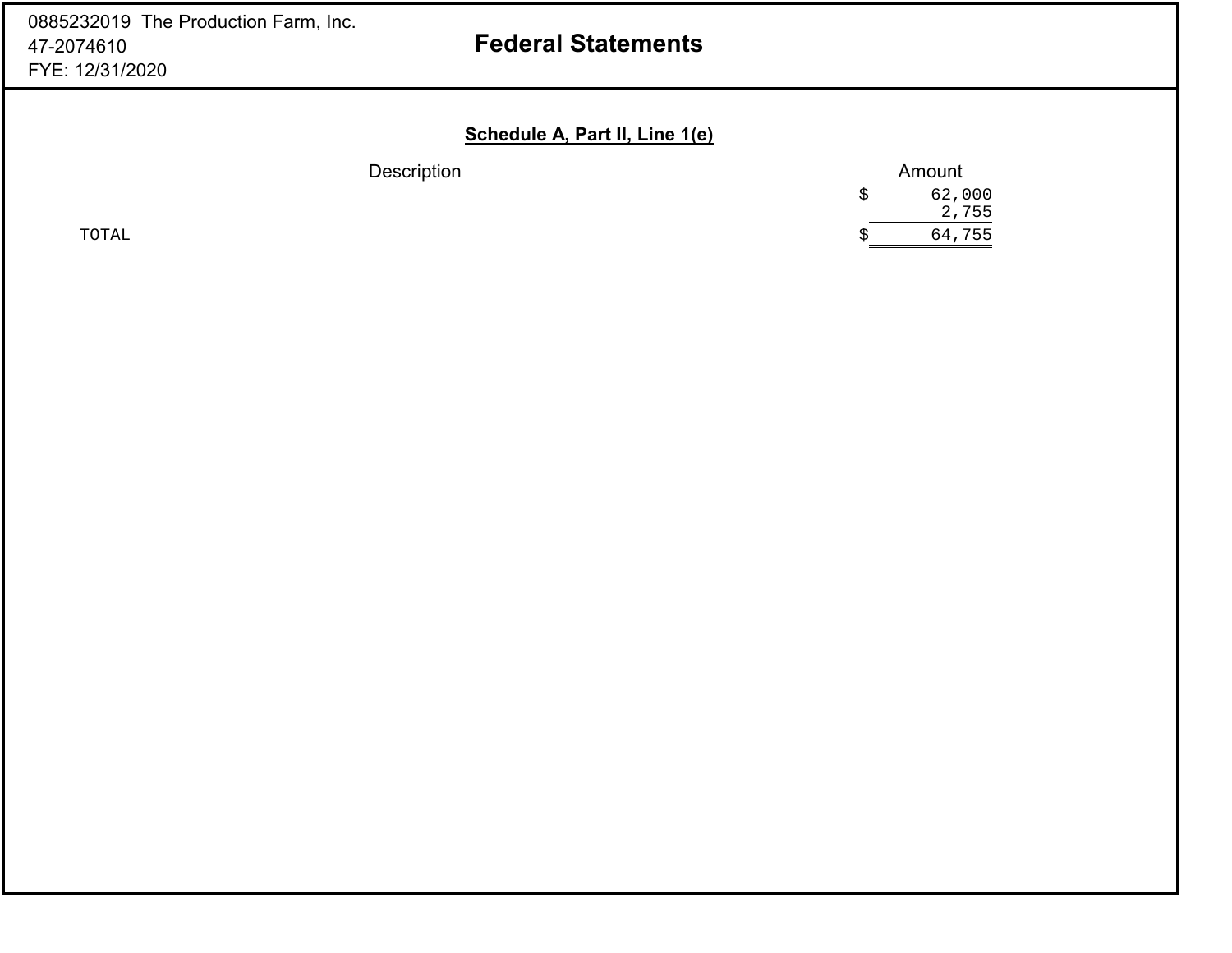| Schedule A, Part II, Line 5 - Excess Gifts |        |               |
|--------------------------------------------|--------|---------------|
| Donor Name                                 | Total  | <b>Excess</b> |
| US SMALL BUSINESS ADMINISTRATION           | 62,000 | 58,238        |
| TOTAL                                      | 62,000 | 58,238        |